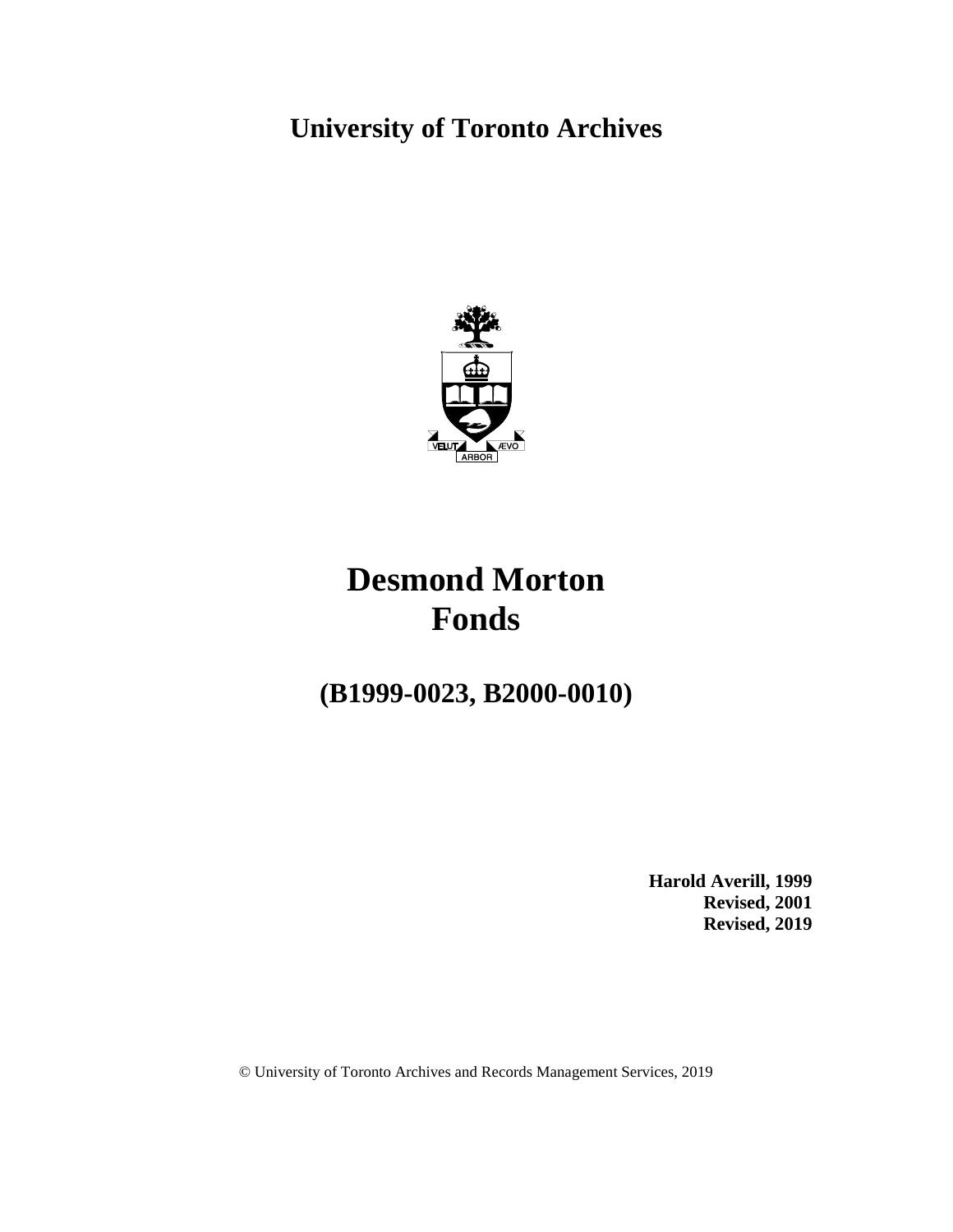# **Table of Contents**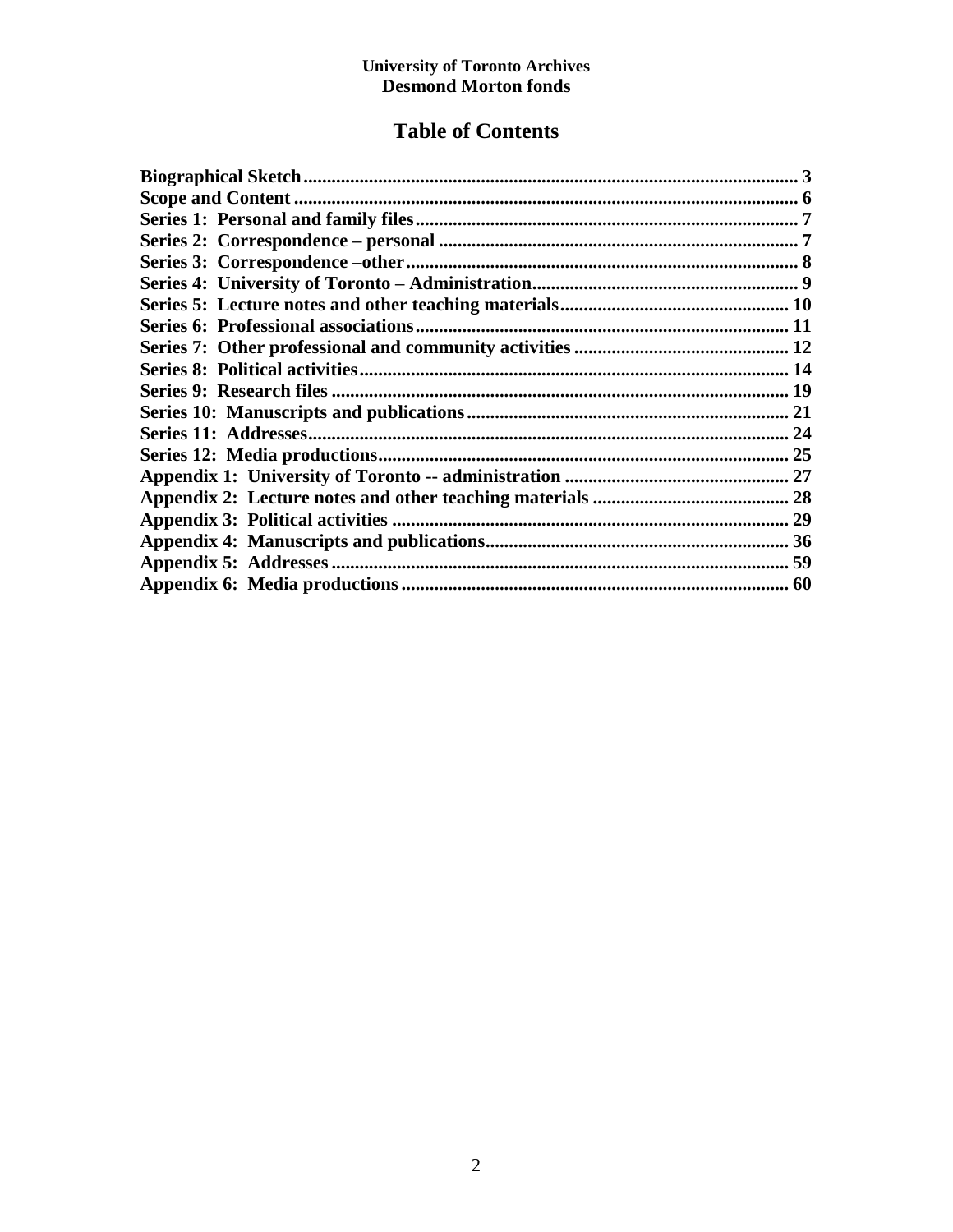## **Biographical Sketch**

Desmond Dillon Paul Morton was born in Calgary in 1937 to a family with a tradition of military service. On his father's side, his great-grandfather, Sir William Dillon Otter, led the column of the Canadian forces that marched on Battleford during the North-West Rebellion of 1885 and later captured Chief Poundmaker. In 1899 he commanded the first contingent of soldiers sent to the South African War. Desmond's father, Ronald Edward Alfred, began his military career in Winnipeg and served in the Canadian Army during World War II, where he commanded the Fort Garry Horse, a tank regiment, from 1940 to 1944. In 1950, as the recently appointed commander of the Army Prairie Command, he oversaw the joint military-civilian fight to save Winnipeg during its massive flood. In 1952 he was appointed head of Canada's Far East Military Mission in Japan, and in 1954 was sent to Laos as the first military adviser to Canada's truce team in Indo-China. (After his death in 1976, Dr. Morton established a prize in his honour to Erindale College.) On his mother's side, Dr. Morton was descended from the loyalist aid-de-camp of Benedict Arnold during the latter's brief period of service for Britain during the American Revolution.

Morton grew up leading the typical life of an 'army brat', moving frequently – his schooling began in Canada but he graduated from high school in Japan. Given this background, it is not surprising that he developed an interest in military history. He is currently Canada's pre-eminent military historian, following a tradition laid down a generation earlier by C. P. Stacey.

His official association with the military began in 1954 when he began a five-year stint as an officer cadet. In 1959 he was commissioned as a lieutenant in the Canadian Army and was promoted to captain in 1962. In 1961 he was stationed at Depot Company, Royal Canadian Army Service Corps, at Camp Borden, Ontario, where he trained recruits for Basic. The next year, he was put in charge of the Officer Candidate Program (with Jack Granatstein as his junior) in the Officer Training Company at the Service Corps School. Between 1963 and 1974, he was employed as an historical officer in the Historical Section of the National Defence Headquarters in Ottawa.

At the same time, Morton was acquiring a formal education. This began with a diploma at the College Militaire de St-Jean in St. Hyacinthe, Quebec (1957) and was followed with a BA (1959) from the Royal Military College in Kingston, Ontario. Morton then went to Oxford University as a Rhodes Scholar, where he received his second BA in 1961, followed by an MA in 1966. He then took his doctorate at the University of London, graduating in 1968. His doctoral thesis, 'Authority and policy in the Canadian Militia, 1868-1904' was supervised by the eminent historian, Kenneth Bourne, of the London School of Economics and Political Science.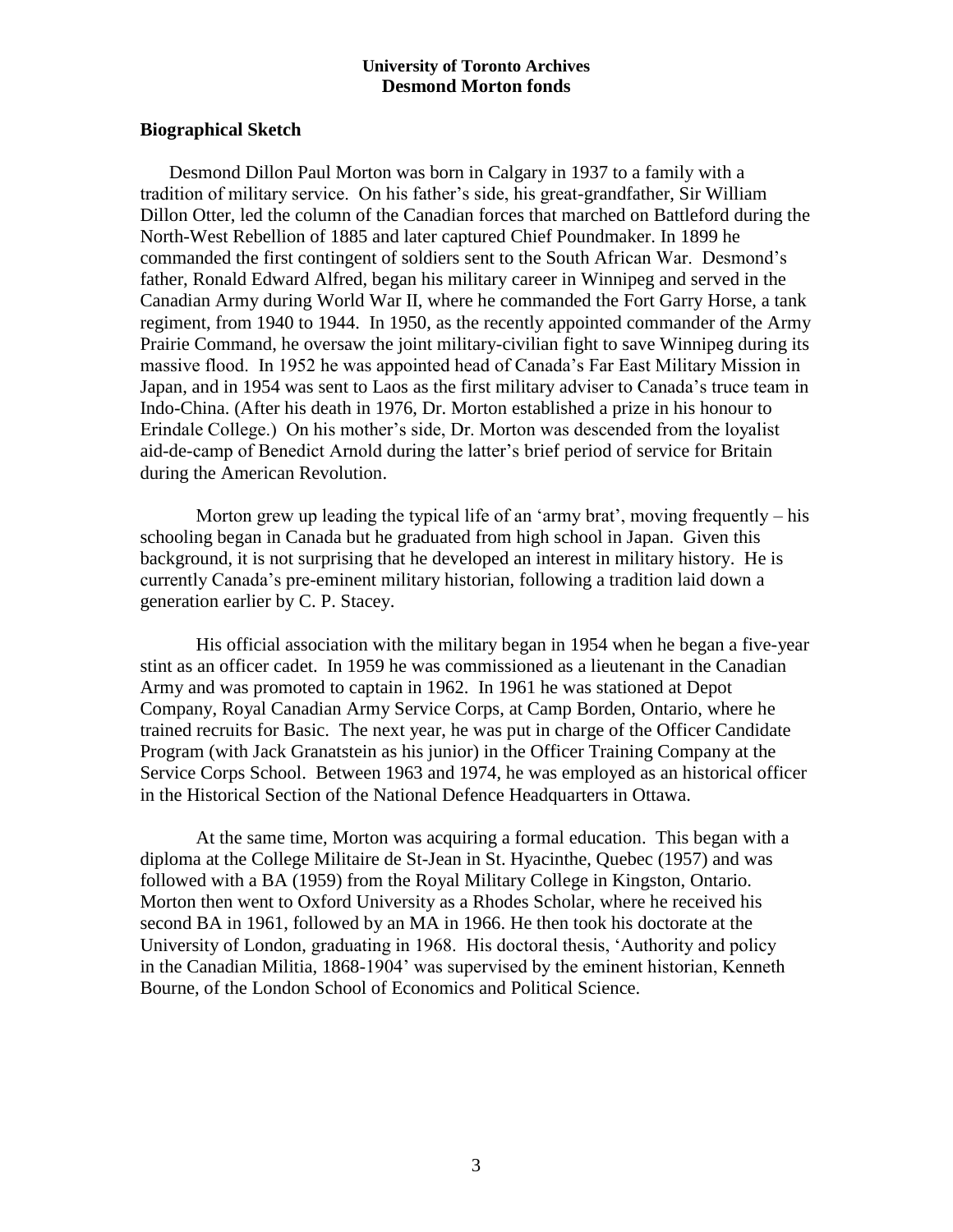## **Biographical Sketch (continued)**

While in Ottawa, Morton served as visiting assistant professor at the University of Ottawa (1968-1969) and Western Ontario (1970-1971). In 1969 he was appointed assistant professor in history at Erindale College, University of Toronto, and settled in Mississauga. He was promoted to the position of associate professor in 1975. During his sabbatical term in 1975 he was visiting associate professor at the University of Michigan, and on his return was promoted to full professor. At the same time he took on increased administrative duties at Erindale College as associate dean. The next year he as also appointed vice-principal, academic and held both positions until 1979. From 1986 to 1994 he served as principal of Erindale College. Beginning in 1979, Dr. Morton also annually delivered a series of lectures at the Canadian Forces Staff College in Toronto; a few years later he began doing the same for the Canadian Forces Staff School. In 1994 he left the University of Toronto to become director of the McGill Institute for the Study of Canada in Montreal.

In addition to his academic and administrative activities, he has served on a number of professional associations and on committees and groups, often as president or chair, and a consultant to government. His active participation in the Canadian Historical Association, the Canadian Commission on Military History, and the journal *History and Social Science Teacher* began in the mid-1970s. Dr. Morton has been a frequent consultant to the Department of National Defence, most recently in the restructuring of the military following the Somalia inquiry, and to other federal agencies. At the provincial level he has advised on the teaching of history and on the role of private schools and universities in Ontario (he has adamantly opposed the creation of private universities). His involvement with community organizations has been with those in the areas in which he has resided, principally the Region of Peel.

Politics has always been one of Dr. Morton's passions and for many years it constituted a major part of his activities. In the mid-1960s he was an employee at the Ontario wing of the party and from then to the mid-1980s he was an active supporter of the New Democratic Party at the federal and provincial levels. He also played an active role in municipal politics in Mississauga, Ontario. (A detailed description of his activities may be found in the introduction to series 8.) In his various roles he helped to formulate party policies and wrote party briefs and reports. He also designed and wrote pamphlets and in 1978 was the standard bearer in his constituency for the anticipated federal election; when it did not materialize, other commitments forced him to step aside. At the municipal level, he was active in Hazel McCallion's election campaigns during her long tenure as mayor of Mississauga.

Dr. Morton's standing as a military historian and his interest in political and social issues are reflected in his voluminous writings. He has authored or co-authored over 35 books, some of which, such as his *Illustrated History of Canadian Labour*, The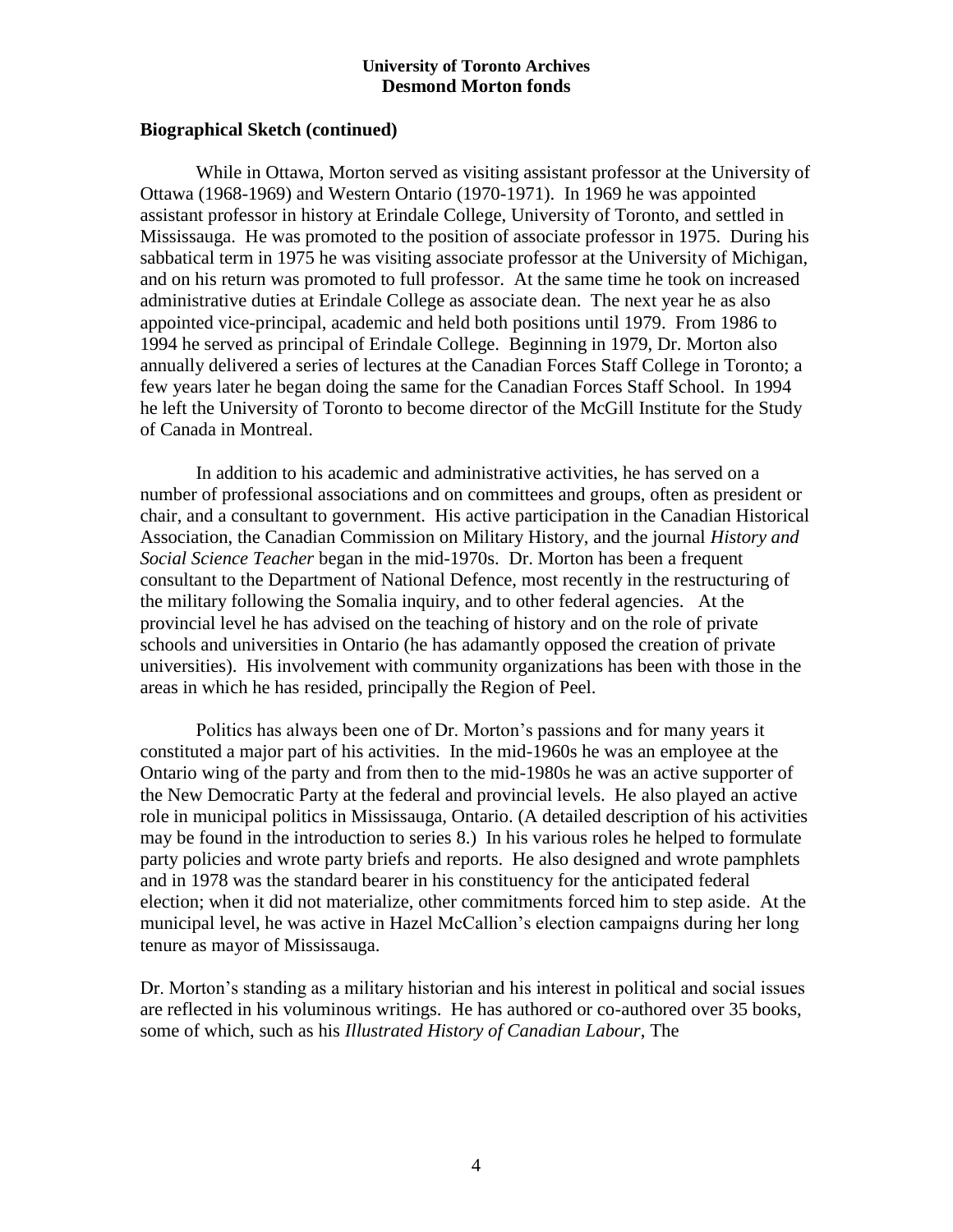## **Biographical Sketch (continued)**

*Short History of Canada*, and *A Military History of Canada* have gone through several editions. Though many of his books have had military themes (and have met with critical and popular acclaim), those on social and political issues have also proved popular. In recent years, Dr. Morton has also turned his attention to constitutional issues and has written books aimed at young people. In addition to books, he has written numerous articles in academic journals, and many for non-academic ones. He has also found time to pen regular columns in newspapers such as the *Toronto Star*, *Ottawa Citizen*, the *Mississauga Times* (and *News*) and in the *United Church Observer*.

Dr. Morton early saw the value of moving images as a teaching and information tool. Between 1973 and the end of the 1980s, he produced a series of video accounts of issues in Canadian history relating to war, immigration, and labour. In recent years, some of these have been recast in CD-ROM format. He has, in addition, been an advisor to and participant in programmes produced by TV Ontario, and an occasional commentator on radio. He has also been a frequent speaker at academic, military and other functions.

## **Employment**

| 1954-1959 | <b>Officer Cadet</b>                                            |
|-----------|-----------------------------------------------------------------|
| 1959-1962 | Lieutenant, Canadian Army                                       |
| 1961-1963 | <b>Instructor Royal Canadian Army Service Corps School</b>      |
| 1963-1964 | Historical Officer National Defence Headquarters, Historical    |
|           | Section, General Staff                                          |
| 1964-1968 | Assistant Provincial Secretary, New Democratic Party of Ontario |
| 1968-1969 | Visiting Assistant Professor, University of Ottawa              |
| 1969-1971 | Assistant Professor, University of Toronto                      |
| 1970-1971 | Visiting Assistant Professor, University of Western Ontario     |
| 1971-1975 | Associate Professor, University of Toronto                      |
| 1975      | Visiting Professor, University of Michigan                      |
| 1975-     | Professor of History, University of Toronto                     |
| 1975-79   | Associate Dean, Erindale College                                |
| 1976-1979 | Vice-Principal, Academic, Erindale College                      |
| 1986-1994 | Principal, Erindale College                                     |
| 1994-2001 | Director, McGill Institute for the Study of Canada              |
| 1997 -    | Professor of History, McGill University                         |
| 1999 -    | Professor Emeritus University of Toronto                        |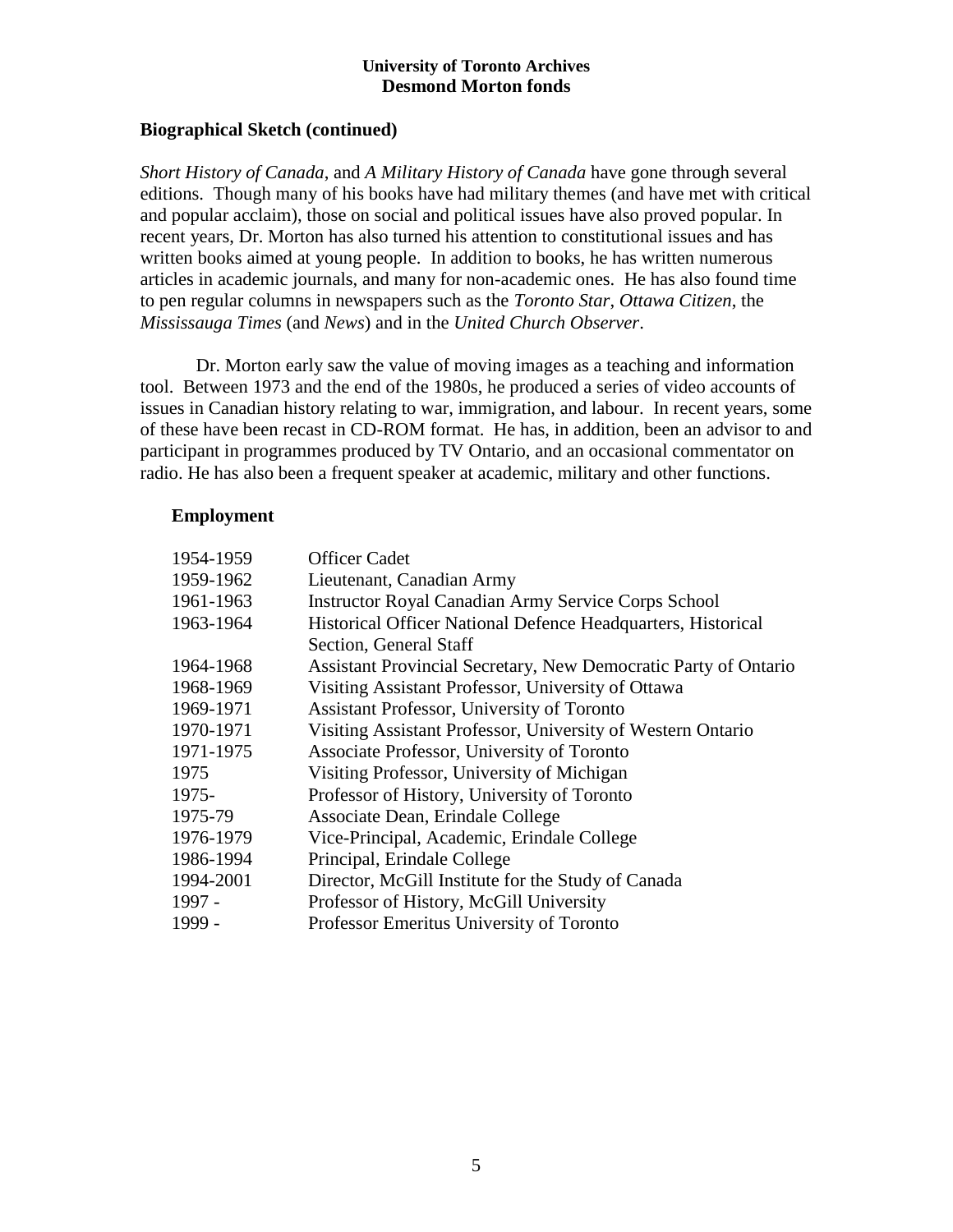## **Scope and Content**

Records [textual, graphic, moving images, sound recordings], 1945-2000, 7.23 m.

These records document the life and career of social and military historian, Professor Desmond Morton. They relate primarily to his research and writings; his administrative and teaching duties at Erindale College, University of Toronto; his political activities in the New Democratic Party; and his work as a consultant to the government of Ontario on educational matters and to the federal government, primarily with regard to defence issues.

Included is correspondence, both personal and professional; administrative files from his years at Erindale College; course and lecture notes and other teaching materials; research notes, drafts of manuscripts and publications (with covering correspondence), and copies of his newspaper columns, and radio and moving image scripts. There are extensive files relating to other professional activities, to political activities generally and to election campaigns in particular. There also files on his work as a consultant, primarily with the Department of National Defence and, in particular, with regard to the Somalia affair. Related to these textual records are photographs, posters, audiotapes and videotapes.

## Accessions: B1999-0023, B2000-0010

## **Access:**

- B1999-0023, boxes  $002 004$  (Series 2) are closed until the death of the donor.
- B1999-0023, box 007, file 01 is closed until 1 January 2013.
- B1999-0023, box 008, file 09 is closed until 1 January 2069.
- The files in B1999-0023, box 009 are restricted for 20 years from latest date of file activity.
- The records in B2000-0010, box 001, and box 002, files 01 to 05 (in Series 7) are closed until 1 January 2017.
- All other files are open.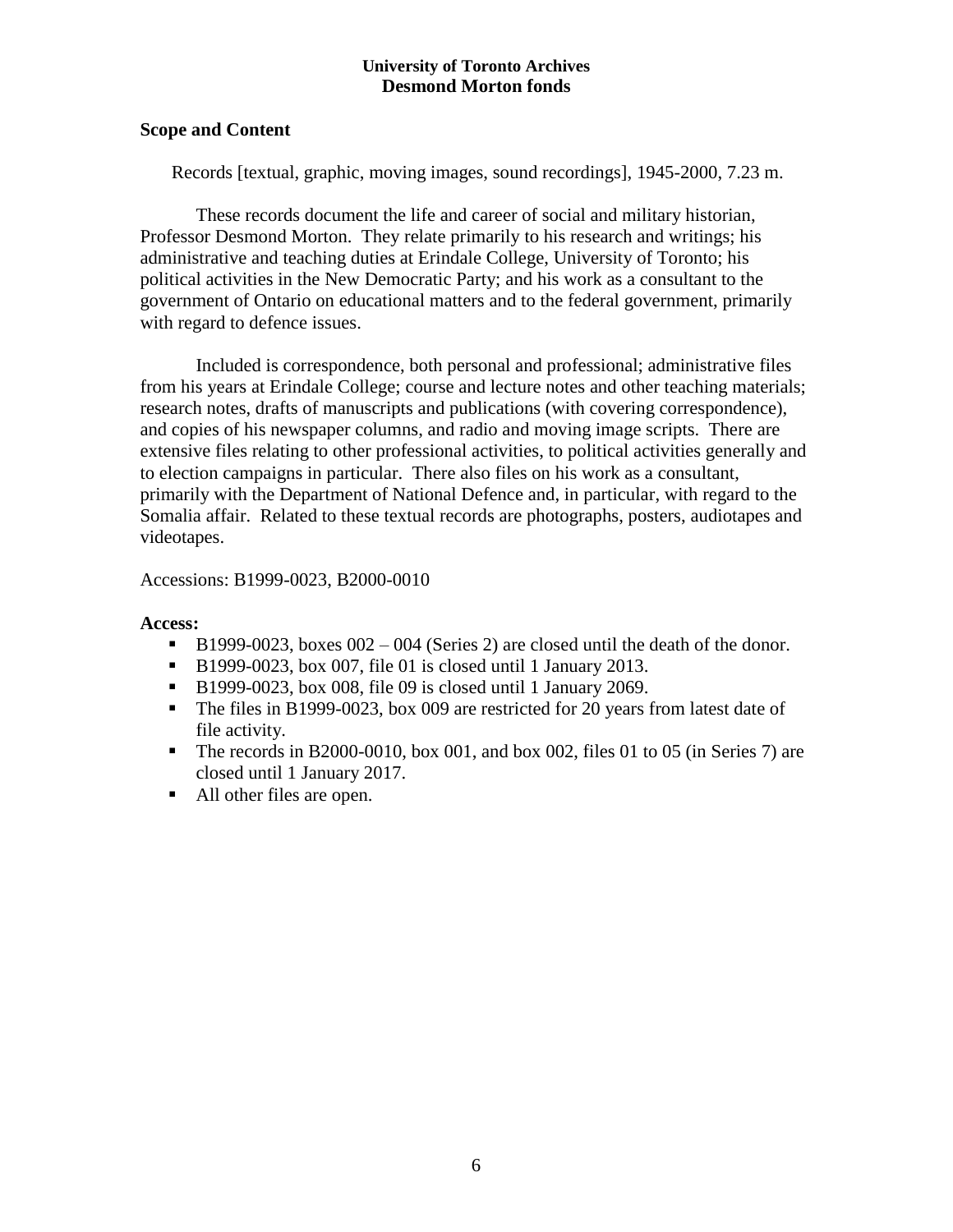## **Series 1: Personal and family files**

Records [textual], 1959-1994, .07 m.

This small series consists of material relating to Dr. Morton's education, and to honours awarded him. It includes papers given at Oxford and the London School of Economics and Political Science, a small set of essays written for self-education while at the Royal Canadian Army Service Corps at Camp Borden, Ontario, and a paper prepared while in charge of the officer candidate program at the Officer Training Company of the RCASC College (1962). The series also contains three appointment calendars (1973, 1974, 1976), the survivors of the daily documentation of a busy life, and an extensive press clipping file (excluding book reviews) about Dr. Morton. The series concludes with an obituary of his father, press clippings about his late wife, Janet, and manuscripts of newspaper articles on the local history of the Peel Region written by her.

| Date(s)   | <b>Accession No.</b> | $\sqrt{Box}$ (file) |                            |
|-----------|----------------------|---------------------|----------------------------|
| 1959-1994 | B1999-0023           |                     | $\sqrt{001}$ $(01) - (16)$ |

## **Series 2: Correspondence – personal**

Textual, 1975-1994, 0.33 m. **Access:** Closed until the death of the donor.

This series consists of personal correspondence, relating to primarily to family and business matters, friends, appraisals of manuscripts, and references. There is one file relating to donations, another to 'history', one to searches for employment, two to litigation, and another to politics (that is separate from his voluminous political correspondence in Series 7). The principal correspondents in the last category are Norman Allen and Jack Blyth, two individuals who also appear frequently in Series **3** and 7**.**

The arrangement of this series is by subject and chronologically within each grouping.

| $\mathbf{Date}(\mathbf{s})$ | <b>Accession No.</b>     |              | $\sqrt{Box}$ (file)            |
|-----------------------------|--------------------------|--------------|--------------------------------|
| 1975-1994                   | B1999-0023               |              | $(002 \t(01)-(08))$            |
| 1977-1994<br>1982-1994      | B1999-0023<br>B1999-0023 | /003<br>/004 | $(01) - (10)$<br>$(01) - (03)$ |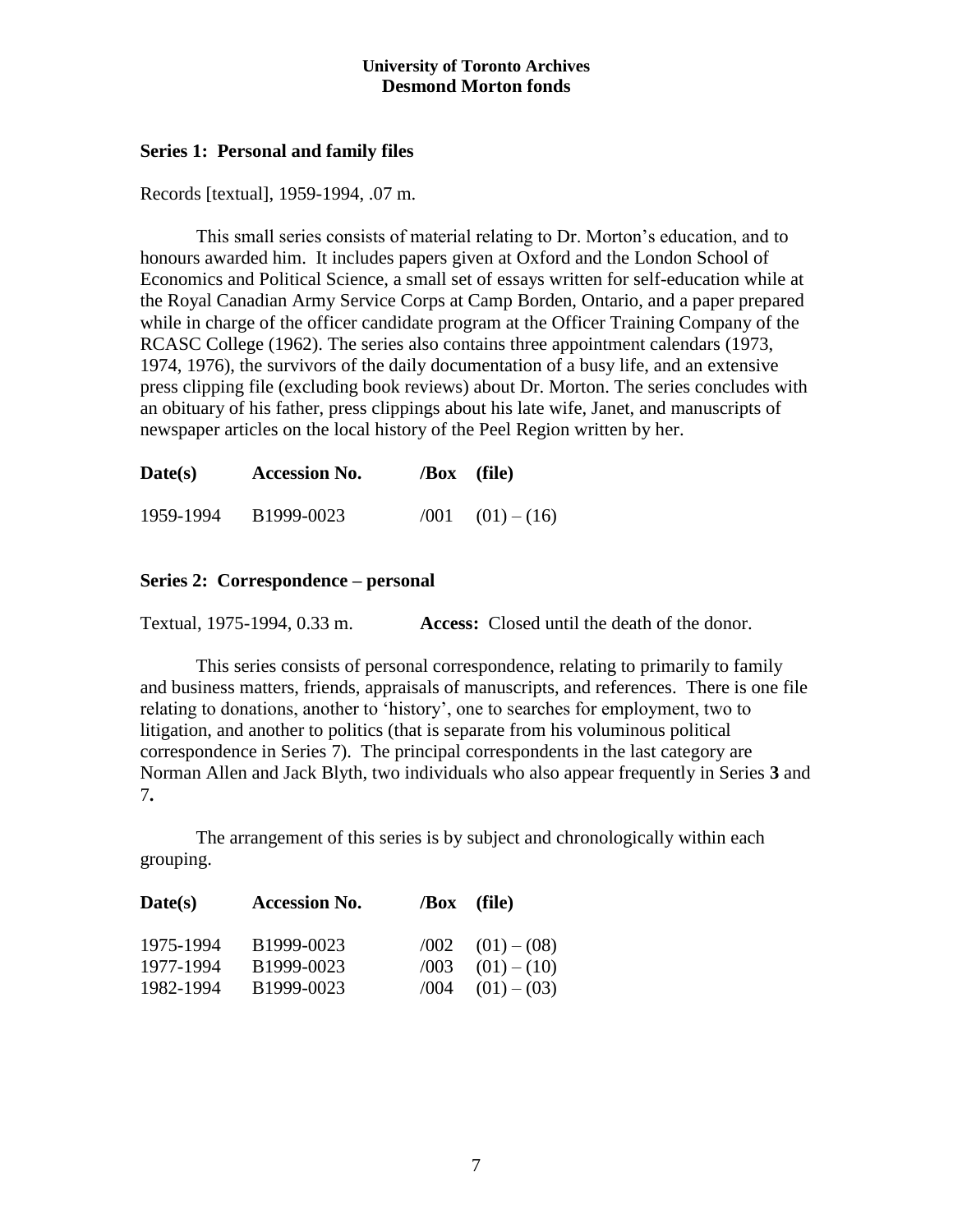## **Series 3: Correspondence –other**

## Textual, 1972-2000, 0.39 m.

This correspondence files in this series consists principally of Dr. Morton's correspondence with his fellow historians and relating to his historical research. There are also files relating to journalism, labour issues, the media, with (primarily) the Canadian War Museum, and with a veteran of World War I.

The focus of the correspondence in the majority of the files ('history' from 1972- 1986 and 'general – history' from 1988-1994), is historical research generally and the problems (and pleasures) associated with doing it, advice to other researchers, and Morton's own research and writings. Some of the letters provide illuminating insights on specific issues, particularly those associated with the First World War.

There follow two 'journalism' files (1979-1991) that consist principally of correspondence relating to Dr. Morton's letters to the editor, opinion pieces in newspapers and non-academic journals, such as the *United Church Observer*. There are a few references to activities in other than the print medium, especially television. Associated files are the general and topical correspondence files at the beginning of Series 10 (manuscripts and publications).

The next two files, on 'labour' (1977-1994), contain extensive correspondence between Dr. Morton and labour groups (with some correspondence with politicians such as Senator Eugene Forsey, and academics), principally on current labour-related issues. Dr. Morton was much in demand for writing articles and book reviews on labour issues, also pamphlets and other documents. Some of the letters relate to his academic writings, especially *Working People: An illustrated history of Canadian Labour*.

The 'media' file (1979-1988) contains correspondence relating primarily to Dr. Morton's involvement in radio and television programmes and in film productions. In addition to writing scripts for filmstrip and other programmes, Dr. Morton was a frequent guest on radio and television programmes, especially with the CBC and TV Ontario. His expertise was also sought by producers, an example being the CBC TV's two-part series on Sam Hughes in the early 1980s. This file should be read in conjunction with the files in Series 12 (media productions).

The series ends with a file on 'museums', mostly correspondence with the Canadian War Museum and another of correspondence with William B. Woods, a veteran of World War I. He and Dr. Morton exchanged a number of long, detailed letters between 1989 and 1991, occasioned by the latter's book, *Marching to Armageddon.*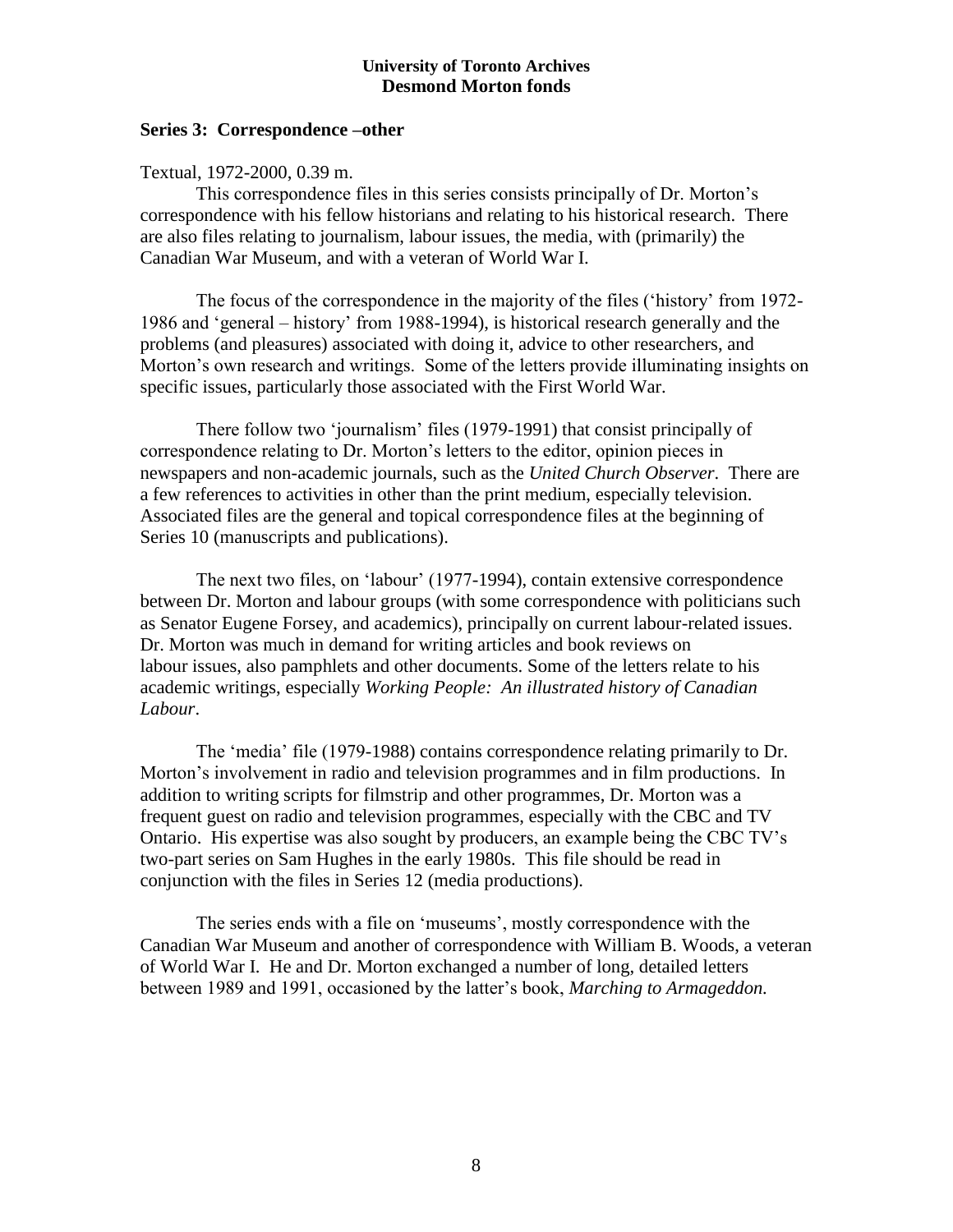## **Series 3: Correspondence –other cont'd**

| $\textbf{Date}(s)$ | <b>Accession No./Box</b> (file) |      |                             |
|--------------------|---------------------------------|------|-----------------------------|
| 1972-1992          | B1999-0023                      |      | $(0.005 \t(0.01) - (0.07))$ |
| 1977-1994          | B1999-0023                      | /006 | $(01) - (08)$               |
| 1994-2000          | B2000-0010                      |      | $(004 \t(01)-(06))$         |

#### **Series 4: University of Toronto – Administration**

Textual, graphic, 1969-1994, 0.50 m.

**Access:** B1999-0023, box 007, file 01 is closed until 1 January, 2013. B1999-0023, box 008, file 09 is restricted until 1 January 2069. The files in B1999-0023, box 009 are restricted for 20 years from latest date of file activity. All other files are open.

Most of Professor Morton's files relating to his time as principal of Erindale College remain with the administrative records of the College. The files in this series contain additional material relating to his activities at Erindale, and to his activities elsewhere at the University of Toronto, particularly committee work. Records relating to his teaching activities are found in Series 5.

The arrangement of the files in this series moves from the general to the specific, beginning with Dr. Morton's appointment files (1969-1993), to wider University matters and its committees, then to issues specific to Erindale College, to the Department of History and Dr. Morton's work with his students. Of the numerous University committees of which Dr. Morton was a member, three are documented here: the Academic Affairs Committee of the Governing Council (1981-1983), the Presidential Advisory Committee on Instructional Media, which he chaired (1980-1982), and the Presidential Advisory Committee on Institutional Strategies (1982-1983). There are references to some of his other committee work in the general correspondence file on the University (1979-1992). There are also files of his letters-to-the-editor, newspaper articles on the University of Toronto and education, and on the curriculum at Erindale College.

The bulk of this series, however, consists of correspondence with students and former students (often relating to letters of reference), and there is a file of student exam results covering Dr. Morton's teaching career at the University (1968-1974). There are also files on graduate students, particularly whose theses he supervised. These files provide insights into the problems faced by graduate students in the researching and writing of their research papers and theses, and into the role played by Dr. Morton in guiding them and ensuring that they completed their work.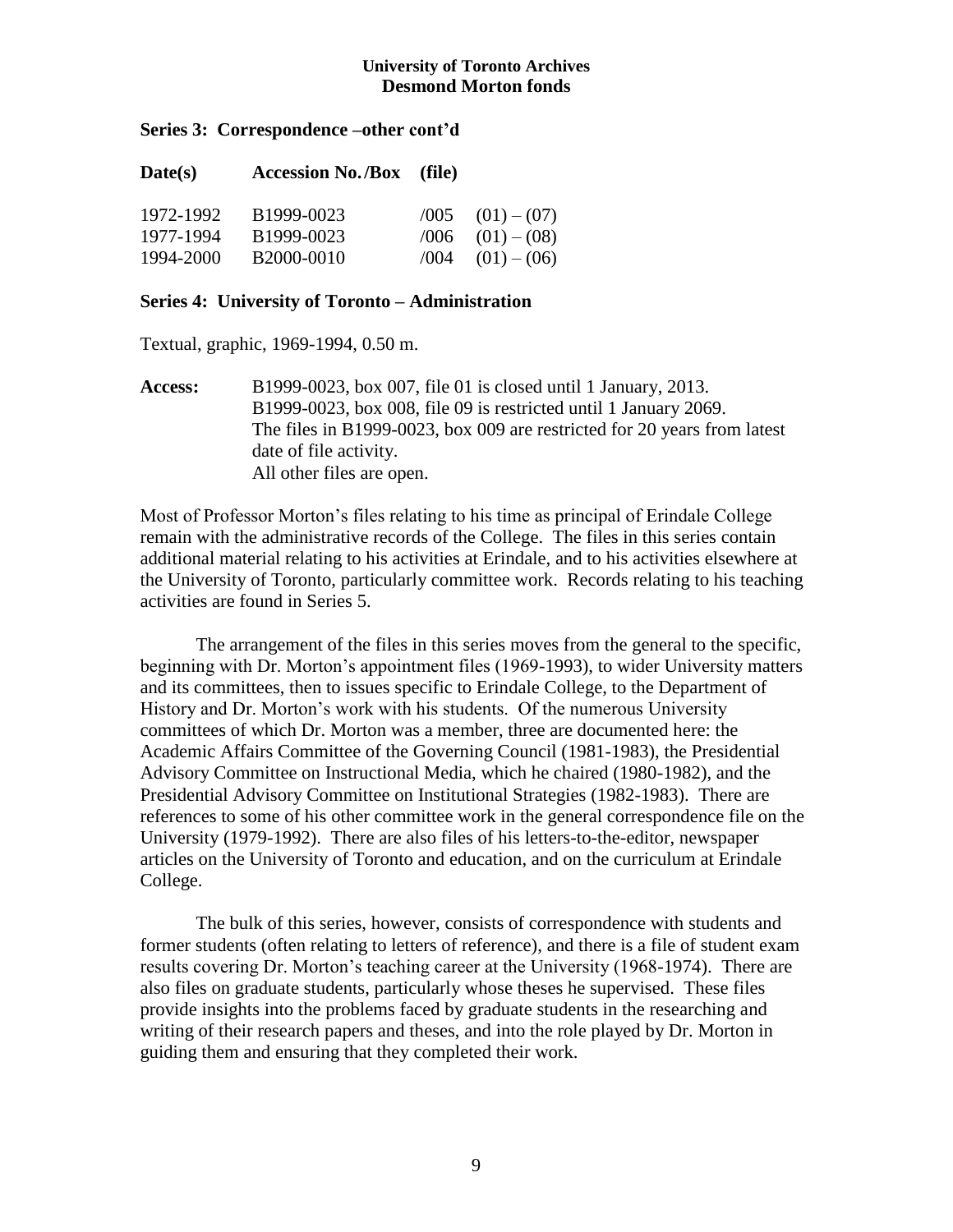## **Series 4: University of Toronto – Administration (continued)**

An orientation address by Dr. Morton to new faculty members, accompanied by a large number of slides, has been removed from box 008, file 05 to Box 001P, file 01.

## **For a detailed listing of this series, see Appendix I.**

| Date(s)   | <b>Accession No./Box</b> (file) |      |               |
|-----------|---------------------------------|------|---------------|
| 1969-1993 | B1999-0023                      | /007 | $(01) - (13)$ |
| 1971-1993 | B1999-0023                      | /008 | $(01) - (11)$ |
| 1973-1991 | B1999-0023                      | /009 | $(01) - (10)$ |
| 1976-1994 | B1999-0023                      | /010 | $(01) - (04)$ |

## **Series 5: Lecture notes and other teaching materials**

Textual, 1972-1992, 0.41 m.

This series consists of material relating primarily to undergraduate and graduate history courses taught by Dr. Morton at the University of Toronto between the early 1970s and his departure for McGill in 1994. The non-U of T material consists of files on the history course he taught at the University of Western Ontario in 1975-1976 and two courses on federal and municipal political campaigning at Sheridan College and elsewhere in 1972 and 1973.

Of the thirteen University of Toronto undergraduate history courses listed in Dr. Morton's curriculum vitae, only one is not represented here – the history of Canadian labour (the files on this subject are also missing for the three graduate courses listed). He compiled careful typed lecture notes for his courses. They are accompanied by a shifting mixture of correspondence, memoranda, notes, course outlines, bibliographies, test and examination papers, and selected term essays.

The arrangement in this series is by course number and description, arranged in ascending order and chronologically within each course, except where the lecture notes relating to a particular course are spread over several years. Non-lecture material (where it exists) is interfiled with the accompanying lecture material.

## **For a detailed listing of the material in this series, see Appendix II.**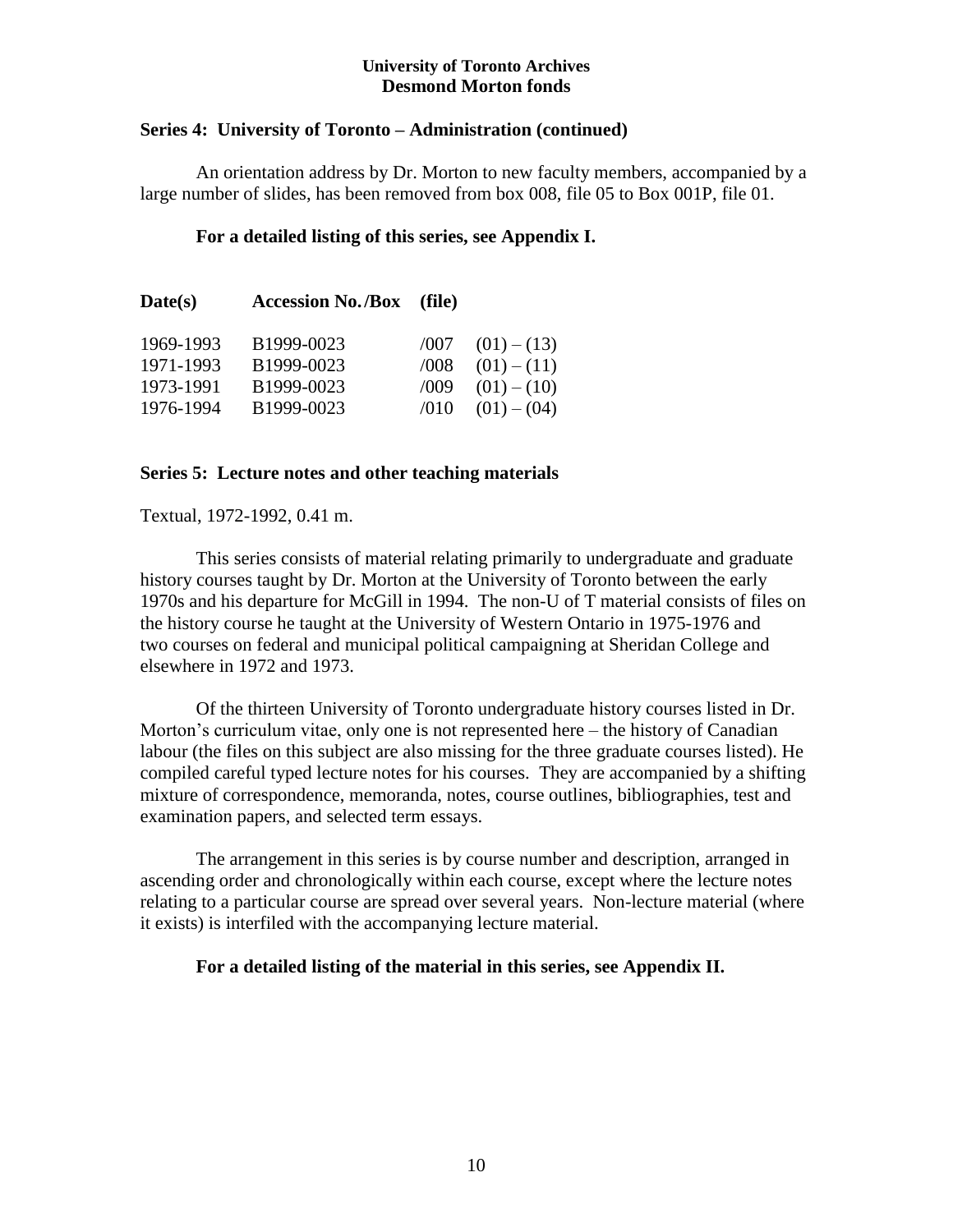## **Series 5: Lecture notes and other teaching materials**

| Date(s)   | <b>Accession No./Box</b> (file) |      |               |
|-----------|---------------------------------|------|---------------|
| 1975-1993 | B1999-0023                      | /010 | $(05)-(11)$   |
| 1974-1987 | B1999-0023                      | /011 | $(01) - (12)$ |
| 1976-1992 | B1999-0023                      | /012 | $(01) - (12)$ |
| 1972-1991 | B1999-0023                      | /013 | $(01) - (14)$ |

## **Series 6: Professional associations**

Textual, 1970-1993, 0.20 m.

Dr. Morton has long been active in professional associations relating to his academic and military interests. He has been a member of the Canadian Commission on Military History (chairman, 1976-1984); the Canadian Historical Association (he sat on its council from 1974-1980 and served as president in 1978-1979); and the journal, *History and Social Science Teacher* (member of its executive board from 1978 to 1991). He has also been a member of the Inter-University Seminar on Armed Forces and Society since 1977; of the Royal Society of Canada, to which he was elected in 1985; of Canada's National History Society (member of its executive board since 1994); and of the Association for Canadian Studies (also a member since 1994).

There are no files in this series on Canada's National History Society, or the Association for Canadian Studies (they date from Dr. Morton's departure for Montreal). Most of the files relate to Dr. Morton's involvement with the Canadian Historical Association and *History and Social Science Teacher*. The files of the former contain, in part, correspondence and a brief (which Dr. Morton drafted) relating to attempts between 1979 and 1981 to pass a federal freedom of information act.

The records are arranged alphabetically by name of organization.

| Date(s)   | <b>Accession No./Box</b> (file) |      |                            |
|-----------|---------------------------------|------|----------------------------|
| 1970-1985 | B1999-0023                      |      | $\sqrt{014}$ $(01) - (08)$ |
| 1978-1993 | B1999-0023                      | /015 | $(01) - (09)$              |
| 1996      | B2000-0010                      | /002 | (07)                       |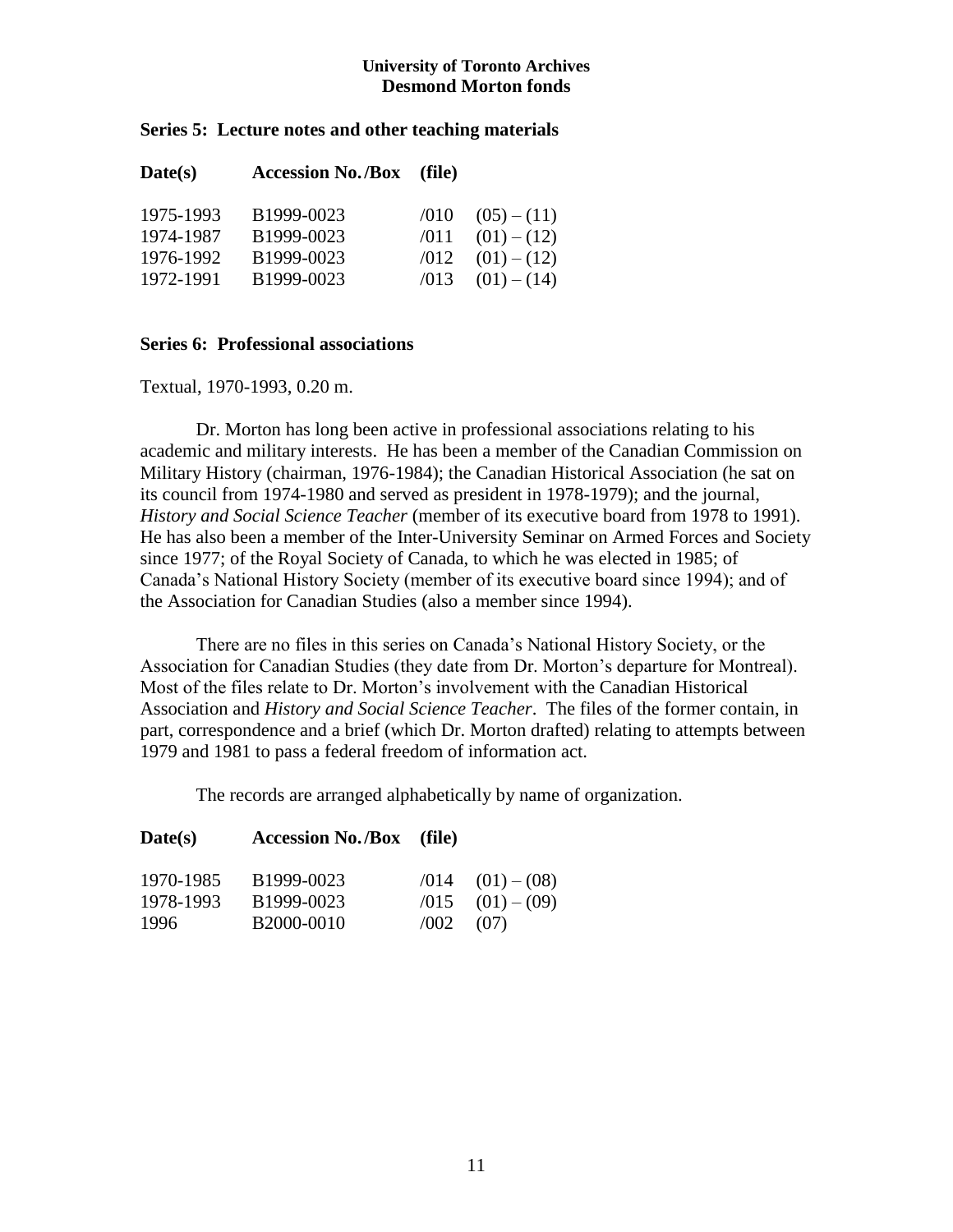#### **Series 7: Other professional and community activities**

Textual, 1979-1997, 1.37 m.

**Access: Restricted:** The following records are closed until 1 January, 2017: B2000-0010, box 001, and box 002, files 01 to 05. All other records in this series are open.

In spite of his busy academic and administrative schedules, Professor Morton has made time for what he termed 'community service' activities, usually in the form of committee work. His interests are focussed on educational, historical, military and community matters. Those documented as discrete entities in their own files are described forthwith.

Military interests include membership in the regimental senate of the Fort Garry Horse, the tank regiment that his father had commanded during World War II. In 1992 Dr. Morton became a founding member of the Canadian Battle of Normandy Foundation, established to help commemorate the  $50<sup>th</sup>$  anniversary of 'D' Day. He is also a member of the Canadian Committee for the History of the Second World War, and has been a member of the Canadian War Museum Advisory Committee of the Canadian Museum of Civilization since 1992.

In 1979 Dr. Morton began delivering a series of lectures at the Canadian Forces (later the Canadian Forces Command and) Staff College in Toronto. One series (given in conjunction chiefly with Jack Granatstein) was on 'Canada as an Ally'; another, principally with the demographer, David Foot, was on Canada's labour market. These continued until shortly after Dr. Morton moved to Montreal. In 1982 he started a lecture series on Quebec-Canada relations and regionalism for the Canadian Forces Staff School, also in Toronto, which he continued until the Staff College was closed in 1994. Only the correspondence relating to these lectures survives in this series.

Dr. Morton has also been a frequent consultant to the Department of National Defence. He chaired the Department of National Defence's Advisory Group on Political Activity in Defence Establishments, which produced a report in 1987. From 1991 to 1994 he sat on its Advisory Committee on Social Change in the Canadian Forces. In January of 1997, Douglas Young, the Minister of National Defence, established a committee, the Special Advisory Group of Military Justice and Military Police Investigation Services, to advise the Ministry on the restructuring of the military. This was done in the wake of and a week after he had pulled the plug on the Somalia inquiry. Members of this committee included Dr. Morton, historians Jack Granatstein and David Bercuson, and retired army Lieutenant-Colonel General Charles Belzile. Brian Dickson, former chief justice of the Supreme Court of Canada, headed a separate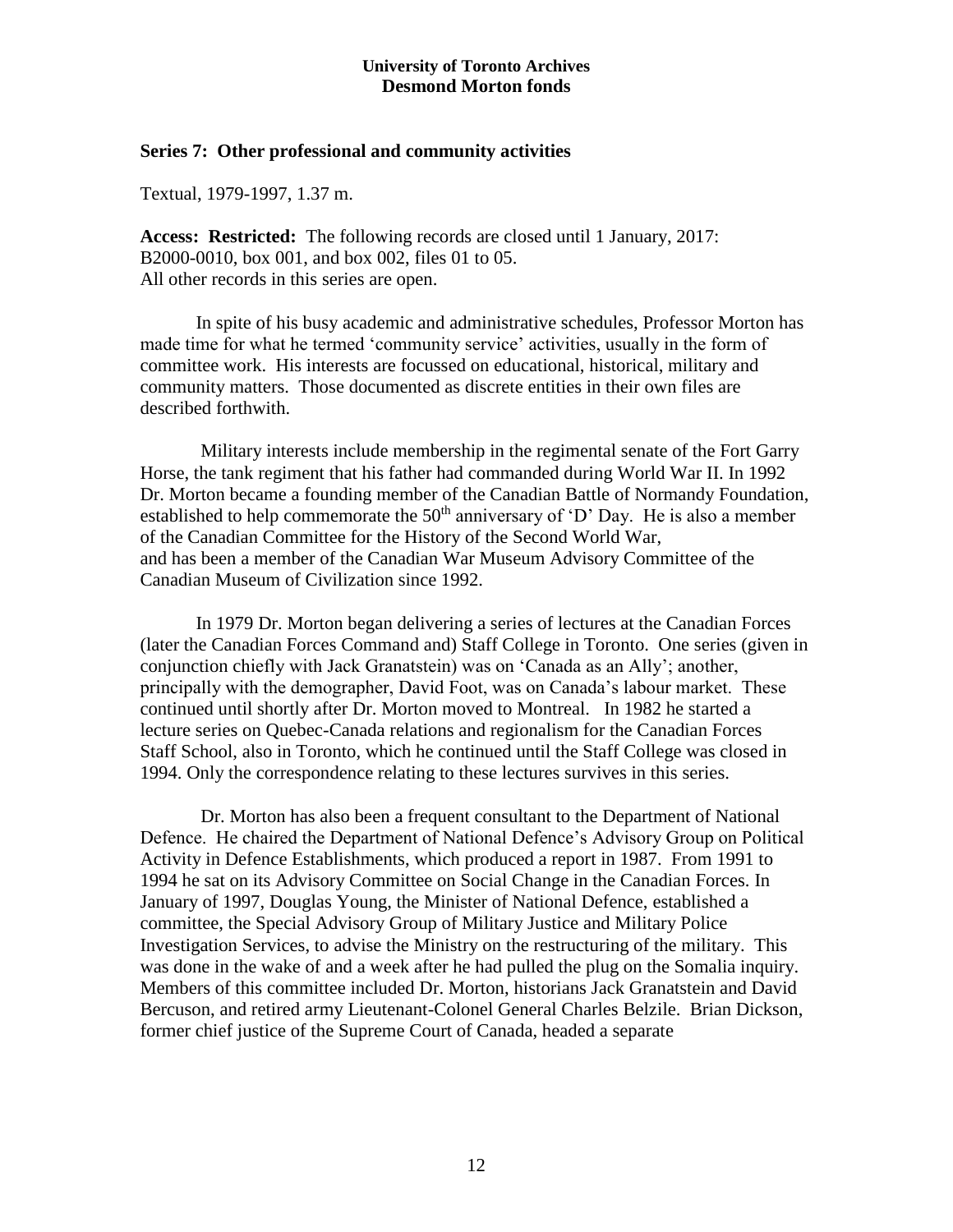## **Series 7: Other professional and community activities (continued)**

inquiry into the military justice system. Both groups were to submit their reports by the end of February.

This series contains general correspondence relating to Dr. Morton's relationship with the Department of National Defence, and correspondence, reports and other material relating to the specific military activities mentioned above. These records are located in B1999-0023, except for the following: DND affairs generally from 1994 on and specifically to the 1997 Special Advisory Group, and the Canadian Committee for the History of the Second World War, which are located in B2000-0010.

The federal government also benefitted from Dr. Morton's interest and experience in political matters. From 1991 to 1994 he was a member of the management committee of the Cooperative Security Competition Program in the Department of External Affairs and International Trade. In 1992 his vigorous support of the 'Yes Canada Campaign' resulted in an extensive file in his papers.

Dr. Morton also maintained an active interest in labour issues. He periodically served as an expert witness in court cases, the affidavits from two of which (from the mid-1980s) are represented in this series. He sat on the board of directors of the Canadian Labour Hall of Fame from 1990 to 1994.

Dr. Morton's interest in a variety of educational issues is reflected in the number of such organizations that he joined and in his work as a consultant. From 1981 to 1983, he was a member of the History Subject Advisory Group of the Ontario Assessment Instrument Pool. In 1984-1985 he served on the advisory committee to Ontario Commission on Private Schools (the Shapiro Commission). His commitment to public education led, at the end of the 1980s, to his opposition to the Coalition of Free-Standing University-Level Institutions which advocated the establishment of private universities in Ontario (the Ontario Council on University Affairs had released a discussion paper on the issue), in particular the proposed Wolfe University. In 1993 he conducted an appraisal of the Department of History at the University of Western Ontario for the Ontario Council of Graduate Studies. Beginning in 1981, Dr. Morton acted as a consultant to Grolier Ltd., first in relation to their 'Century of Canada Series' and then their 'Focus Series'. In the mid-1980s, he acted as a consultant to Cross Canada Books as it tried to attract American customers. All of these activities are described in this series.

Dr. Morton's concern for and involvement in community matters is reflected in a wide variety of activities concentrated in the Region of Peel where he lived and worked. He sat on the Peel Cheshire Home, on the Peel Police Community Race Relations Committee (for which he produced a report), was a member of the Peel Literary Guild, and acted as an advisor to Distress Line Peel Inc. He wrote a column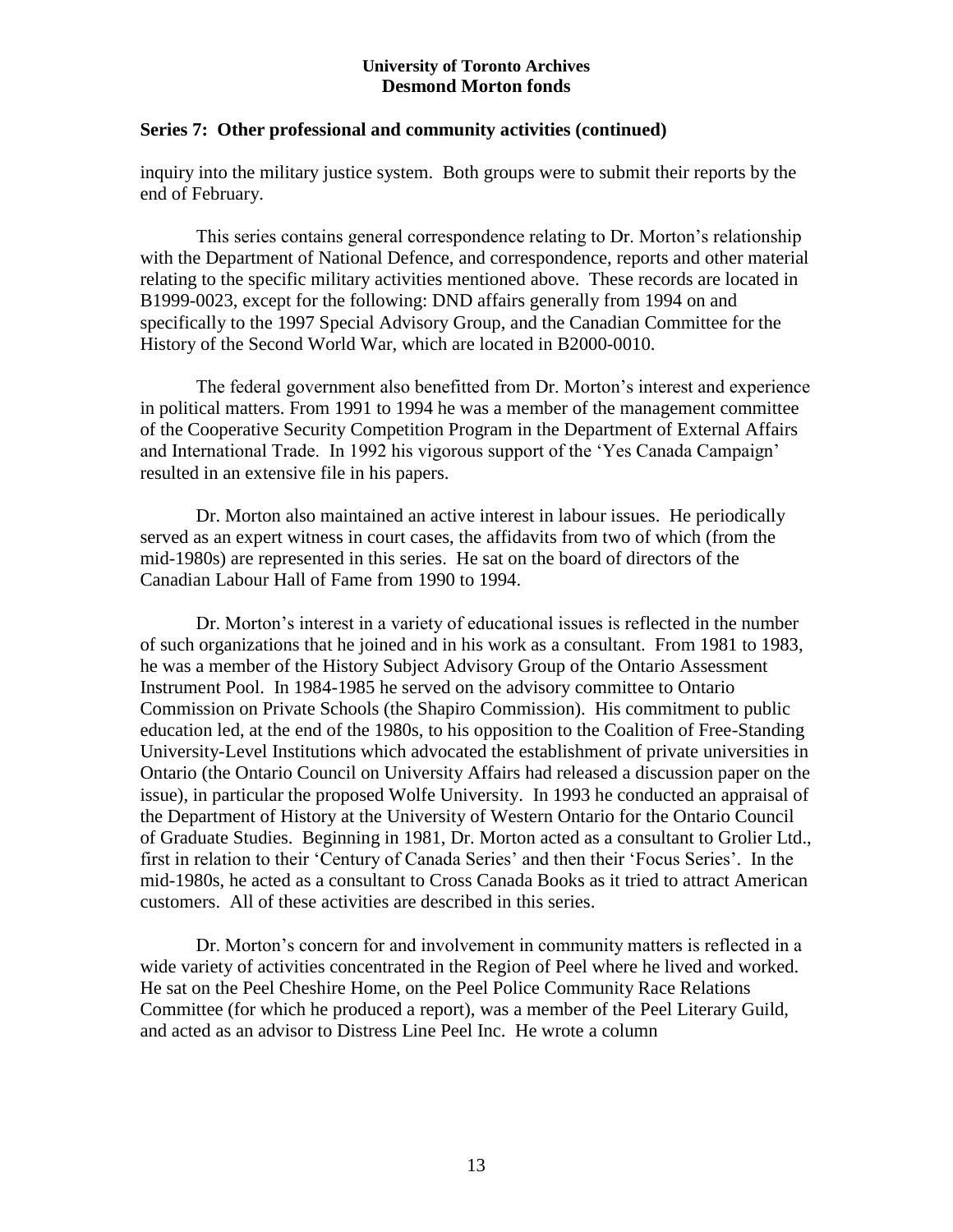## **Series 7: Other professional and community activities (continued)**

in the *Mississauga News* for several years, and also wrote about local history, as did his wife, Janet. Some of his writings can be found in series 8 and 10; hers are located in series 1

Typescripts of articles and addresses by Dr. Morton relating to some of the above topics may be found in the 'political and academic manuscripts' files (1969-1974) in series 10.

The arrangement in this series is alphabetically by name of organization.

| Date(s)   | <b>Accession No./Box</b> | (file) |               |
|-----------|--------------------------|--------|---------------|
| 1993      | B1999-0023               | /015   | (10)          |
| 1987-1993 | B1999-0023               | /016   | $(01) - (07)$ |
| 1979-1994 | B1999-0023               | /017   | $(01) - (10)$ |
| 1979-1994 | B1999-0023               | /018   | $(01) - (13)$ |
| 1978-1993 | B1999-0023               | /019   | $(01) - (11)$ |
| 1994-1997 | B2000-0010               | /001   | $(01) - (12)$ |
| 1995-1997 | B2000-0010               | /002   | $(01) - (05)$ |
| 1997      | B2000-0010               | /003   | $(01) - (09)$ |
|           |                          |        |               |

## **Series 8: Political activities**

Textual, graphic, 1961-1994, 1.78 m.

Dr. Morton has always had a deep interest in the political process in Canada, viewed from the left of the political spectrum. This interest translated for twenty years into an active involvement in the New Democratic Party, which he joined in 1961, at the federal and provincial levels, and also in local politics. While sometimes quite critical of his party and individuals in it, Dr. Morton was, from the mid-1960s, active in the development of policies for all levels of the NDP.

Professor Morton first got involved in politics in a direct way as a boy in 1948 when he distributed leaflets for the Saskatchewan CCF. His got his first taste of political organizing in 1962 while trying, as he put it, 'to unearth New Democrats in the wilds of Dufferin Simcoe' (letter to Donald C. MacDonald of 28 June 1970). In 1964 he accepted the position of assistant provincial secretary to the party where he did everything from helping formulate policies to writing speeches and the texts of brochures and pamphlets. He was also deeply involved in committee work (especially regarding the issue of bilingualism and biculturalism) and helped organize local election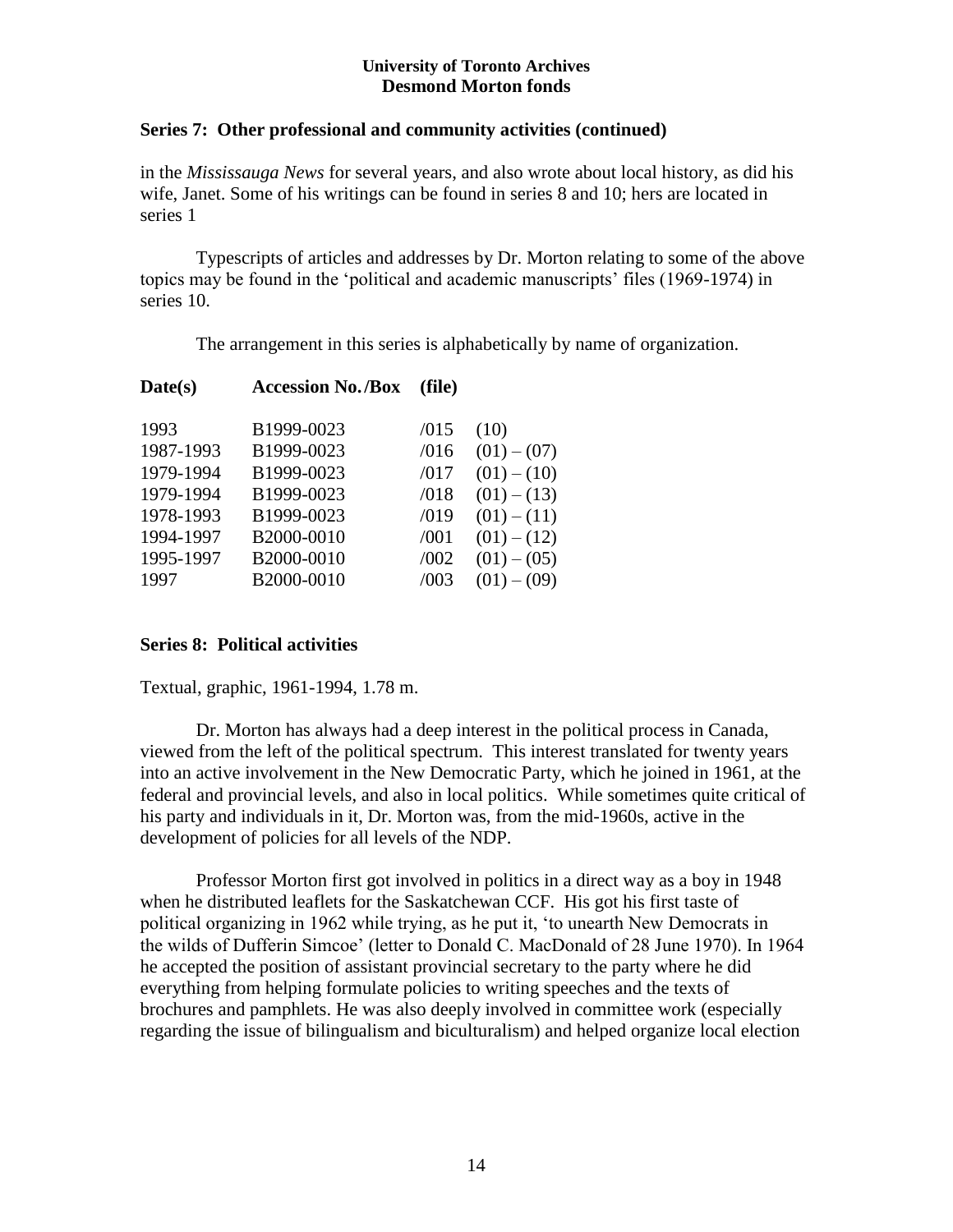## **Series 8: Political activities (continued)**

campaigns. Dr. Morton held this post until mid-1966 when he resigned to take up postgraduate work at the London School of Economics.

Dr. Morton's political activities also spilled over to the federal level. During the 1965 federal election he acted as a speechwriter for Tommy Douglas; these speeches have survived in this series. After his return to Canada in 1968, Dr. Morton initially lived in Ottawa, providing an opportunity to become immersed in federal politics while continuing his involvement at the provincial level. He apparently found politics at the federal level to be less satisfying than at the provincial, for a factor in his move to Toronto in 1969 was his desire 'to resume a closer and more effective conjunction with politics' (letter to Rita Hindon, 9 January, 1970). Once settled in, he became a member of the provincial executive of the NDP and its Policy Review Committee (which he chaired from December 1969 to the end of 1972). He was also assigned onerous duties associated with membership and finance, which he did not care for, his principal interest being policy development and public relations. He therefore continued to chair the publications committee, which gave him the freedom to write pamphlets, campaign literature, and press releases (he even designed desk calendars), and to give speeches as requested. In 1970 he was selected as the provincial executive representative in a number of constituencies to the west of Toronto in what is now known as the '905 area'. Dr. Morton also played an active role in the 1971 provincial election campaign.

Beginning in 1973, Dr. Morton reduced his active involvement in the Ontario NDP – he stayed on as a member of the Policy Review Committee for a time – but was always available to give and advice and often speeches. He remained active in elections in local provincial ridings; serving, for example, in 1975 as campaign chair for David Busby's campaign in Mississauga North. At the same time, his wife, Janet, was also active in the local ridings in the Region of Peel. In 1977, they both worked hard in a nearly successful attempt to get Busby elected in his second try in the constituency.

After his return from England in the fall of 1968, Dr. Morton took up an assistant professorship at the University of Ottawa for a year. He was shortly afterwards elected to the federal council of the NDP that October as a delegate from the Ontario party, a position he held until 1972. He wrote policy documents for the national conference held in Winnipeg in 1970 and campaign pamphlets for the federal party over several years thereafter. He was deeply involved in the 1972 federal election and was a candidate in Mississauga North constituency for the anticipated 1978 federal election, but had to withdraw because of other commitments when it was not called. He continued his involvement at the constituency level, however, designing and writing campaign literature and writing speeches for the NDP candidates in Mississauga North in the 1979, 1980 and 1984 federal elections. In other ways, he was also available to provide advice to the federal party, serving, for example, as a consultant on defence policy in the mid-1980s.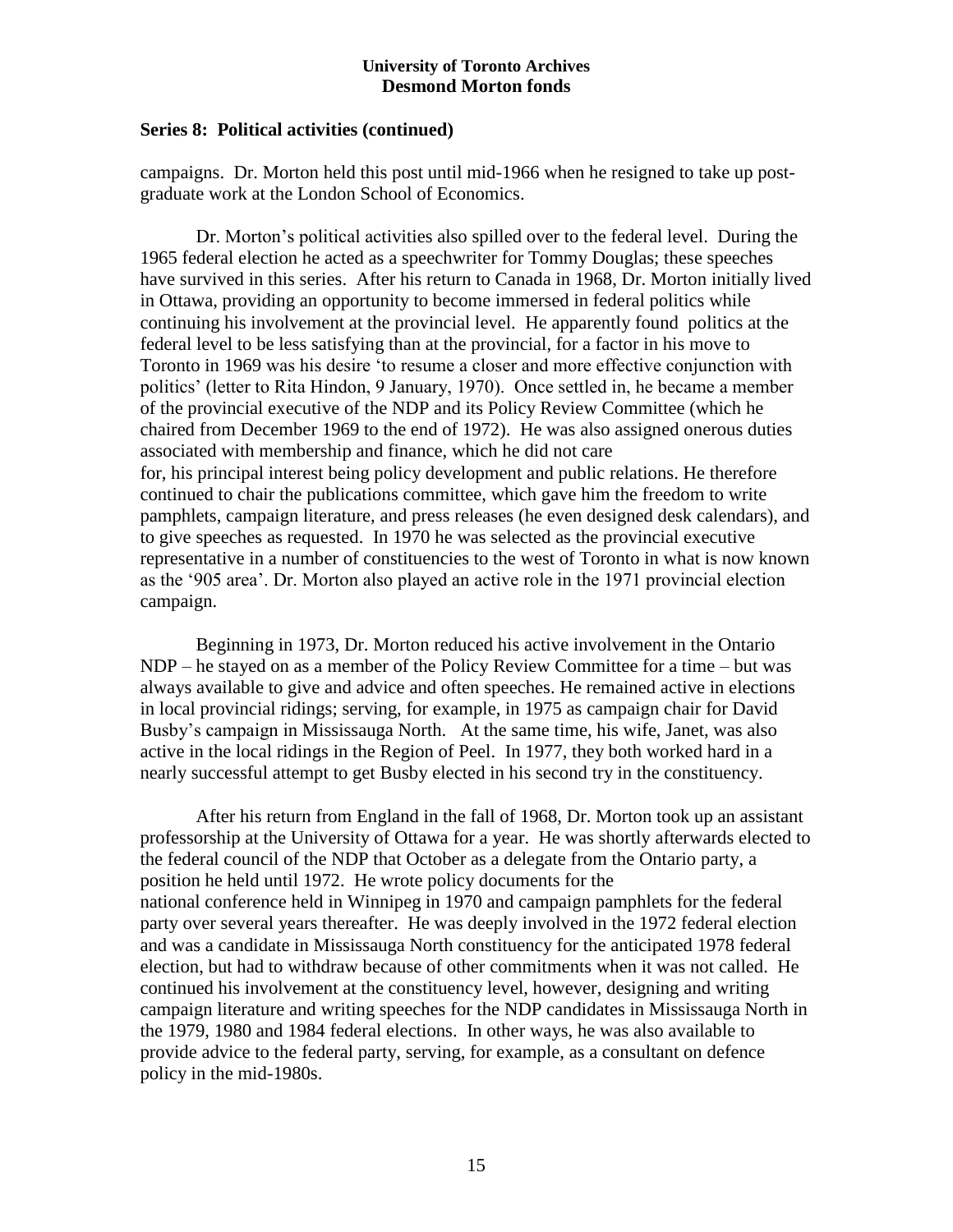## **Series 8: Political activities (continued)**

At the municipal level Dr. Morton's principal involvement was with politics in Mississauga. He was a supporter of Hazel McCallion during her successful campaign for mayor of that city in 1978, and was an active member of successive re-election committees through 1985, serving variously as secretary and in charge of publicity. (This support was returned in kind as Mayor McCallion was a forceful booster of Erindale College during Dr. Morton's years as vice-principal academic and as principal.) In Toronto, he actively supported the campaign of Karl Jaffray during the 1972 municipal elections.

The records in this series document his activities in considerable detail and provide much information about the decision making process within the NDP at the federal and provincial levels. There is extensive correspondence, particularly for the years 1969 to 1972, after which date the volume decreases somewhat, though still a steady, respectable level. His early correspondents were often with the most senior party politicians and officials, including Donald C. MacDonald and David and Stephen Lewis. He also maintained a lively exchange of letters with party officials from other provinces (Walter Ross in British Columbia, Doug Rowland from Manitoba, and Laurier Lapierre and Raymond Laliberté from Quebec are examples) and with union officials. Later correspondents included Michael Cassidy, Ed Broadbent, and individuals with broad political interests such as Eugene Forsey and Mel Hurtig. Attached to this correspondence is a plethora of speeches, radio scripts, and reports.

Many, but not all, of the political pamphlets and some of the political articles Dr. Morton wrote are filed after the general correspondence, in chronological order.

Next are extensive files on the federal elections between 1966 and 1984, provincial elections between 1963 and 1985, and on local political contests, especially in the Region of Peel/Mississauga areas. These files contain any or all of the following: campaign literature, press coverage, posters, and photographs. More specifically, for example, the files for the federal campaigns between 1979 and 1984 contain, amongst other items, mockups for campaign leaflets, drafts of speeches, press releases, and (for the 1984 election) radio scripts for Morton's 'Election Talk' series on the Toronto radio station CFRB. In addition to writing pamphlets, Morton designed some of the brochures and wrote extensively in the Mississauga press about local politics.

The general correspondence files in this series are arranged chronologically. They are followed by files containing his political writings and material on the federal, provincial, and local election contests. The arrangement is chronological within each grouping.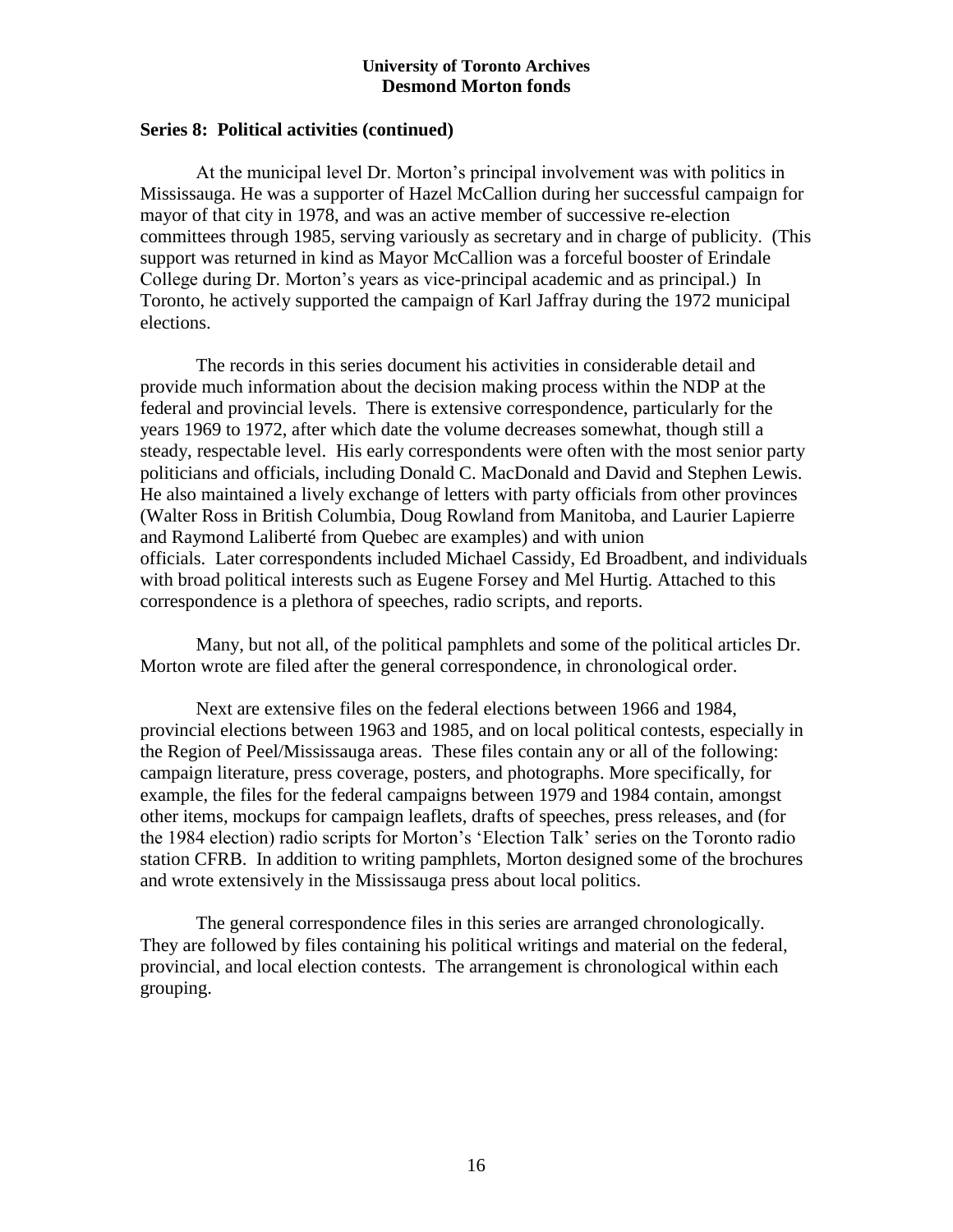## **Series 8: Political activities (continued)**

Researchers are also directed to Dr. Morton's research files on the New Democratic Party in series 11. Drafts of many of his political writings and addresses, especially those relating to the NDP, may be found in the 'political and academic manuscripts' files (1969-1973) and in the 'non-refereed publications' section in series 10. Included with the former files are a few addresses by his wife, Janet.

## **For a listing of the material in this series, see Appendix III.**

**Posters and other oversized campaign literature** have been removed from the following files and filed separately as indicated:

| Tо                        |
|---------------------------|
| B1999-0023/027(02)        |
| B1999-0023/027(03)        |
| B1999-0023/027(04)        |
| B1999-0023/027(05)        |
| B1999-0023/027(06)        |
| B1999-0023/027(07)        |
| B1999-0023/027(08) & (09) |
| B1999-0023/027(10)        |
| B1999-0023/027(11)        |
|                           |

**Posters and other oversized campaign literature** have been removed from the following files and filed separately as indicated:

| <b>From</b>               | To                 |
|---------------------------|--------------------|
| B1999-0023/023(24) & (26) | B1999-0023/027(12) |
| B1999-0023/024(03)        | B1999-0023/027(13) |
| B1999-0023/024(05)        | B1999-0023/027(14) |
| From                      | Tо                 |
| B1999-0023/024(07)        | 1999-0023/0027(15) |
| B1999-0023/024(08)        | B1999-0023/027(16) |
| B1999-0023/024(09)        | B1999-0023/027(17) |
| B1999-0023/025(19) & (20) | B1999-0023/027(18) |
| B1999-0023/025(22)        | B1999-0023/027(19) |
| B1999-0023/025(26)        | 1999-0023/0027(20) |
| B1999-0023/026(02)        | B1999-0023/027(21) |
| B1999-0023/026(08)        | B1999-0023/027(22) |
| B1999-0023/026(13)        | B1999-0023/027(23) |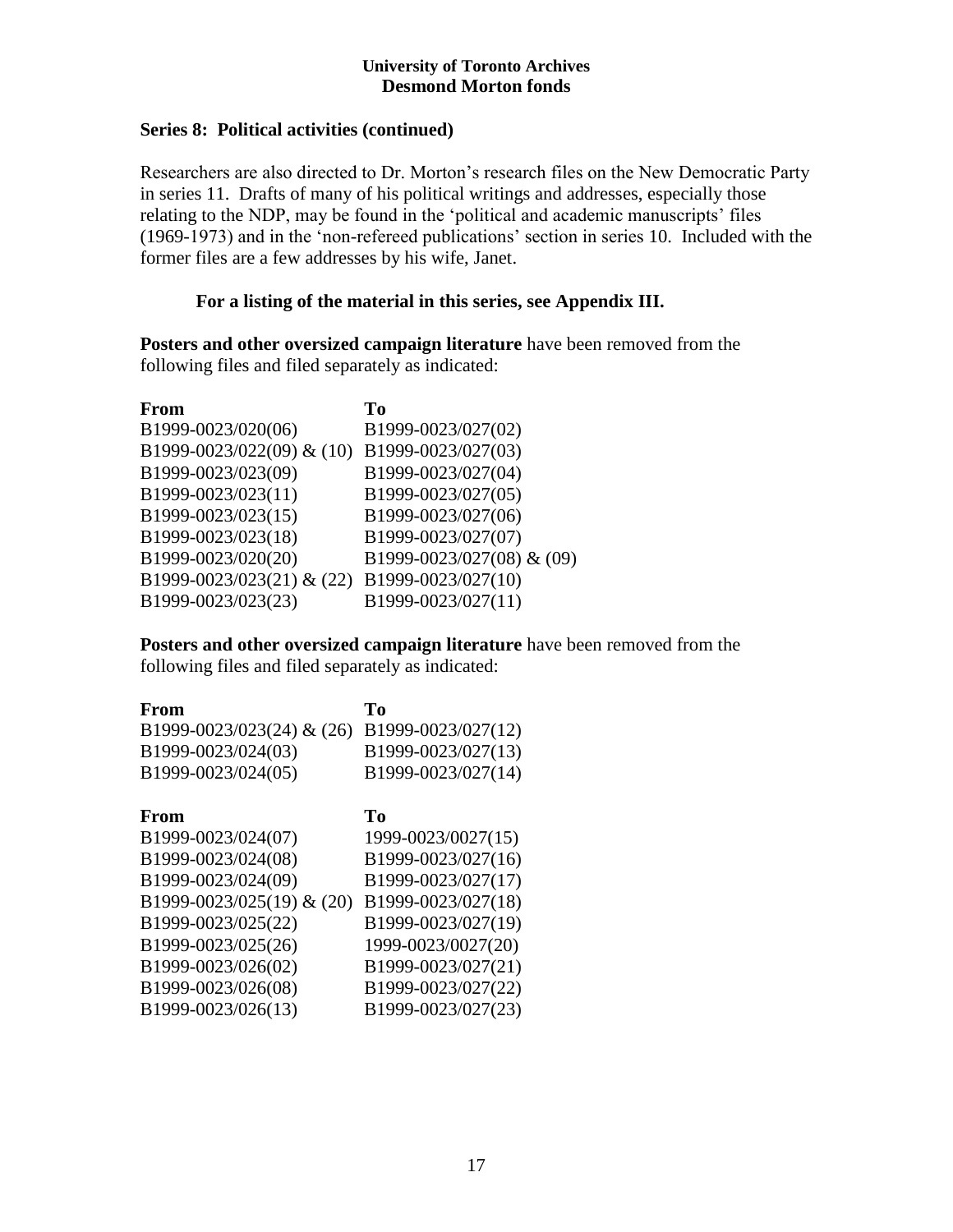## **Series 8: Political activities (continued)**

**Photographs** have been removed from certain files and filed separately as indicated:

| From               |                      | Tо   |                     |
|--------------------|----------------------|------|---------------------|
| B1999-0023/023(21) |                      |      | B1999-0023/001P(02) |
| B1999-0023/023(25) |                      |      | B1999-0023/001P(03) |
| B1999-0023/024(06) |                      |      | B1999-0023/001P(04) |
| B1999-0023/024(08) |                      |      | B1999-0023/001P(05) |
| B1999-0023/024(10) |                      |      | B1999-0023/001P(06) |
| B1999-0023/025(23) |                      |      | B1999-0023/001P(07) |
| B1999-0023/025(26) |                      |      | B1999-0023/001P(08) |
| B1999-0023/026(01) |                      |      | B1999-0023/001P(09) |
| B1999-0023/026(02) |                      |      | B1999-0023/001P(10) |
| B1999-0023/026(07) |                      |      | B1999-0023/001P(11) |
| B1999-0023/026(08) |                      |      | B1999-0023/001P(12) |
| B1999-0023/026(11) |                      |      | B1999-0023/001P(13) |
| B1999-0023/026(13) |                      |      | B1999-0023/001P(14) |
| Date(s)            | <b>Accession No.</b> | /Box | (file)              |

| 1961-1971 | B1999-0023 | /020  | $(01) - (09)$ |
|-----------|------------|-------|---------------|
| 1971-1990 | B1999-0023 | /021  | $(01) - (07)$ |
| 1967-1994 | B1999-0023 | /022  | $(01) - (10)$ |
| 1963-1992 | B1999-0023 | /023  | $(01) - (26)$ |
| 1964-1984 | B1999-0023 | /024  | $(01) - (16)$ |
| 1963-1992 | B1999-0023 | /025  | $(01) - (27)$ |
| 1972-1993 | B1999-0023 | /026  | $(01) - (13)$ |
| 1968-1984 | B1999-0023 | /027  | $(02) - (23)$ |
| 1972-1985 | B1999-0023 | /001P | $(02) - (14)$ |
|           |            |       |               |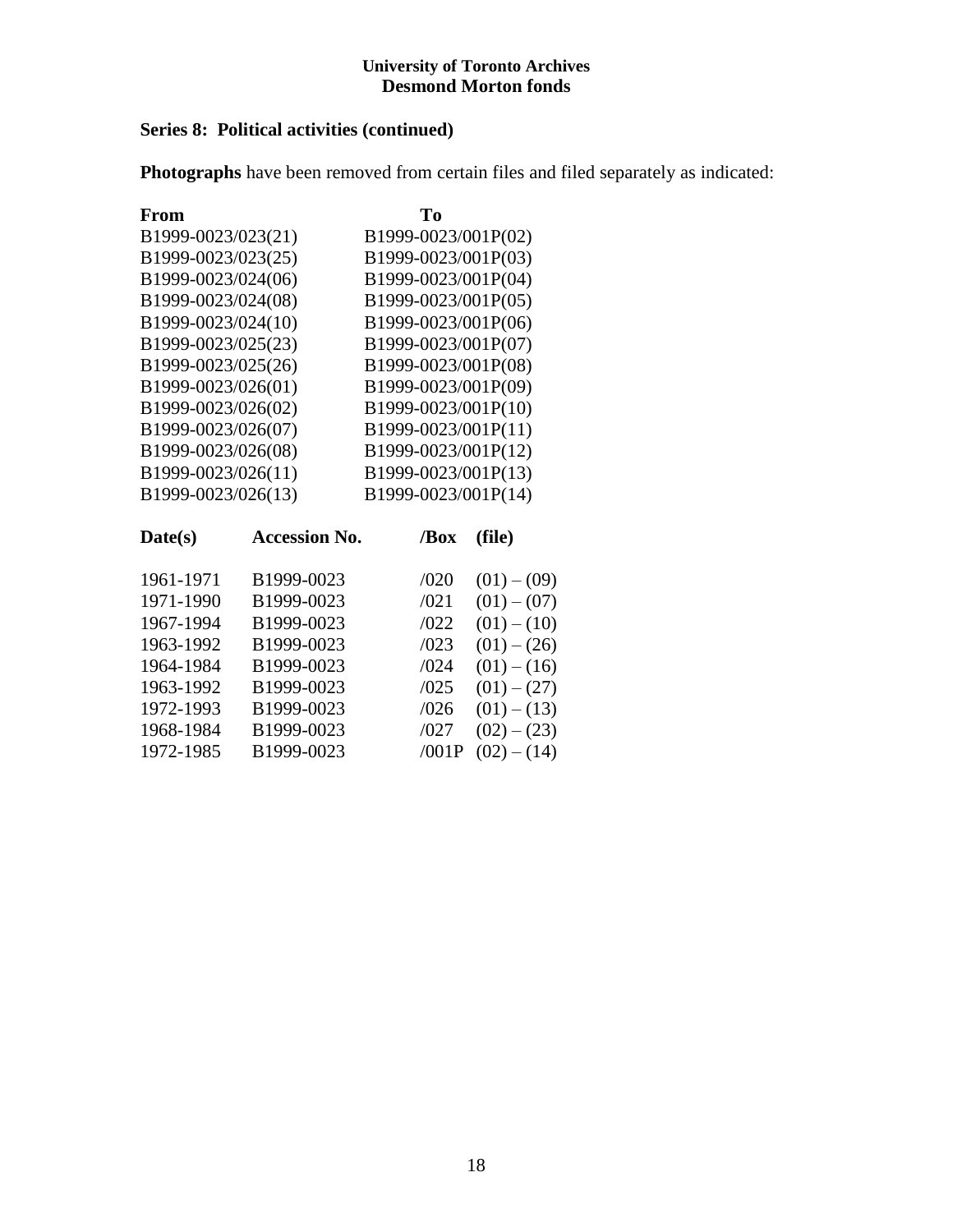## **Series 9: Research files**

Textual, 1898-1992, 1.23 m.

This series contains applications for research grants and research leave, along with a selection of Dr. Morton's research files (the results of his research are documented in series 10). In part, this series documents the problems that academics face in finding the resources to undertake research and the time to write and find publishers for their works. Dr. Morton was more successful than most; he received eighteen major research awards between 1970 and 1994 (two were declined). His research fields were war and Canadian society, returned soldiers and civil reestablishment, Canadian military history, nationalism in Canada, Canadian labour and industrial relations history, Canadian social policy, and Ontario history and politics.

The applications are primarily for Canada Council, Killam Fellowships and SSHRC grants. Dr. Morton's first Canada Council grant, for example, enabled him to research and publish *A Peculiar Kind of Politics: Canada's Overseas Ministry in the First World War* (1982). A combination of grants from University of Toronto, the federal Department of Labour, the Killam Foundation (1983-1984) and SSHRC provided him with the resources and leave time to research and write *Winning the Second Battle: Canadian Veterans and the Return to Civilian Life, 1915-1930* that was published to much acclaim in 1987. These applications and others are represented in this series. Some information on research grants may also be found in series 10.

The series also contains a collection of original documents and publications, consisting mostly of pamphlets, but including some articles, flyers, correspondence, minutes, radio scripts, research papers, discussion papers, and reports that Dr. Morton assembled during his research on the labour movement in Canada and on socialism. The material on labour, which begins with a report by Mackenzie King in 1898, covers the principal events in labour history in Canada over the next eighty years, ranging from the Knights of Labour at the turn of the century, to the 'one big union' movement in the teens, to repressive labour legislation in the 1930s, to wage controls and the emergence of Canadian unions in the 1970s and the 1980s.

The research material on socialism covers the broader aspects of the topic, then communism, and moves on to the Canadian Commonwealth Federation from its founding in the 1930s, to its evolution into the New Democratic Party in 1971 and more recent events. The files on the CCF include some original correspondence, excerpts from Mackenzie King's diaries, and a large collection of pamphlets and brochures. There is a good collection of pamphlets and articles on the founding of the NDP and its later activities (some written by Morton). There are also files on the activities of the NDP federal council from 1977 to 1979, the national convention in 1987 in Montreal and on the Quebec wing of the party.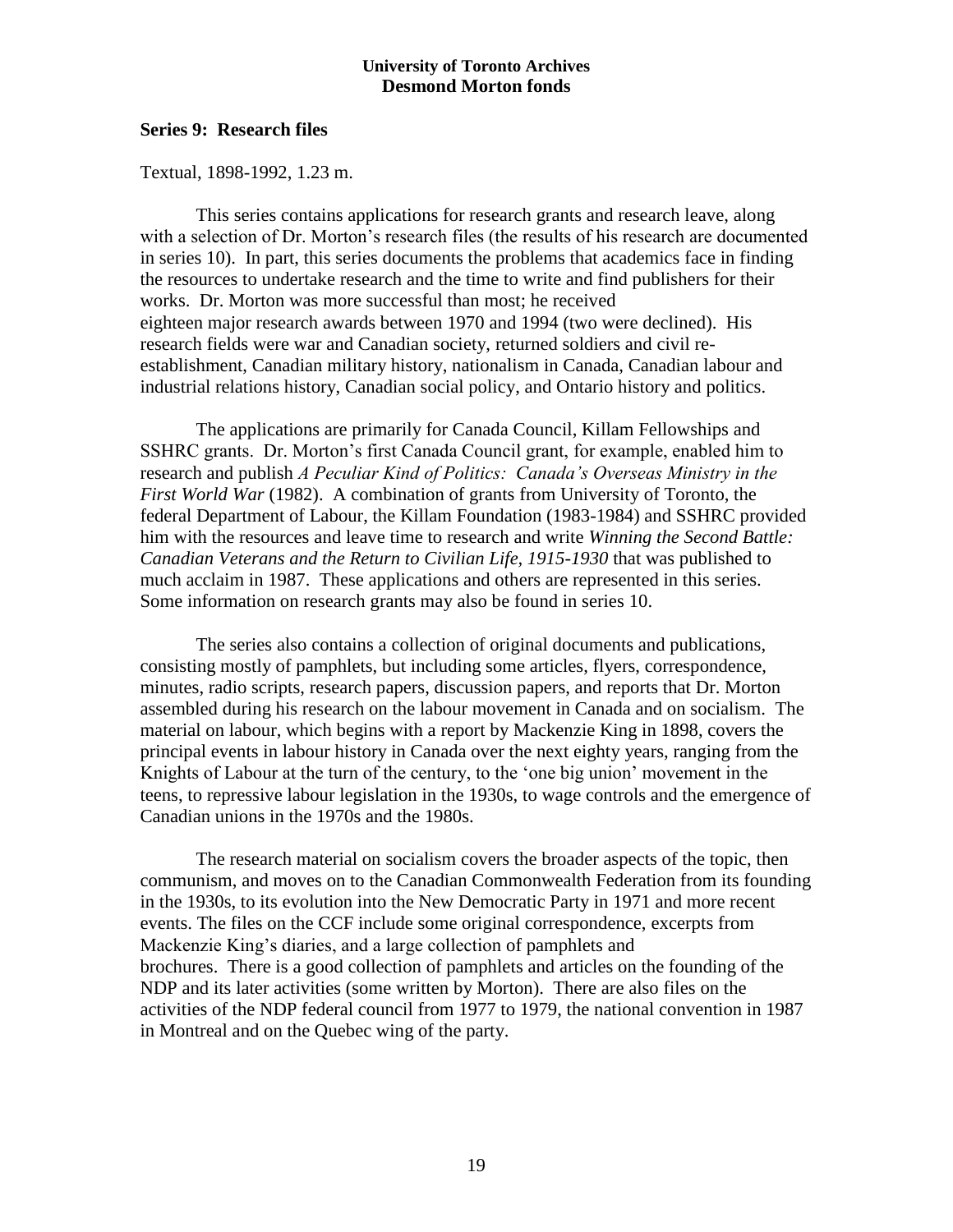## **Series 9: Research files (continued)**

The arrangement of the files on labour and socialism is by topic and chronologically within each.

Over the years, amid research for many publications, Dr. Morton compiled a massive volume of research, primarily on 5" x 8" cards, only a small portion of which was retained by the University of Toronto Archives [see box 031]. Some of the cards retained contain research undertaken for articles on non-military themes, particularly local history. The bulk, however, relates to research on the South African War, on which Dr. Morton penned a couple of articles but never the comprehensive history of Canada's involvement in that conflict that he was encouraged to write but never found the time to produce.

Oversized material has been removed from the following files and filed separately as indicated:

| <b>From</b>        |                          | T <sub>0</sub> |        |                    |
|--------------------|--------------------------|----------------|--------|--------------------|
| B1999-0023/028(07) |                          |                |        | B1999-0023/027(24) |
| B1999-0023/028(08) |                          |                |        | B1999-0023/027(25) |
| B1999-0023/028(14) |                          |                |        | B1999-0023/027(26) |
| B1999-0023/029(04) |                          |                |        | B1999-0023/027(27) |
| B1999-0023/029(14) |                          |                |        | B1999-0023/027(28) |
| B1999-0023/029(17) |                          |                |        | B1999-0023/027(29) |
| B1999-0023/030(01) |                          |                |        | B1999-0023/027(29) |
| B1999-0023/030(04) |                          |                |        | B1999-0023/027(30) |
| B1999-0023/030(05) |                          |                |        | B1999-0023/027(31) |
| Date(s)            | <b>Accession No./Box</b> |                | (file) |                    |
| 1969-1984          | B1999-0023               |                | /026   | $(14) - (18)$      |
| 1919-1987          | B1999-0023               |                | /027   | $(24) - (31)$      |
| 1898-1992          | B1999-0023               |                | /028   | $(01) - (17)$      |
| 1913-1982          | B1999-0023               |                | /030   | $(01) - (17)$      |
| 1977-1987          | B1999-0023               |                | /029   | $(01) - (05)$      |

B1999-0030 /031 [card indices]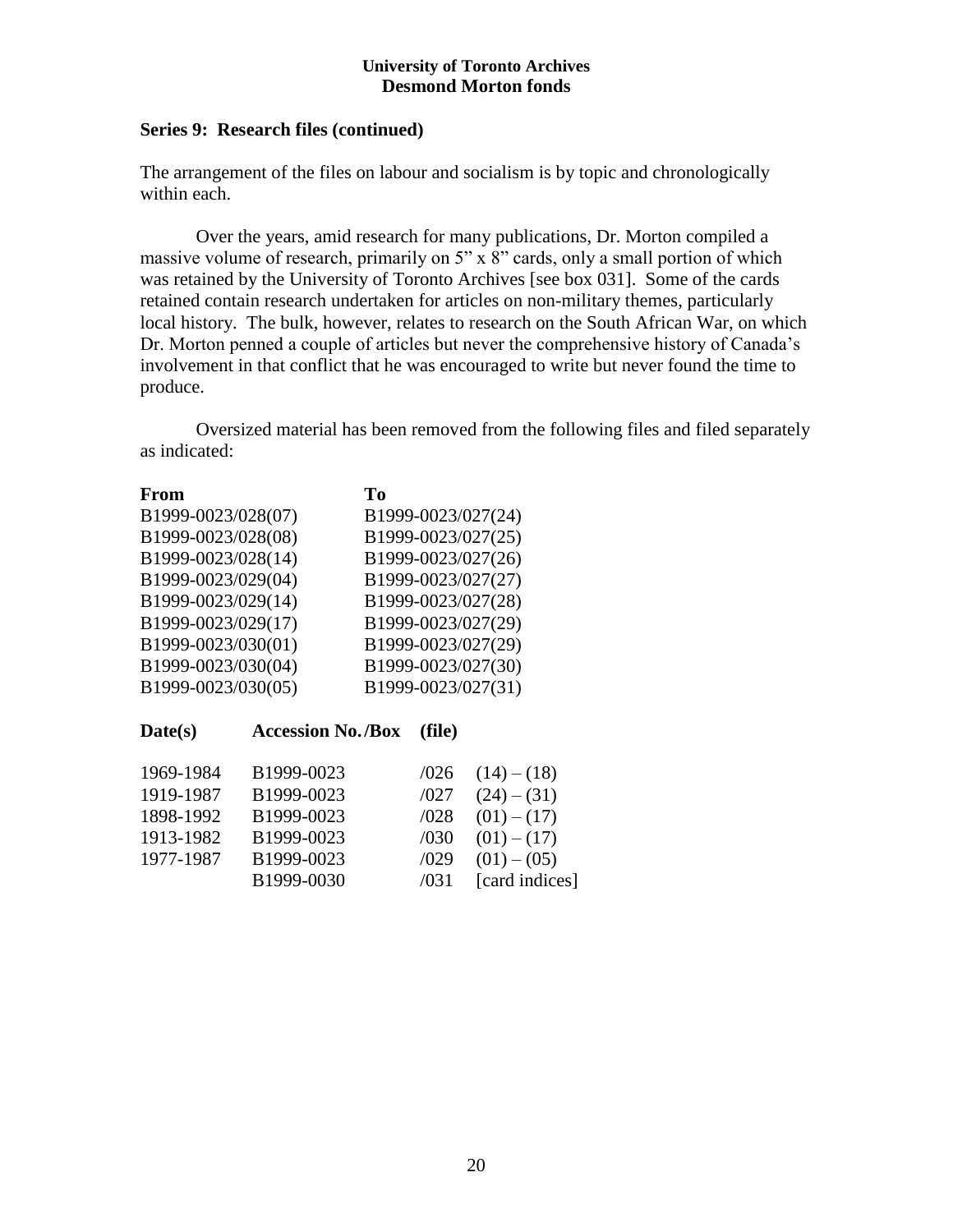#### **Series 10: Manuscripts and publications**

Records [textual, graphic], 1945-1996, 2.90 m.

The files in this series contain materials relating to the research, writing and publishing of articles, chapters of books, and books by Professor Morton (applications for research grants and leaves of absence are documented in series 7). Most of the manuscripts have accompanying correspondence files, some voluminous, though there are a few manuscripts with no covering correspondence and some correspondence files for works for which the manuscripts have not survived. The manuscripts themselves consist primarily of 'clean' typescripts, along with some annotated drafts, copyedited typescripts, and galley proofs. A few of the typescripts are annotated. Some typescripts are of writings that have not been published.

The supporting correspondence files document the interactions between Morton and his publishers. It provides, in passing, interesting insights into the state of book publishing in Canada. The files contain any or all of the following: correspondence, contracts, memoranda, notes, partial drafts of manuscripts, readers' reports with comments thereon, reviews, addresses (generally at readings), and royalty statements. For any particular work, the correspondence addresses issues arising from the writing of it, including the collection of research material, the hiring of research assistants, and the completion of drafts of the manuscript, publicity and financial matters. The files on books relating to World Wars I and II contain, in particular, extensive correspondence between the author and veterans or their offspring including, occasionally, original documents and a photograph or two.

In addition to his writings that were published in academic journals, by the NDP, and in journals devoted to military and political matters, and elsewhere, Dr. Morton served as a columnist for or had articles commissioned for a number of newspapers and magazines. These included the *United Church Observer*, *Toronto Star*, *Ottawa Citizen*, *Globe and Mail*, *Mississauga Times*, *Mississauga News*, *Montreal Gazette*, *Maclean's Magazine*, *National Network News*, *National Post*, *Canadian Speeches*, and *Confluences*.

Dr. Morton was also much sought after as a book reviewer, primarily for his expertise but also because he always responded promptly if he committed himself. His reviews have appeared in *The American Historical Review*, *Armed Forces and Society*, *Books in Canada*, *Business History Review*, *Canadian Defence Quarterly*, *Canadian Historical Review*, *Canadian Military History*, *Canadian Transport*, *Dalhousie Review*, *History and Social Science Teacher*, *International History Review*, *International Journal*, *Labour and Industrial Relations Review*, *Labour/Le Travail*, *Literary Review of Canada*, *Military Affairs*, *Military History*, *National History*, *Ontario History*, *The Globe and Mail*, *The Montreal Gazette*, *The Toronto Star*, *Revue d'histoire de l'Amérique française,* and the Canadian Association of Labour Media.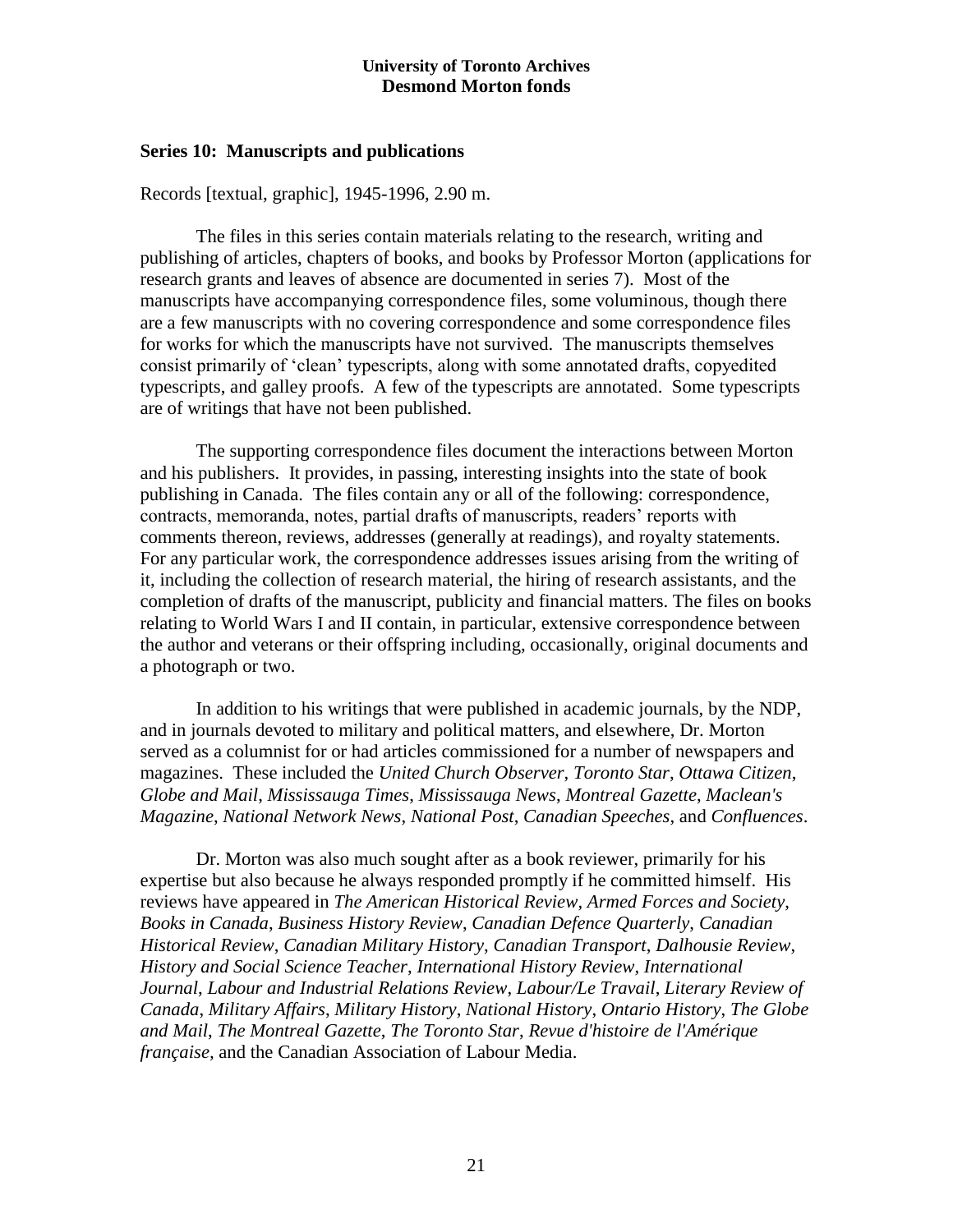## **Series 10: Manuscripts and publications (continued)**

The series begins with number of files of general correspondence relating to Professor Morton's publishing activities, followed by files on specific issues such as public lending rights, writings for magazines such as the *National Network News* and the *United Church Observer*, and for encyclopedias, yearbooks and other reference books. Next are a large number of files containing the articles and columns Dr. Morton wrote for the *Toronto Star* and the *Ottawa Citizen*, along with smaller files on his articles and letters in the *Globe and Mail*, the *Winnipeg Free Press* and several University of Toronto student newspapers.

 Then come a number of files entitled 'Political and academic manuscripts', covering the years 1968 to 1973. At the beginning of each year there is a list of contents. These files contain typescripts of articles, chapters of books, whole books, book reviews, a few letters to the editor, scripts for media productions, political briefs and reports, and addresses, with the occasional offprint. Manuscripts that were eventually published are normally noted with an asterisk; those with more than one draft are likely to be spread over more than one year. The political writings relate primarily to current events at the federal level (e.g., the FLQ crisis of 1970), to social democracy generally, and the New Democratic Party in particular. The scripts for media productions include ones on the North-West Rebellion of 1885 and the Winnipeg general strike of 1919.

The arrangement of the 'political and academic manuscripts' files is generally chronological. There are variations within each year; for example, the scholarly papers tend to be grouped together. Covering correspondence for these typescripts may be found later in the series under the appropriate title of the work.

These files are followed by several files of book proposals and outlines. The remaining files, which form the bulk of this series, contain correspondence, drafts, and other information relating to specific manuscripts. They are grouped according to the format used in Dr. Morton's curriculum vitae: scholarly and professional work – articles; scholarly and professional work – books and chapters/ articles in books; non-refereed publications; and book reviews. Many journal and newspaper articles and most pamphlets of a political nature are found in series 8. Some reports may be found in series 7. Media productions are filed in series 12.

The arrangement within each grouping is by the year in which a work was published or, if not published, by the date of the manuscript insofar as it can be determined.

As a part of his research, teaching, and writing activities, Dr. Morton has assembled a large and well-known collection of photographs and slides, most of which remain in his possession. Only a small number of photographs, relating largely to his political activities, are found in this *fonds*.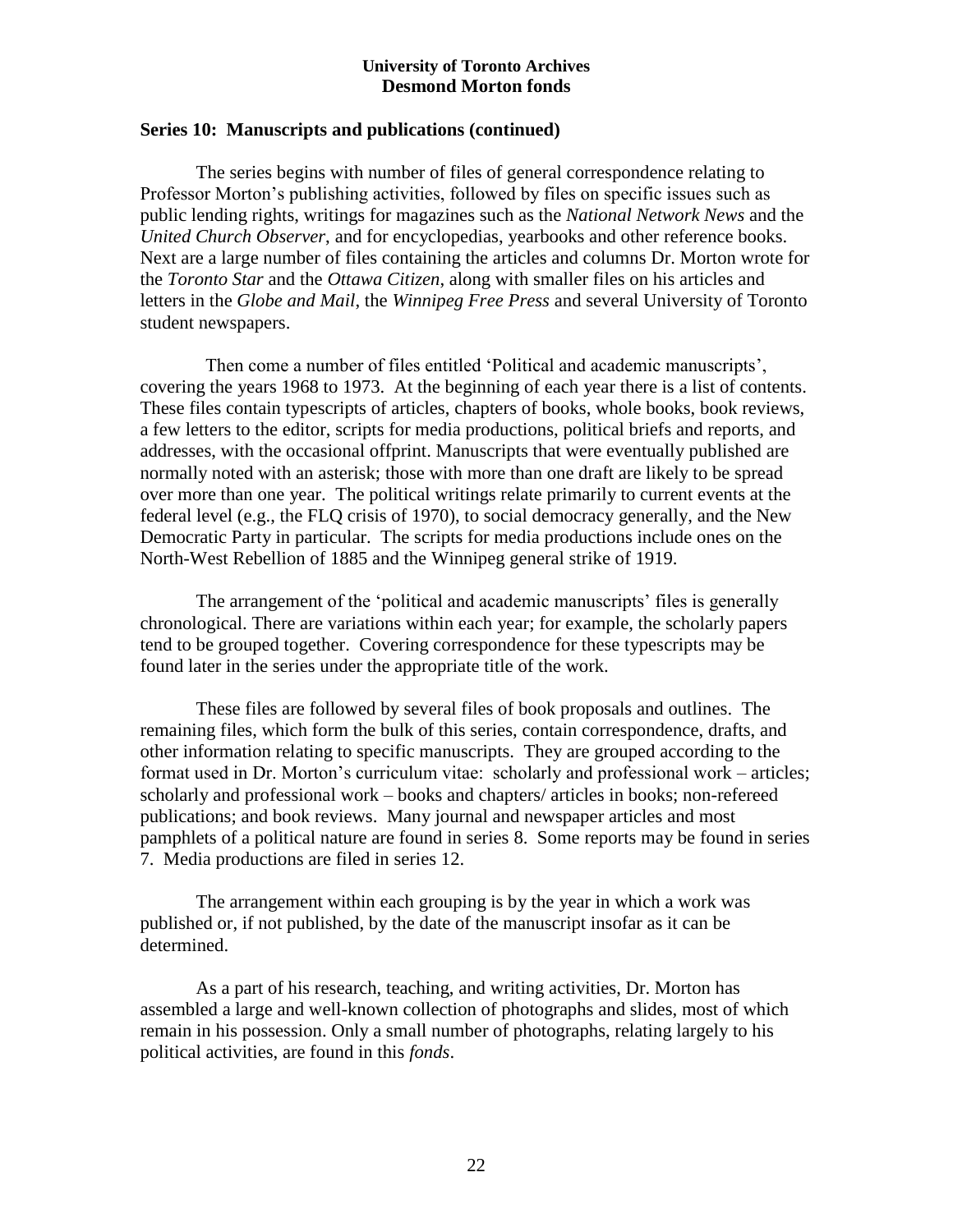## **Series 10: Manuscripts and publications (continued)**

## **For a detailed listing of the records in this series see Appendix IX.**

Oversized material has been removed from the following files and filed separately as indicated:

| From               | To                 |
|--------------------|--------------------|
| B1999-0023/033(08) | B1999-0023/027(32) |
| B1999-0023/033(10) | B1999-0023/027(32) |
| B1999-0023/034(01) | B1999-0023/027(32) |
| B1999-0023/034(06) | B1999-0023/027(32) |
|                    |                    |

Photographs have been removed from the following files and filed separately:

| From                                                                                                                                                                                                                                                |                                                                                                                                                                                                                                                                        | To |                                                                                                                                                      |                                                                                                                                                                                                                                                                                                                        |
|-----------------------------------------------------------------------------------------------------------------------------------------------------------------------------------------------------------------------------------------------------|------------------------------------------------------------------------------------------------------------------------------------------------------------------------------------------------------------------------------------------------------------------------|----|------------------------------------------------------------------------------------------------------------------------------------------------------|------------------------------------------------------------------------------------------------------------------------------------------------------------------------------------------------------------------------------------------------------------------------------------------------------------------------|
| B1999-0023/051(07)<br>B1999-0023/052(07)                                                                                                                                                                                                            |                                                                                                                                                                                                                                                                        |    |                                                                                                                                                      | B1999-0023/001P(15)<br>B1999-0023/001P(16)                                                                                                                                                                                                                                                                             |
| Date(s)                                                                                                                                                                                                                                             | <b>Accession No./Box</b>                                                                                                                                                                                                                                               |    | (file)                                                                                                                                               |                                                                                                                                                                                                                                                                                                                        |
| 1971-1994<br>1970-1994<br>1971-1994<br>1968-1994<br>1970-1972<br>1972-1973<br>1969-1994<br>1968-1994<br>1970-1972<br>1978-1984<br>1979-1993<br>1980-1993<br>1982-1986<br>1983-1990<br>1980-1994<br>1985-1990<br>1970-1972<br>1986-1994<br>1989-1993 | B1999-0023<br>B1999-0023<br>B1999-0023<br>B1999-0023<br>B1999-0023<br>B1999-0023<br>B1999-0023<br>B1999-0023<br>B1999-0023<br>B1999-0023<br>B1999-0023<br>B1999-0023<br>B1999-0023<br>B1999-0023<br>B1999-0023<br>B1999-0023<br>B1999-0023<br>B1999-0023<br>B1999-0023 |    | /027<br>/032<br>/033<br>/034<br>/035<br>/036<br>/037<br>/038<br>/039<br>/040<br>/041<br>/042<br>/043<br>/044<br>/045<br>/046<br>/047<br>/048<br>/049 | (32)<br>$(01) - (09)$<br>$(01) - (12)$<br>$(01) - (13)$<br>$(01) - (06)$<br>$(01) - (06)$<br>$(01) - (12)$<br>$(01) - (13)$<br>$(01) - (06)$<br>$(01) - (09)$<br>$(01) - (09)$<br>$(01) - (08)$<br>$(01) - (10)$<br>$(01) - (08)$<br>$(01) - (13)$<br>$(01) - (07)$<br>$(01) - (06)$<br>$(01) - (11)$<br>$(01) - (13)$ |
| 1987-1994<br>1988-1995<br>1945-1994                                                                                                                                                                                                                 | B1999-0023<br>B1999-0023<br>B1999-0023                                                                                                                                                                                                                                 |    | /050<br>/051<br>/052                                                                                                                                 | $(01) - (10)$<br>$(01) - (07)$<br>$(01) - (16)$                                                                                                                                                                                                                                                                        |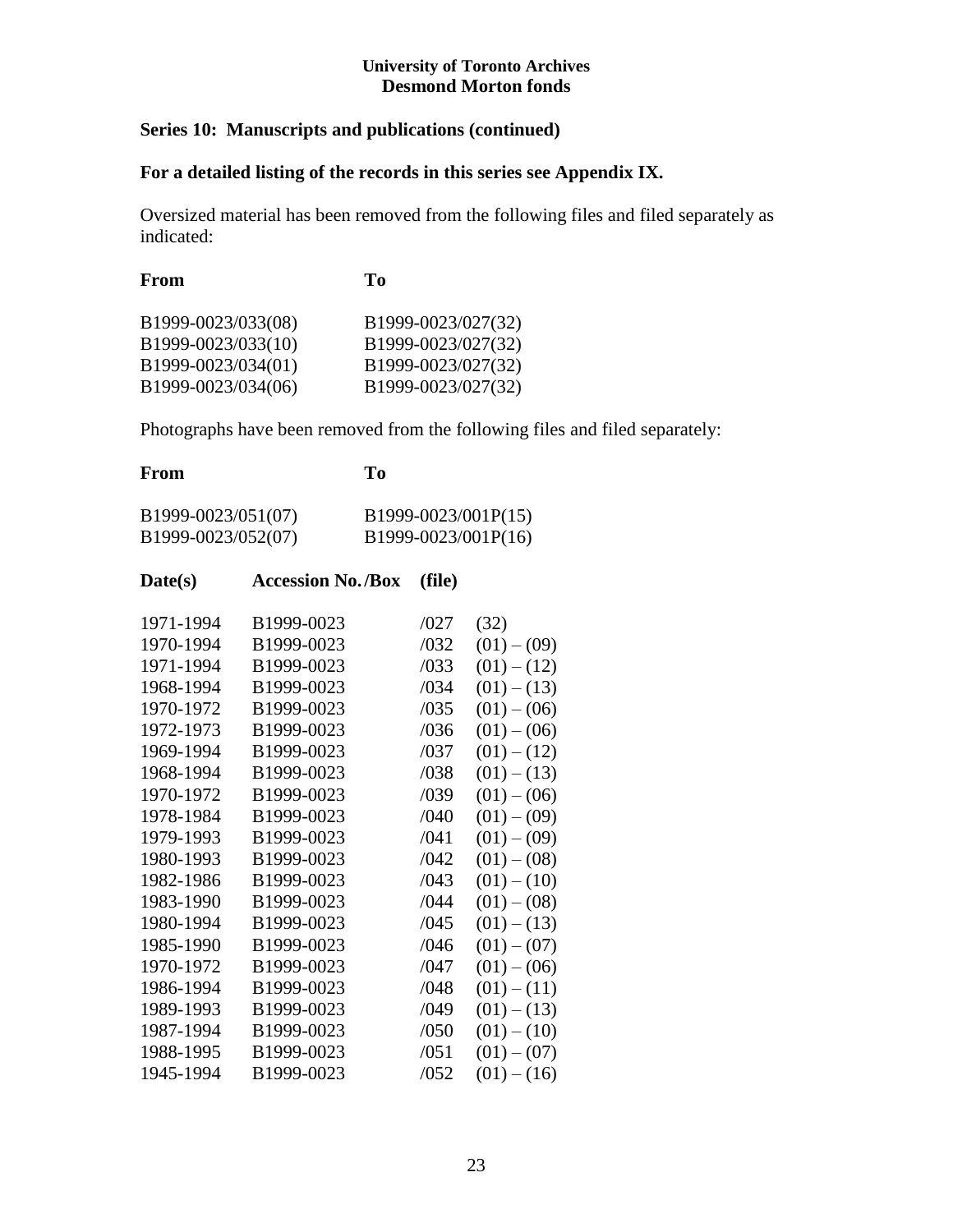## **Series 10: Manuscripts and publications (continued)**

| Date(s)   | <b>Accession No./Box</b> (file) |      |                            |
|-----------|---------------------------------|------|----------------------------|
| 1971-1994 | B1999-0023                      | /053 | $(01) - (44)$              |
| 1986-1994 | B1999-0023                      |      | $\sqrt{054}$ $(01) - (03)$ |
| 1994-1996 | B2000-0010                      |      | $(12) - (14)$              |

## **Series 11: Addresses**

Textual, 1971-1997, 0.22 cm.

This series consists of addresses and speeches (formal and otherwise) that are not included in files in other series, along with covering correspondence. The series begins with correspondence regarding speaking engagements (1971-1994), followed by the addresses themselves (1974-1994). Some of the addresses are academic in nature (the majority of these were delivered at Erindale College), while others were delivered to labour, military and service groups, with which Dr. Morton was involved or had an interest. There is also the occasional radio talk. The file for 1982 (for example), which lists the public lectures and papers read for that year, provides an indication of Dr. Morton's very active life as a public speaker.

The addresses are divided into two sections. The first consists of the covering correspondence and the addresses filed chronologically (one folder per year). These are followed by what Dr. Morton describes as 'slide programme scripts' – lists of slides, often described at some length, associated with lectures and addresses that he gave – and the texts of addresses that have been annotated with comments on accompanying slides (the slides themselves are not present). Texts for a few of the 'slide programme scripts' may be found with the 'political and academic manuscripts' in series 8.

Most of the correspondence is filed separately and arranged chronologically. The addresses are arranged chronologically by section.

For a listing of this series, see Appendix V.

| Date(s)    | <b>Accession No./Box</b> (file) |      |                            |
|------------|---------------------------------|------|----------------------------|
| 1971-1987  | B1999-0023                      |      | $\sqrt{054}$ $(04) - (11)$ |
| 1974-1994  | B1999-0023                      |      | $\sqrt{055}$ $(01) - (03)$ |
| 1993, 1997 | B2000-0010                      | /002 | $(06) - (08)$              |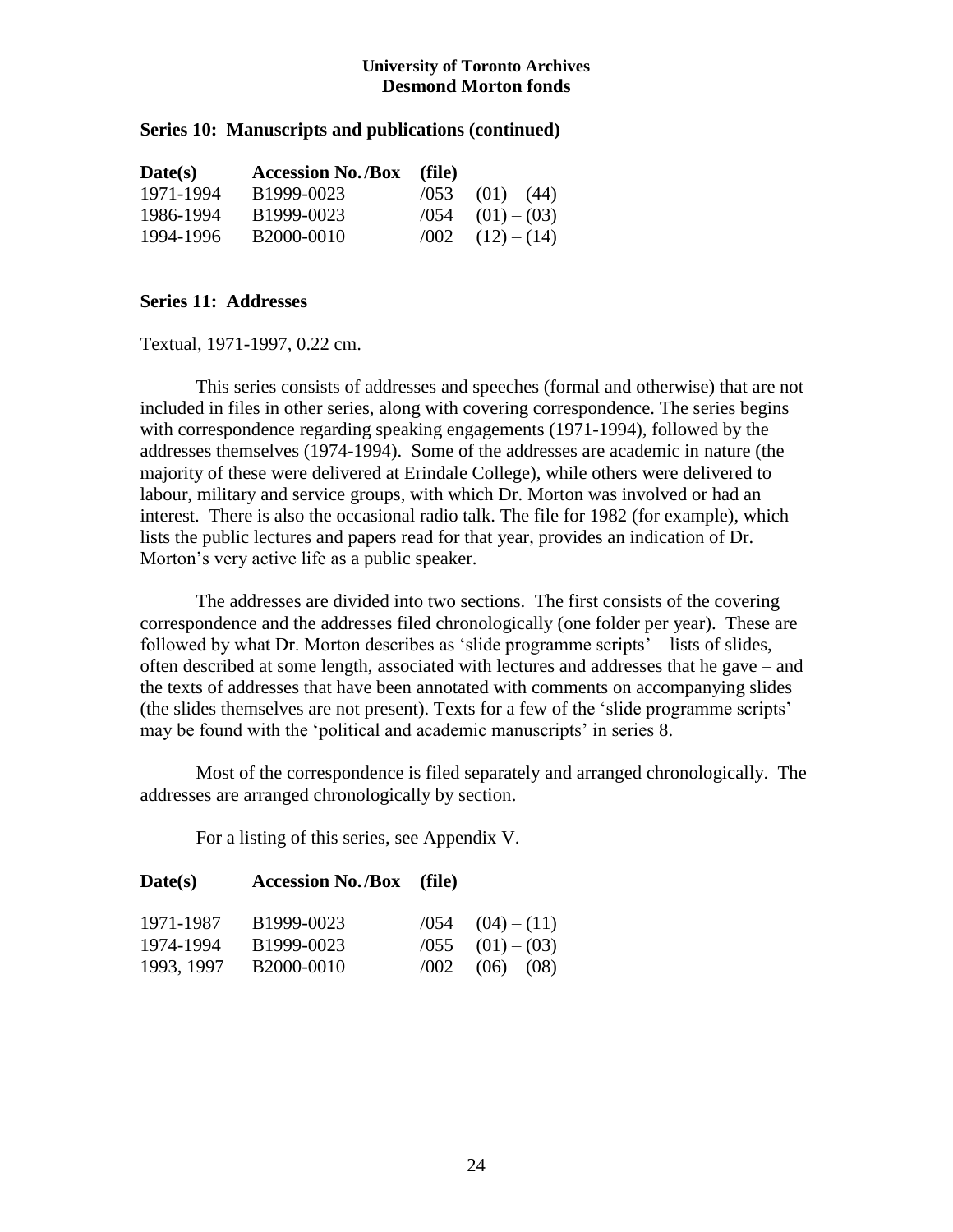#### **Series 12: Media productions**

Dr. Morton early realized the potential of using the visual and sound media as a method of documenting historically significant events in Canadian history, which could then be used as teaching aids in the classroom, with possible distribution to a wider audience. The principal resource for these projects was a rapidly expanding collection of photographs and slides that he had been amassing for some years. Beginning in 1970, he began to meld the old technology of slide lectures, which had been in use at the University of Toronto since before the turn of the century, with the newer medium of television and the emerging one of video. The potential excited one film maker who wrote, "I think an excellent programme could be produced from your slide collection on the Northwest Rebellion…By throwing the slides up on a screen we would then be able to get slide animation, by using the television camera to pan from one part of the scene to another and zoom in on some detail, or incident."

The old and the new technologies were used in tandem, as the video production, though relatively inexpensive to produce, cost much more than slides and took time to realize. For general classroom use, Dr. Morton created a series of slide programmes, accompanied by notes and, occasionally, scripts, on various aspects of Canadian history. The topics ranged from Canadian nationalism and imperialism, to the North-West Campaign of 1885, the Manitoba School Question, immigration during the two decades before World War I, and to working women in the post-Confederation era. Some of these themes were developed more fully in his moving image productions that also took shape during the decade.

Dr. Morton sought support and funds for his video projects primarily through officials at the University of Toronto, the principal division being the Instructional Media Centre, but also through educational and broadcasting channels outside the University. Officials early recognized the necessity of creating a product with an appeal beyond the confines of the University – the videos would fill an educational niche as "a medium for a kind of scholarly publication cum library or similar resource". They were modestly successful in achieving that goal.

Dr. Morton's first foray into the realm of video production was the 16-minute production on the 'Winnipeg General Strike' that appeared in 1973. Other productions followed in rapid succession over the next six years – ('Canada's First War: The 1885 Rebellion' (1974), 'The Fourth Wave: Newcomers to Canada, 1896-1914' (1974), 'The Canadian General: Sir William Otter (1975), 'The Splendid Dream: Canadian Labour and the Left' (for Ontario Educational Communications Authority, 1975-6), 'The Conscription Crisis, 1917' (1977), 'Bread and Roses: The Struggle of Canadian Working Women' (1978), and, in 1979, four titles, two of which revisited old themes: 'The Great Canadian Temperance Crusade', 'The Winnipeg General Strike, 1919', 'Saskatchewan, 1885' , and 'Struggle for Identity'. For 'The Splendid Dream', financial support was sought from the United Steelworkers of America and interviews were conducted with, amongst others, Tommy Douglas and David Lewis. Most of these videos are present in this series (see appendix VII).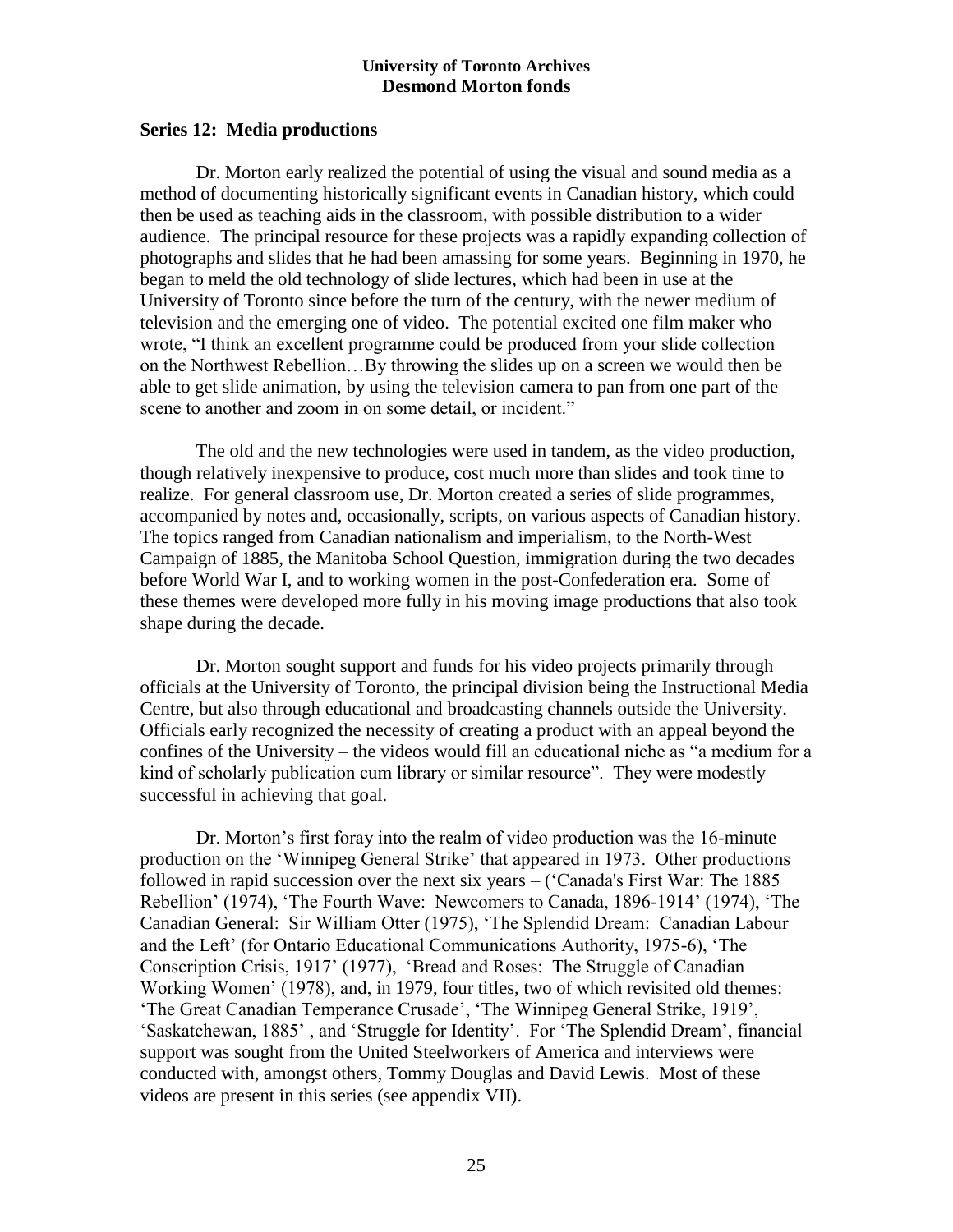## **Series 12: Media productions (continued)**

Dr. Morton's involvement in moving image productions has continued since this auspicious beginning. In May of 1980, TV Ontario launched *Canadians in Conflict*, a six-part series "on major traumas in our history". It was conceived by Dr. Morton who was also its on-air narrator. It incorporated several of his video productions, beginning with 'Bread and Roses' and ending with 'Struggle for Identity'. In 1980 and 1981 he compiled tape-film strips for NC Multimedia on 'Canada in the First World War' and 'Canada in the Twenties'. In 1983, he worked with an independent company on a filmstrip production entitled 'The Canadian Constitution', and on 'Canada and World War I', for which he was an advisor. In 1985 he revisited the North-West Rebellion for the third time in a production for the National Museum of Civilization that was, in 1993, converted to a new format, CD-ROM. In 1989, as a member of the advisory board of TV Ontario, he produced 'Lift, right and centre: Party politics in Canada'. He also conducted a number of interviews for the program 'TVO at 25'.

This series begins with a correspondence file on Dr. Morton's sound and moving image productions generally, followed by files on specific productions, some of which are accompanied by videos. The correspondence files and videos are arranged by project date. These files are followed by others documenting Dr. Morton slide programmes, with accompanying notes and occasional scripts, for formal lectures at Erindale College and for public addresses outside the university. The textual records conclude with a file on a CBC radio interview. Accompanying these records are a number of audiotapes that Dr. Morton collected or recorded with an eye to future research use. These include a CBC production, 'Project '66: The frail revolutionary, J. S. Woodsworth', and an interview he recorded with Tommy Douglas and his wife in 1984.

Other series with related material are Series 5 (teaching materials), Series 7 (other professional and community activities) and Series 10 (addresses).

| Date(s) | <b>Accession No./Box</b> (file) |  |
|---------|---------------------------------|--|
|---------|---------------------------------|--|

| 1970-1993  | B1999-0023 | $\sqrt{055}$ $(04) - (36)$ |              |
|------------|------------|----------------------------|--------------|
| 1974-1979  | B1999-0023 | $/001M - 004M$             | [videos]     |
| 1966, 1984 | B1999-0023 | $/001S - 003S$             | [audiotapes] |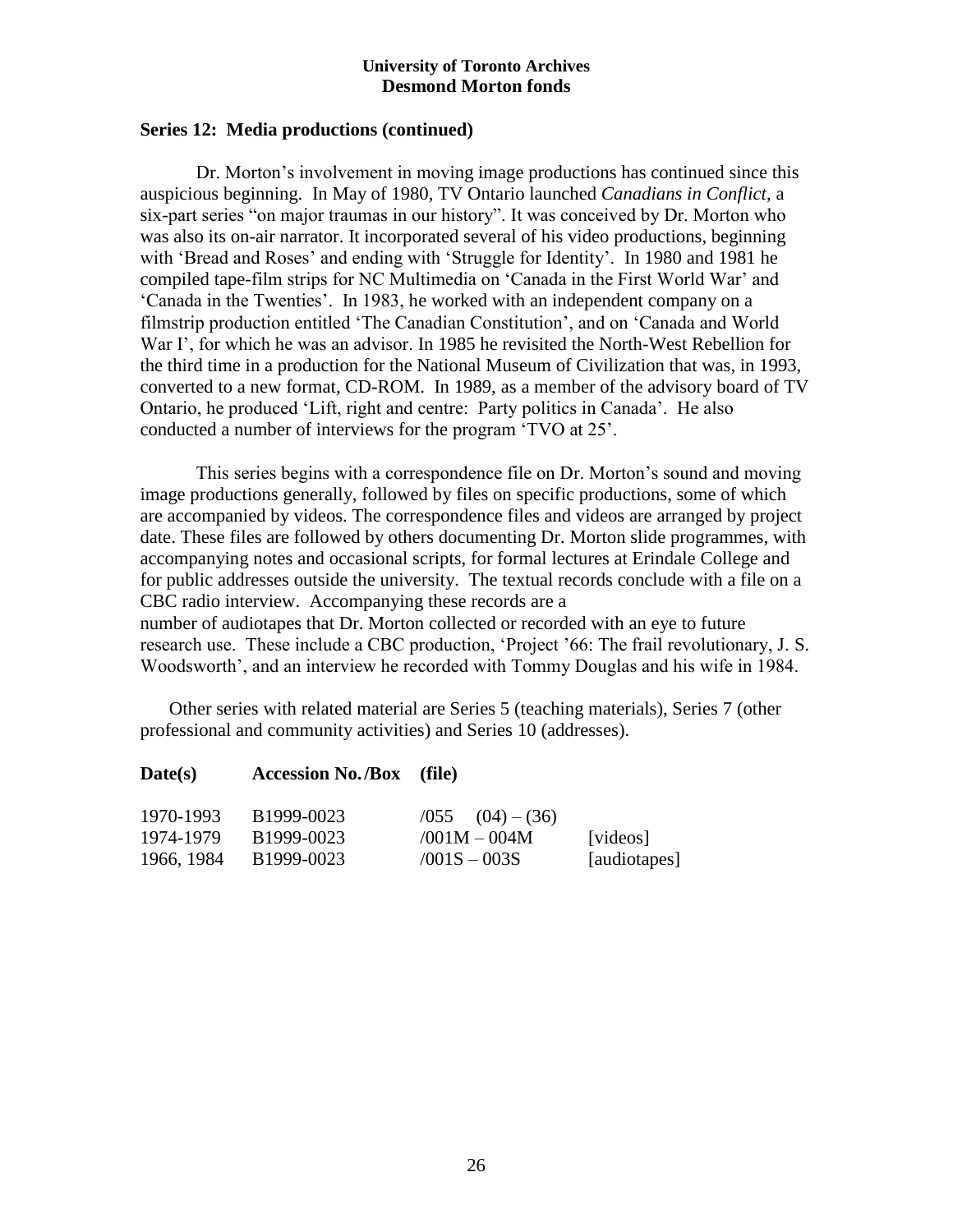## **Appendix 1: University of Toronto -- administration**

## **/Box (file) Description Date(s)**

B1999-0023

| /007 | (01) | Correspondence and forms re Dr. Morton's appointments                 |           |
|------|------|-----------------------------------------------------------------------|-----------|
|      |      | and promotions at the University of Toronto<br>1969-1993              |           |
|      | (02) | Correspondence – University of Toronto (general)                      | 1979-1992 |
|      | (03) | Appointment as Provost, U of T (and withdrawal)                       | 1983      |
|      | (04) | Governing Council. Academic Affairs Committee                         | 1982-1983 |
|      | (05) | Presidential Advisory Committee on Instructional Media                | 1979-1983 |
|      | (06) | Presidential Advisory Committee on Institutional Strategies 1982-1983 |           |
|      | (07) | Letters-to-the-editor and newspaper articles by Desmond               |           |
|      |      | Morton on the University of Toronto and educational issues            |           |
|      |      | generally                                                             | 1972-1983 |
|      | (08) | 'The Third Option' [in education]. Press coverage                     | 1978-1979 |
|      | (09) | "I'll never forget' file" re DM's position as vice-president          |           |
|      |      | academic and associate dean, Erindale College                         | 1979      |
|      | (10) | Erindale College - general correspondence                             | 1976-1986 |
|      | (11) | Appointment as Principal, Erindale College                            | 1986      |
|      | (12) | Erindale College – 'official' correspondence as principal             | 1986-1988 |
|      | (13) | Correspondence re reappointment as principal of                       |           |
|      |      | Erindale College                                                      | 1991      |
| /008 |      | $(01) - (02)$ Awards donated by DM to Erindale College and            |           |
|      |      | honours bestowed upon him. Correspondence                             | 1977-1993 |
|      | (03) | Erindale College. Curriculum – press coverage                         | 1977-1979 |
|      | (04) | Erindale College. Press coverage (general)                            | 1984-1991 |
|      | (05) | Desmond Morton's orientation address to new faculty                   |           |
|      |      | members (with slides), 1989-09-05 [separated to photos]               | 1989      |
|      | (06) | <b>Centre for Industrial Relations</b>                                | 1985      |
|      | (07) | Graduate Department of History. Memoranda, reports, etc. 1971-1987    |           |
|      | (08) | 'Graduate studies in history, University of Toronto'                  |           |
|      |      | handbook, n.d.<br>[1973]                                              |           |
|      | (09) | Lists of students in courses, examination results                     | 1968-1994 |
|      |      | $(10) - (11)$ Correspondence with students                            | 1971-1982 |
| /009 |      | $(01) - (02)$ Correspondence with students                            | 1983-1993 |
|      | (03) | Appraisals of theses (committee member)                               | 1973-1976 |
|      | (04) | Graduate students. Correspondence and appraisals                      | 1974-1994 |
|      |      | $(05) - (06)$ Undergraduate students – independent study              | 1992-1994 |
|      |      | $(07) - (08)$ Correspondence with graduate students (general)         | 1979-1986 |
|      |      | $(09) - (10)$ Graduate students (theses supervised)<br>1973-1991      |           |
| /010 |      | $(01) - (04)$ Graduate students (theses supervised)                   | 1976-1994 |
|      |      |                                                                       |           |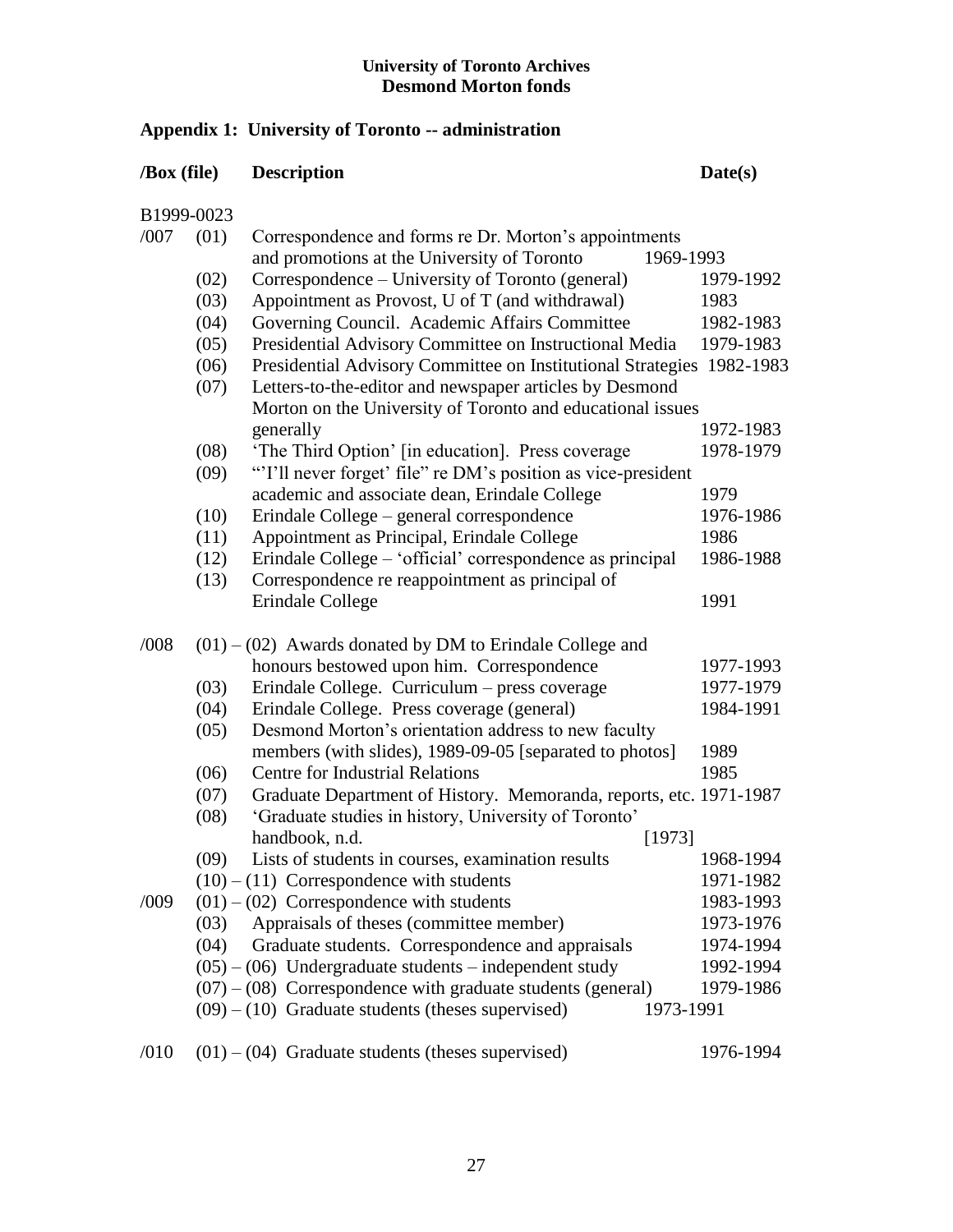# **Appendix 2: Lecture notes and other teaching materials**

| /Box (file)<br>B1999-0023 |      | <b>Description</b><br>Date(s)                                  |            |
|---------------------------|------|----------------------------------------------------------------|------------|
|                           |      |                                                                |            |
| /010                      | (05) | University of Western Ontario. History 457. Course             |            |
|                           |      | outlines and reading lists                                     | 1975-1976  |
|                           | (06) | University of Toronto. Correspondence re teaching 1973-1979,   |            |
|                           |      |                                                                | 1991-1993  |
|                           | (07) | Notes on essay writing                                         | [n.d.]     |
|                           | (08) | HIS 110Y: 'Headlines and history' (proposed)                   | 1986-1987  |
|                           | (09) | HIS 205E: 'History of Canada'. Lecture notes                   |            |
|                           |      | [see also course 301/301E/323]                                 | [n.d.]     |
| 011                       | (01) | HIS 261Y: 'Post-Confederation Canada'. Tutorials 1984-1985     |            |
|                           | (02) | HIS 262Y: 'History of Canada'. Course outlines,                |            |
|                           |      | tests, exams, tutorials                                        | 1982-1983  |
|                           | (03) | HIS 262Y: 'History of Canada'. Course outlines,                |            |
|                           |      | bibliographies, tests, exams, tutorials<br>1985-1986           |            |
|                           | (04) | HIS 262Y: 'History of Canada'. Lecture notes                   | 1985-1986  |
|                           | (05) | HIS 262Y: 'History of Canada'. Bibliography                    | 1986-1987  |
|                           | (06) | HIS 300/300Y: 'The military tradition in American              |            |
|                           |      | history'. Course outlines, lecture notes, exams                | 1986-1987  |
|                           |      | $(07) - (08)$ HIS 301/301E: 'Canadian parties and politics'.   |            |
|                           |      | Course material, readings, lecture notes                       | [n.d.]     |
|                           |      | $(09) - (11)$ HIS 313/313Y: 'Canadian labour and the Left'.    |            |
|                           |      | Historiographical exercises, term papers                       | 1974-1975, |
|                           |      |                                                                | 1985-1986  |
|                           | (12) | HIS 323: 'Canadian parties and politics since                  |            |
|                           |      | Confederation' [see also 301/301E]. Lecture notes              | 1977-1978  |
|                           |      |                                                                |            |
| /012                      | (01) | HIS 323Y. Term paper                                           | 1977-1978  |
|                           | (02) | HIS 323: 'Canadian political parties'. 'Program for            |            |
|                           |      | 1981'; bibliography                                            | 1981-1982  |
|                           |      | $(03) - (04)$ HIS 328/328F: 'Canadian nationalism'. Course     |            |
|                           |      | material, lecture notes, fall term 1992                        | 1992       |
|                           | (05) | HIS 364: 'Canada and War'. Lecture notes<br>1976-1978          |            |
|                           | (06) | HIS 364: 'Canada and War'. Term papers                         | 1969-1970, |
|                           |      |                                                                | 1976-1977  |
|                           | (07) | HIS 365S: 'History of Ontario'. Course material,               |            |
|                           |      | <b>Spring</b> , 1982                                           | 1981-1982  |
|                           |      | $(08) - (09)$ HIS 368H/368S: 'The Canadian West'. Course       |            |
|                           |      | material, notes on bibliographic sources, lecture notes,       |            |
|                           |      | Spring 1982                                                    | 1981-1982  |
|                           |      | $(10) - (11)$ HIS 368H/368F: 'Canada and the First World War'. |            |
|                           |      | Course outlines and bibliography, student evaluations          | 1986-1988  |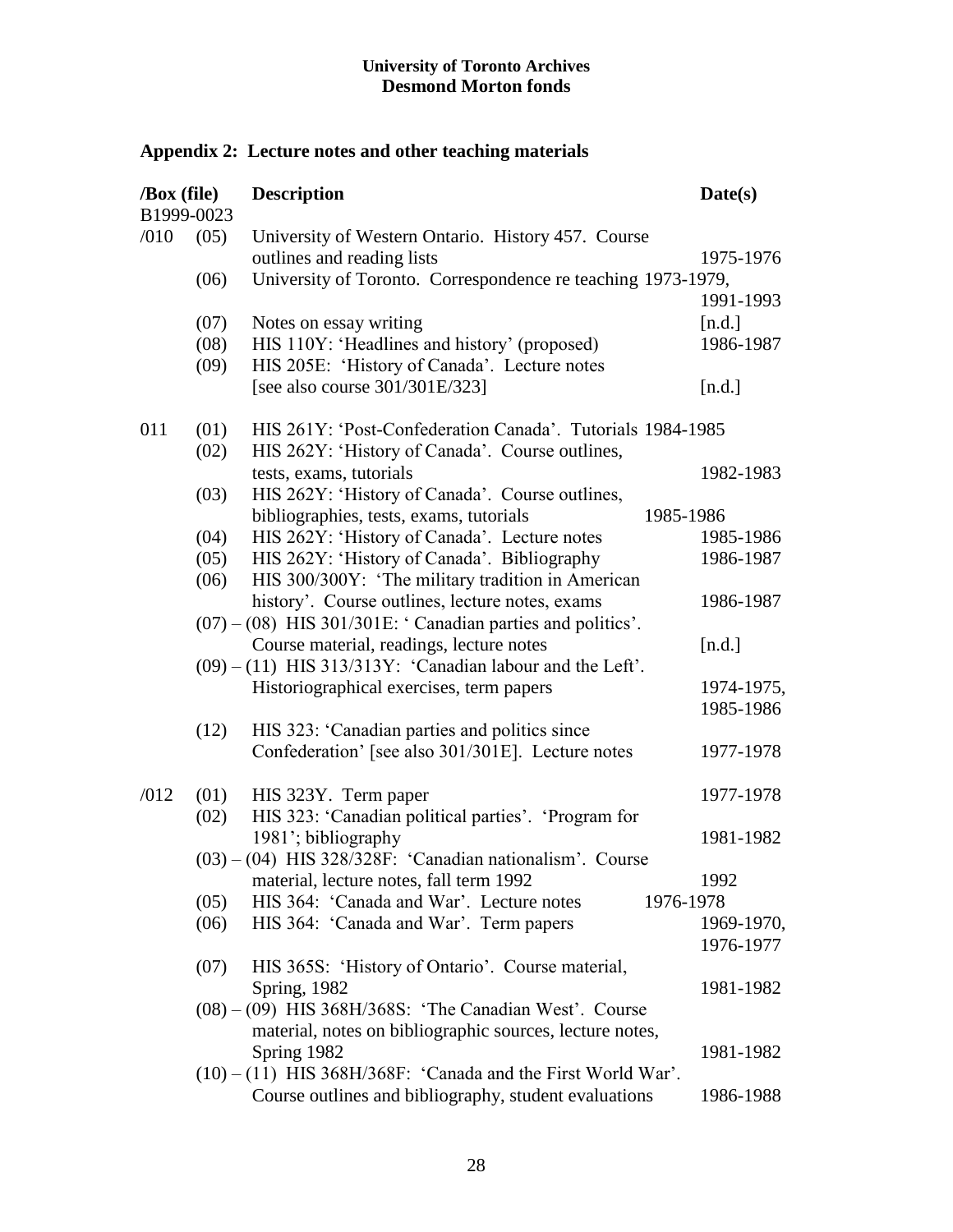| /Box (file) | B1999-0023 | <b>Description</b>                                                                                                 | Date(s)         |
|-------------|------------|--------------------------------------------------------------------------------------------------------------------|-----------------|
|             | (12)       | HIS 368H/368F: 'Canada in the First World War'.                                                                    |                 |
|             |            | Bibliography                                                                                                       | 1988-1989       |
| /013        | (01)       | HIS 368S: 'Canada and the First World War', Winter<br>term, 1989. Course outlines, tests, term paper               | 1989            |
|             |            | $(02) - (03)$ HIS 368H/368F: 'Canada and the First World War'.                                                     |                 |
|             |            | Lecture notes, course outlines, bibliography, tests<br>$(04) - (07)$ HIS 392/368Y: 'Canada and War'. Lecture notes | 1990-1991       |
|             |            | (winter term 1982), term papers                                                                                    | 1981-1983       |
|             | (08)       | HIS 402E: 'Canadian historiography'. Lecture notes,                                                                |                 |
|             |            | course material                                                                                                    | 1972-1977       |
|             | (09)       | HIS 1100: 'History of Canada' – Carl Berger.                                                                       |                 |
|             |            | Colloquium                                                                                                         | 1988            |
|             |            | $(10) - (12)$ HIST 1102: Canada, 1840 to the present'.                                                             |                 |
|             |            | Correspondence, notes, bibliographies                                                                              | 1981-1983       |
|             | (13)       | W.P.A. Course on political campaign management (federal)                                                           | 1972            |
|             | (14)       | Courses on political campaign management (municipal).                                                              |                 |
|             |            | Sheridan College, Municipal Election School                                                                        | 1972-1973       |
|             |            | <b>Appendix 3: Political activities</b>                                                                            |                 |
| /020        | (01)       | Correspondence – Ontario NDP                                                                                       | 1961-1963       |
|             | (02)       | Correspondence – Assistant provincial secretary                                                                    | 1964-1966       |
|             | (03)       | Assistant provincial secretary – policy papers and report<br>written by Desmond Morton                             | $[196-] - 1966$ |
|             | (04)       | Assistant provincial secretary – addresses by Desmond                                                              |                 |
|             |            |                                                                                                                    |                 |

## **Appendix 2: Lecture notes and other teaching materials (continued)**

|      | Morton<br>$(05) - (09)$ Correspondence, 1966 – June, 1971       | 1966<br>1966-1971 |
|------|-----------------------------------------------------------------|-------------------|
| /021 | $(01) - (07)$ Correspondence, July, 1971 – 1990                 | 1971-1990         |
| /022 | Correspondence with Norman Allen about political<br>(01)        |                   |
|      | events in Quebec                                                | 1988-1990         |
|      | $(02) - (04)$ Correspondence                                    | 1991-1994         |
|      | $(05) - (07)$ Political writings by Desmond Morton, 1967-1987,  |                   |
|      | 1990                                                            | 1967-1990         |
|      | (08)<br>Political activities of Desmond Morton – press coverage | 1977-1991         |
|      | Quebec – political material, primarily NDP [oversized]<br>(09)  |                   |
|      | material removed to $/027(03)$ ]                                | 1970-1977         |
|      | Quebec - political material, 1980 referendum [oversized<br>(10) |                   |
|      | material removed to $/027(03)$ ]                                | 1977-1980         |
|      |                                                                 |                   |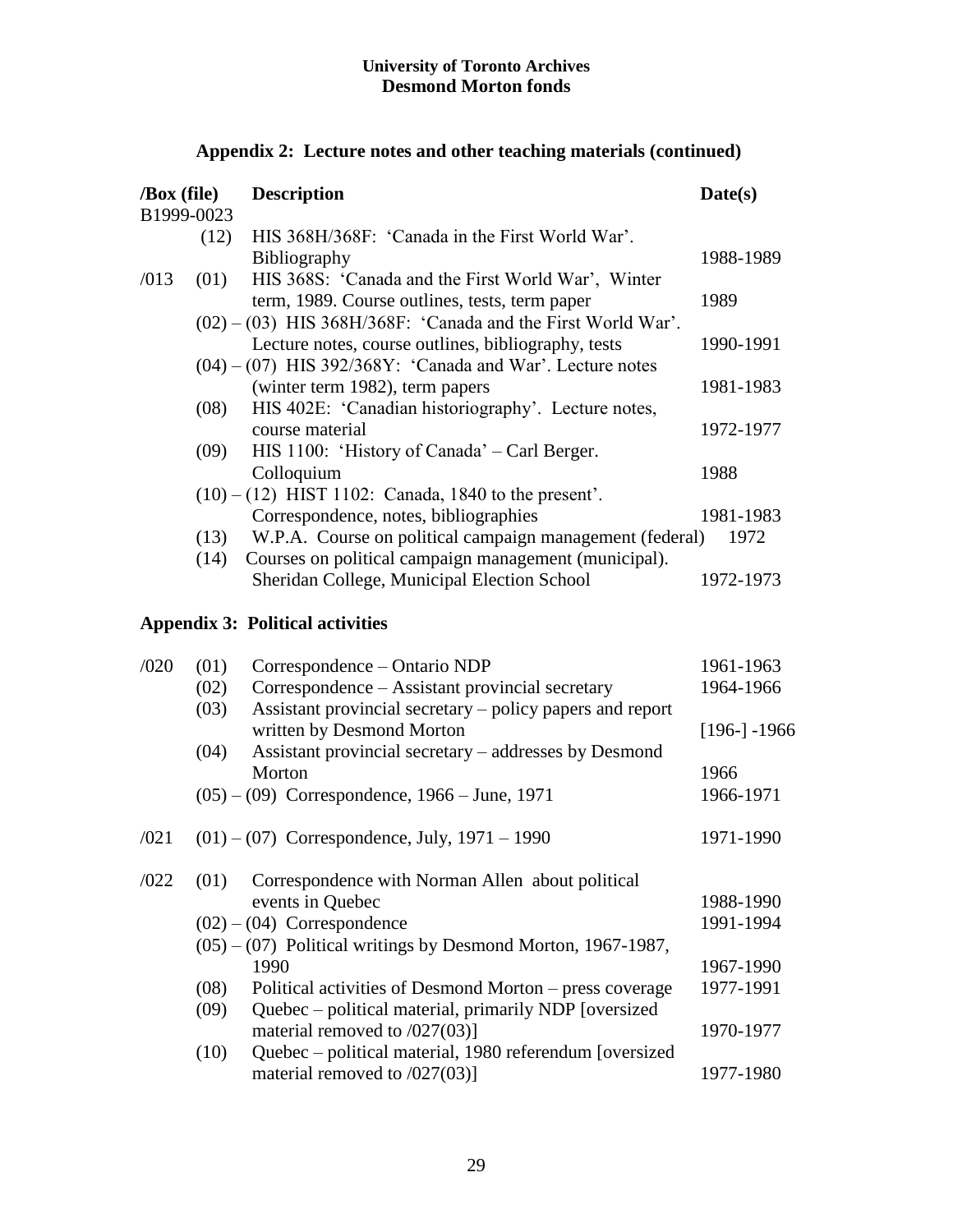## **Appendix 3: Political activities (continued)**

## **/Box (file) Description Date(s)**

The following section contains writings, primarily by Desmond Morton, relating to the New Democratic Party at the federal and provincial levels.

B1999-0023 /023 (01) New Democratic Party of Canada. Federal convention ("Socialism '70"), Winnipeg, 1969. Discussion papers, including #5 – 'Poverty and regional disparity: A survey of issues' by Desmond Morton 1969 (02) New Democratic Party of Canada. Policy Review Committee. Discussion papers, March, 1983 1983 (03) New Democratic Party of Canada. Policy papers and pamphlets 1976, 1984 (04) Morton, Desmond. *NDP now: the case for a majority party of the democratic left* (pamphlet). Published by DPM 1971 (05) Morton, Desmond. *Campaign guide: The New Democratic Party*. Ottawa: 4<sup>th</sup> edition (?) Pamphlet [197-] (06) [Morton, Desmond ?]. *The NDP and Canadian independence* Toronto and Ottawa: New Democratic Publications Pamphlet 1972 (07) Morton, Desmond. *Publicity guide: The New Democratic Party.* Ottawa and Toronto: New Democratic Publications. Pamphlet 1972 (08) Morton, Desmond. 'Insight: Towards an NDP definition', *The New Democrat*, July-August, 1973, 4-5; with covering correspondence, 1986 [oversized material removed to  $(027(04))$  1973-1986 (09) Morton, Desmond. 'Rent control – a long term liability for NDP in Ontario', *Viewsletter*, 1, 7 (Aug-Sept., 1976), 7-11 1976 (10) [Morton, Desmond ?] *The New Democratic Party*. Ottawa and Toronto: New Democratic Publications: revised edition Pamphlet 1977 (11) Morton, Desmond. 'Yes, unions need New Democrats'. Leaflet, 4 pp. [oversized – removed to  $(0.27(0.6))$  [1978 ?] (12) Morton, Desmond. 'A century of experience proves… Labour and the NDP need each other'. Leaflet, 4 pp. [1979?] (13) Morton, Desmond. *The New Democratic Party: your guide*. Toronto Pamphlet 1980 (14) Morton, Desmond. *The New Democratic Party: your guide*. Typescript of pamphlet, 14 October, 1990 1990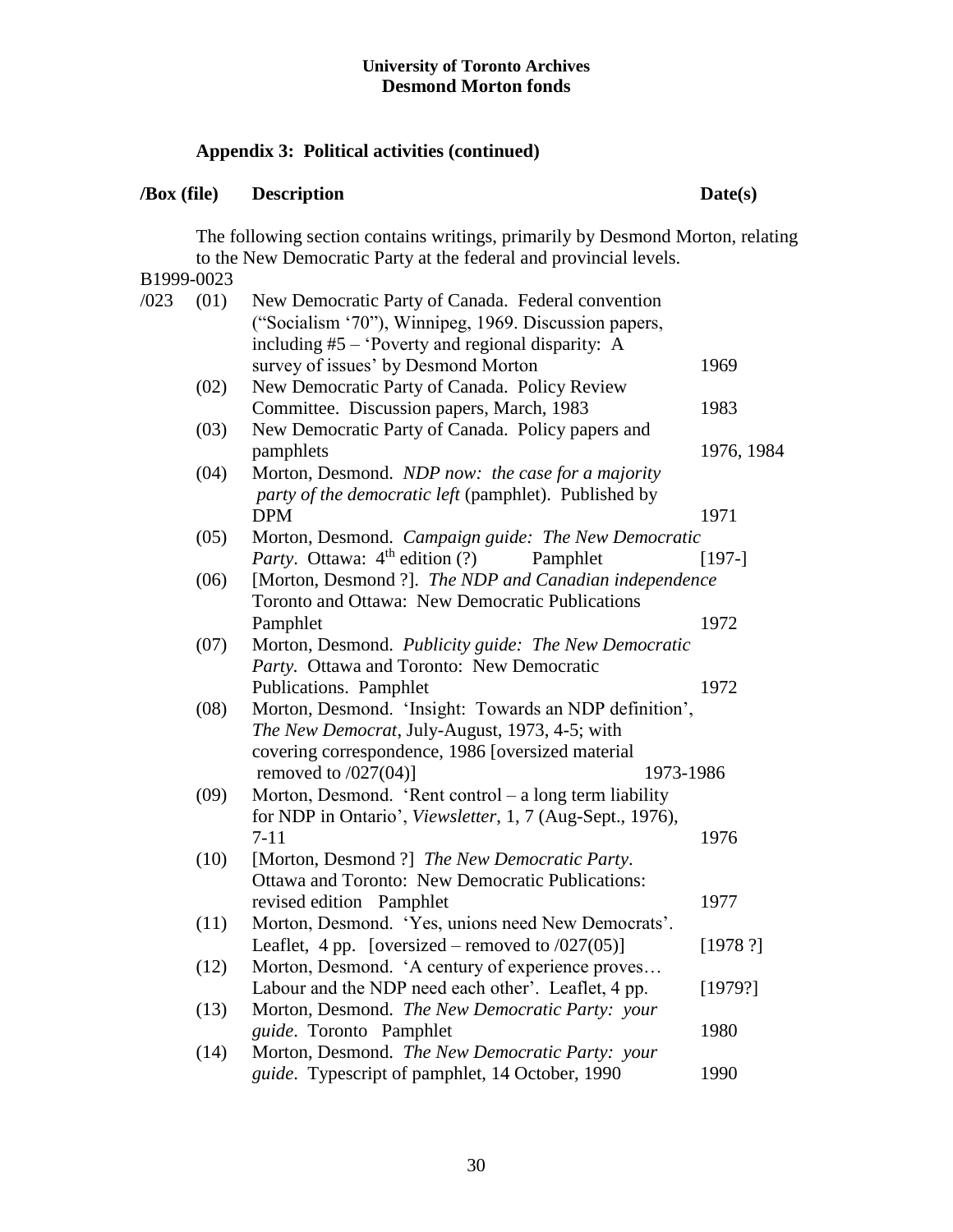## **Appendix 3: Political activities (continued)**

| $\sqrt{Box}$ (file)<br>B1999-0023<br>/023 | <b>Description</b>                                                                                                                                                             | Date(s)   |
|-------------------------------------------|--------------------------------------------------------------------------------------------------------------------------------------------------------------------------------|-----------|
| (15)                                      | 'The NDP and the economic crisis of Canada'. A series<br>of papers, policy statements and pamphlets, most written<br>by DPM (includes drafts) [see also oversized $/027(06)$ ] | 1982-1983 |

The following section contains files relating to federal election campaigns and byelections between 1965 and 1984. The arrangement is chronological, by election.

|      | (16) | Federal election, 1965. Speeches and press releases by     |      |
|------|------|------------------------------------------------------------|------|
|      |      | Tommy Douglas. Some of these are drafts and are            |      |
|      |      | Annotated (DPM served as a speech writer)                  | 1965 |
|      | (17) | Federal by-election, Sudbury constituency, 1967.           |      |
|      |      | NDP campaign literature                                    | 1967 |
|      | (18) | Federal election, 1968. NDP campaign literature            |      |
|      |      | [see also oversized material in $/027(07)$ ]               | 1968 |
|      | (19) | Federal by-election, 1969 - Nanaimo-Cowichan-The           |      |
|      |      | Islands constituency (Tommy Douglas, NDP candidate).       |      |
|      |      | Campaign literature                                        | 1969 |
|      | (20) | Federal election, 1972. NDP flyers, brochures and          |      |
|      |      | Pamphlets [posters, leaflets and newsletters (oversized)   |      |
|      |      | to $/027(08)$ and $(09)$ ]                                 | 1972 |
|      | (21) | Federal election, 1972. Lakeshore constituency (Terry      |      |
|      |      | Grier, NDP candidate). [photos removed to /001P(02);       |      |
|      |      | newsletters and flyers (ovesized) to /027(10)]             | 1972 |
|      | (22) | Federal election, 1972. Peel South constituency (David     |      |
|      |      | Busby, NDP candidate). Campaign literature [oversized      |      |
|      |      | leaflets and newsletters to $/027(10)$ ]                   | 1972 |
|      | (23) | Federal election, 1972. Other parties campaign literature  |      |
|      |      | [oversized leaflets and newsletters to $/027(11)$ ]        | 1972 |
|      | (24) | Federal election, 1974. NDP campaign literature [oversized |      |
|      |      | material to $/027(12)$ ]                                   |      |
|      | (25) | Federal election, 1974. Lakeshore constituency (Terry      |      |
|      |      | Grier, NDP candidate). [photos removed to $/001P(03)$ ]    | 1974 |
|      | (26) | Federal election, 1974. Other parties campaign literature  |      |
|      |      | [oversized newsletters to $/027(12)$ ]                     | 1974 |
|      |      |                                                            |      |
| /024 | (01) | Federal by-election, 1976. Ottawa-Carleton constituency    |      |
|      |      | (Stephen Langdon)                                          | 1976 |
|      | (02) | NDP leadership campaign, 1977 (Ed Broadbent)               | 1977 |
|      | (03) | Federal by-election, 1978. Broadview-Greenwood             |      |
|      |      | constituency (Bob Rae) [oversized flyers to $/027(13)$ ]   | 1978 |
|      |      |                                                            |      |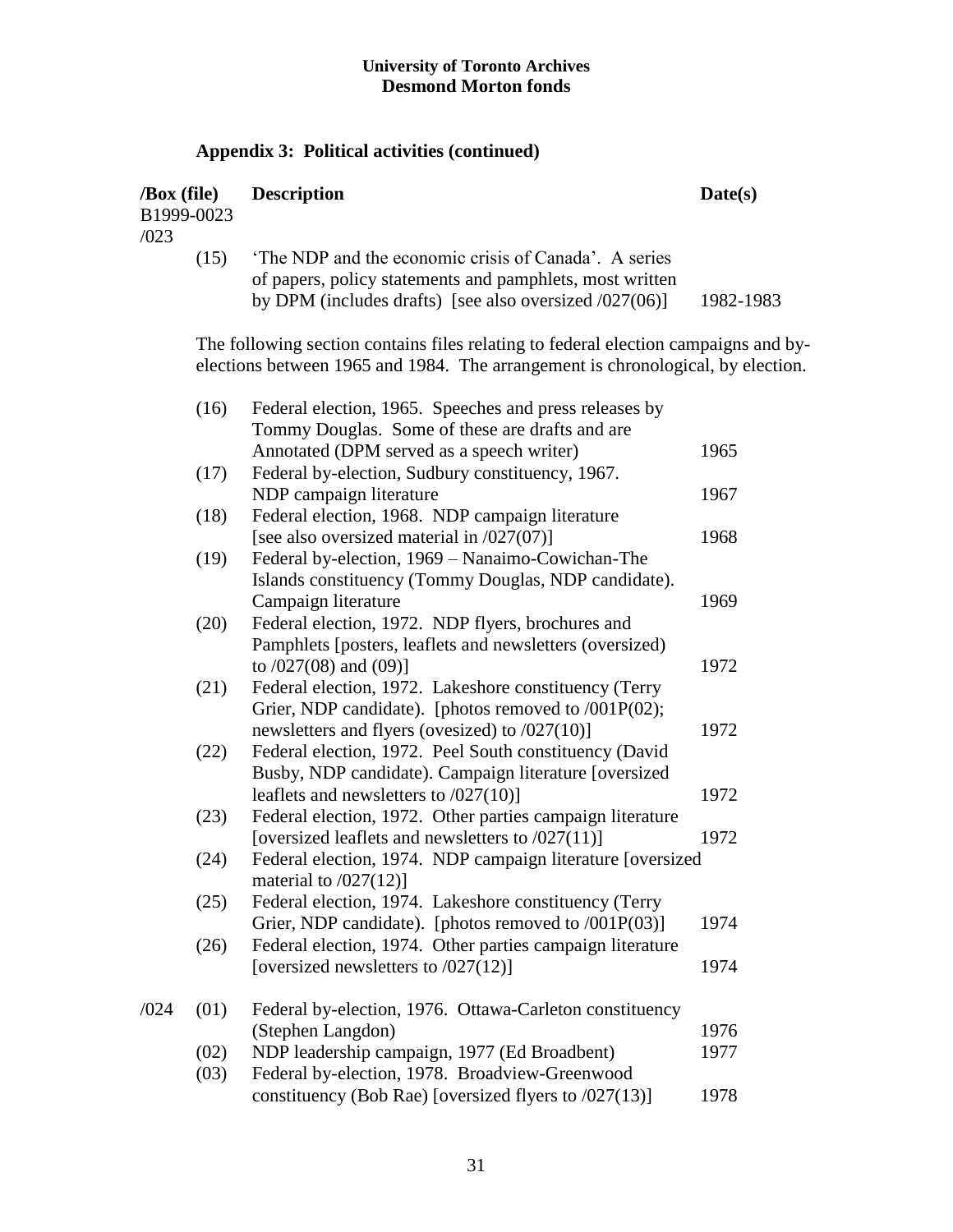## **Appendix 3: Political activities (continued)**

| $\sqrt{Box}$ (file)<br>B1999-0023<br>/024 | <b>Description</b>                                           | Date(s)   |
|-------------------------------------------|--------------------------------------------------------------|-----------|
| (04)                                      | Federal election, 1978 (anticipated). Mississauga North      |           |
|                                           | constituency (Des Morton selected as NDP candidate)          | 1978-1979 |
| (05)                                      | Federal election, 1979 [oversized material to $/027(14)$ ]   | 1979      |
| (06)                                      | Federal election, 1979. Mississauga North constituency       |           |
|                                           | (John McGuigan) [photo removed to $/001P(04)$ ]              | 1979      |
| (07)                                      | Federal election, 1980. NDP campaign literature              |           |
|                                           | [oversized leaflets to $/027(15)$ ]                          | 1980      |
| (08)                                      | Federal election, 1980. Mississauga North constituency       |           |
|                                           | (George Ross). [photos removed to $/001P(05)$ ]; [oversized] |           |
|                                           | leaflets to $/027(16)$ ]                                     | 1980      |
| (09)                                      | Federal election, 1984. NDP campaign literature              |           |
|                                           | [oversized leaflets to $/027(17)$ ]                          | 1984      |
| (10)                                      | Federal election, 1984. Mississauga North constituency       |           |
|                                           | (Bill Patrick). [photos removed to /001(06)]                 | 1984      |
| (11)                                      | Federal election, 1984. Radio scripts for 'Election Talk'    |           |
|                                           | by Des Morton on CFRB                                        | 1984      |

This section relates to the New Democratic Party of Ontario. The first few folders document Dr. Morton's official activities in the mid-1960s and in 1970. These are followed by his writings for the party, including pamphlets, articles, and policy papers which he wrote and newsletters in which he had a hand; then by files on Ontario provincial elections (arranged chronologically).

|      | (12) | New Democratic Party of Ontario. Assistant Provincial        |      |
|------|------|--------------------------------------------------------------|------|
|      |      | Secretary. Brief to the Royal Commission on Bilingualism     |      |
|      |      | and Biculturalism                                            | 1964 |
|      | (13) | New Democratic Party of Ontario. Policy Review Committee.    |      |
|      |      | Position papers $-NDP/66$ .                                  | 1966 |
|      | (14) | New Democratic Party of Ontario. Policy Review               |      |
|      |      | Committee (D. Morton, chair). Minutes, reports and           |      |
|      |      | circular letters                                             | 1970 |
|      |      | $(15) - (16)$ New Democratic Party of Ontario. Policy Review |      |
|      |      | Committee (D. Morton, chair). Policy explorations 1970       |      |
| /025 | (01) | Morton, Desmond. Crisis in car insurance, 1965. Press        |      |
|      |      | coverage of pamphlet                                         | 1965 |
|      | (02) | Freeman, Ted and Desmond Morton. <i>Indians – do we</i>      |      |
|      |      | <i>care?</i> , 1966. Press coverage of pamphlet              | 1966 |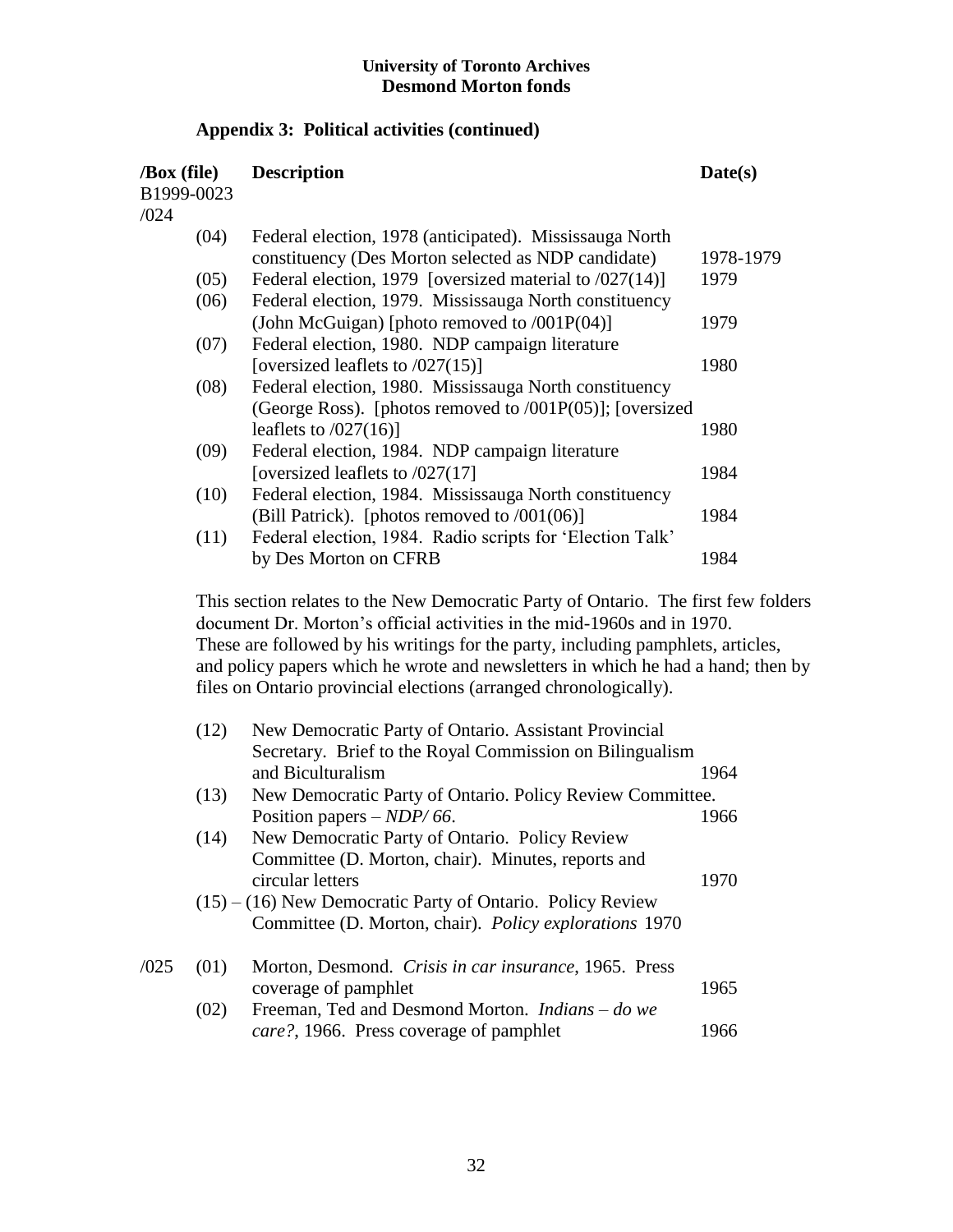# **Appendix 3: Political activities (continued)**

| /Box (file)<br>B1999-0023<br>/025 | <b>Description</b>                                         | Date(s)   |
|-----------------------------------|------------------------------------------------------------|-----------|
| (03)                              | Silcox, Peter and Desmond Morton. Agenda for our           |           |
|                                   | cities. Toronto: New Democratic Party of Ontario, 1966     |           |
|                                   | Pamphlet                                                   | 1966      |
| (04)                              | Morton, Desmond. "Ontario '66", The New Democrat           |           |
|                                   | (special convention issue), 21-22                          | 1966      |
| (05)                              | Morton, Desmond. Socialism Canada seventies.               |           |
|                                   | Toronto: New Democratic Party of Ontario, 1969.            |           |
|                                   | Pamphlet, with press coverage                              | 1969-1970 |
| (06)                              | Morton, Desmond. Meetings and rules of order.              |           |
|                                   | Toronto: New Democratic Party of Ontario.                  |           |
|                                   | Document Two (pamphlet). Revised by Gordon Vichert         | 1973      |
| (07)                              | Morton, Desmond. The story of the New Democratic           |           |
|                                   | Party. Toronto: New Democratic Party of Ontario.           |           |
|                                   | Pamphlet                                                   | [1974?]   |
| (08)                              | Morton, Desmond. NDP: A guide to the New Democratic        |           |
|                                   | Party. Regina: Saskatchewan NDP (originally published      |           |
|                                   | by NDP of Ontario): 1976 (revised ed.)                     | 1976      |
| (09)                              | Morton, Desmond. Labour and the NDP need each other.       |           |
|                                   | Don Mills, ON: Ontario Federation of Labour pamphlet       | [1982?]   |
| (10)                              | Morton, Desmond. 'Opinion: The meaning of social           |           |
|                                   | Democracy in the 90s', The New Ontario Democrat            |           |
|                                   | (September, 1992), 19<br>1992                              |           |
| (11)                              | New Democratic Party of Ontario. 'Every member canvass'    |           |
|                                   | (fall, 1964). Handbook, newsletter                         | 1964      |
| (12)                              | New Democratic Party of Ontario. 'We are building'         |           |
|                                   | (contact canvass). Handbook, newsletter                    | 1964-1965 |
| (13)                              | New Democratic Party of Ontario. Election flash            |           |
|                                   | (newsletter for the 1965 federal election)                 | 1965      |
| (14)                              | New Democratic Party of Ontario. A firm foundation         |           |
|                                   | [newsletter]                                               | 1965-1966 |
| (15)                              | Morton, Desmond. 'For a great and beautiful city' – NDP    |           |
|                                   | draft programme discussion guide for Metropolitan Toronto. |           |
|                                   | April, 1966                                                | 1966      |
| (16)                              | New Democratic Party of Ontario. 'Go, tell it on the       |           |
|                                   | Media: A manual for publicity secretaries'.                | $[196-]$  |
| (17)                              | Ontario provincial election, 1963. Mockup for leaflet      | 1963      |
| (18)                              | Ontario provincial by-election, 1965. Bracondale           |           |
|                                   | constituency (John Farina). Campaign material              | 1965      |
| (19)                              | Ontario provincial election, 1967. Campaign material       |           |
|                                   | [oversized material removed to /027(18)]                   | 1967      |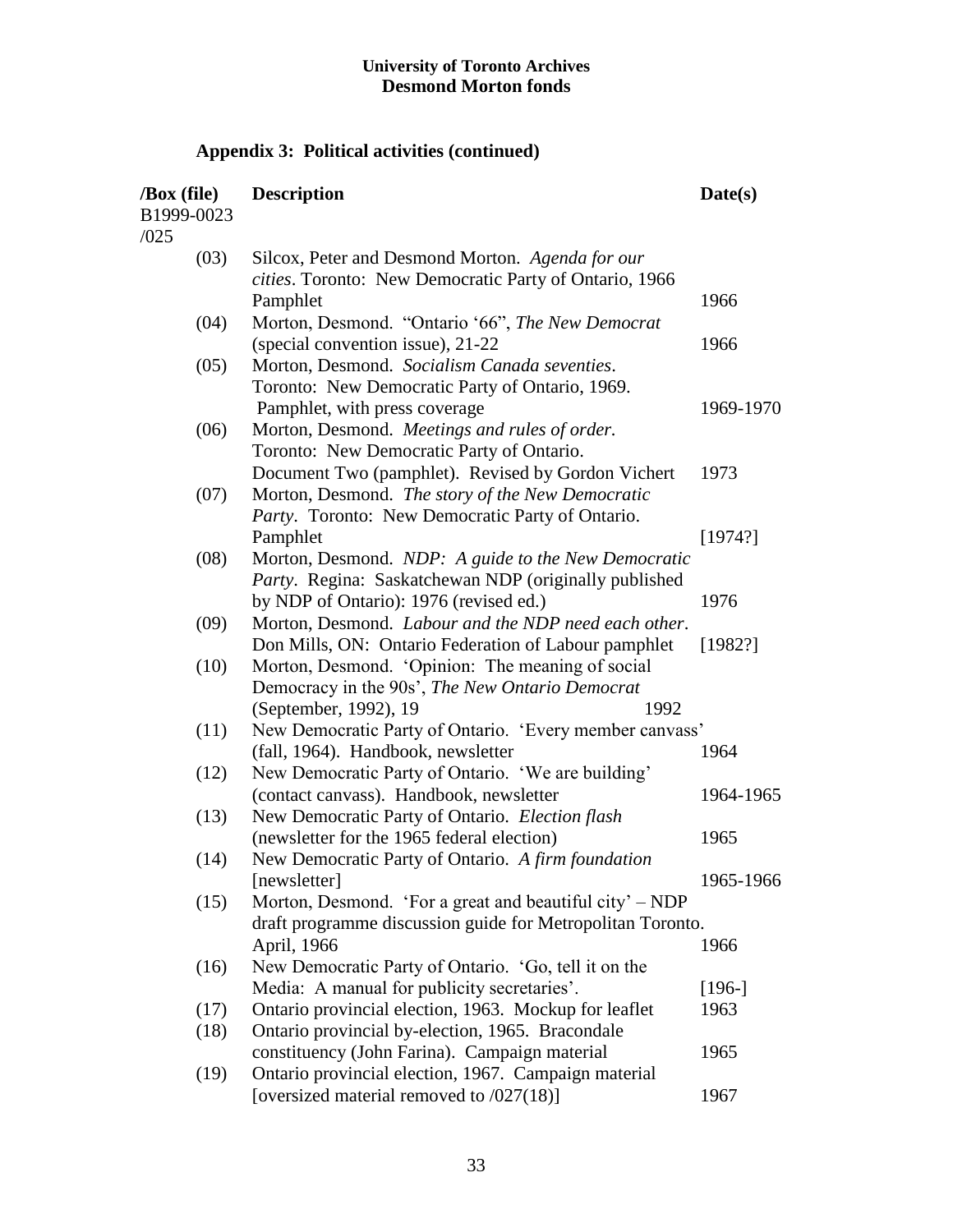## **Appendix 3: Political activities (continued)**

## **/Box (file) Description Date(s)** B1999-0023 /025 (20) Ontario provincial election, 1971. Campaign material [oversized material removed to /027(18)] 1971 (21) Ontario provincial by-election, 1973. St. George Constituency (Ellen Adams). Campaign material 1973 (22) Ontario provincial election, 1975. Campaign material [oversized items moved to  $(027(19))$ ] 1975 (23) Ontario provincial election, 1975. Mississauga North Constituency (David Busby). Campaign material (Des Morton was campaign chairman) [photos removed to /001P(07)] 1975 (24) Ontario provincial election, 1977. Campaign material 1977 (25) Ontario provincial election, 1977. Mississauga North constituency (David Busby): advertising 1977 (26) Ontario provincial election, 1977. Mississauga North constituency (David Busby): leaflets [photos removed to /001P(08); oversized material removed to /027(20)] 1977 (27) Ontario provincial election, 1977. Mississauga North constituency (David Busby): press releases 1977 /026 (01) Ontario provincial election, 1981. NDP campaign literature [photo removed to /001P(09)] 1981 (02) Ontario provincial election, 1981. Mississauga North constituency (Sylvia Weylie). Campaign material [oversized material removed to  $/027(21)$ ; photos removed to  $/001P(10)$ ] 1981 (03) Ontario provincial election, 1985. Campaign material 1985 (04) Ontario provincial election, 1985. Mississauga North constituency (Sylvia Weylie). Campaign material 1984-1985

The remaining files in this series relate to local elections, especially the political arena in the Region of Peel and Mississauga where Dr. Morton lived and taught.

## B1999-0023

| /026 | (05) | Morton, Desmond. "How to campaign for local elections".      |           |
|------|------|--------------------------------------------------------------|-----------|
|      |      | Manuscript, with covering correspondence                     | 1990-1991 |
|      | (06) | Morton, Desmond. Political writings about Mississauga        |           |
|      |      | (with a few by David Busby), in the <i>Mississauga Times</i> | 1973-1981 |
|      | (07) | Municipal elections, Mississauga, 1976 (Martin Dobkin,       |           |
|      |      | mayoralty candidate). Drafts of leaflet, press releases      |           |
|      |      | [photo removed to $/001P(11)$ ]<br>1976                      |           |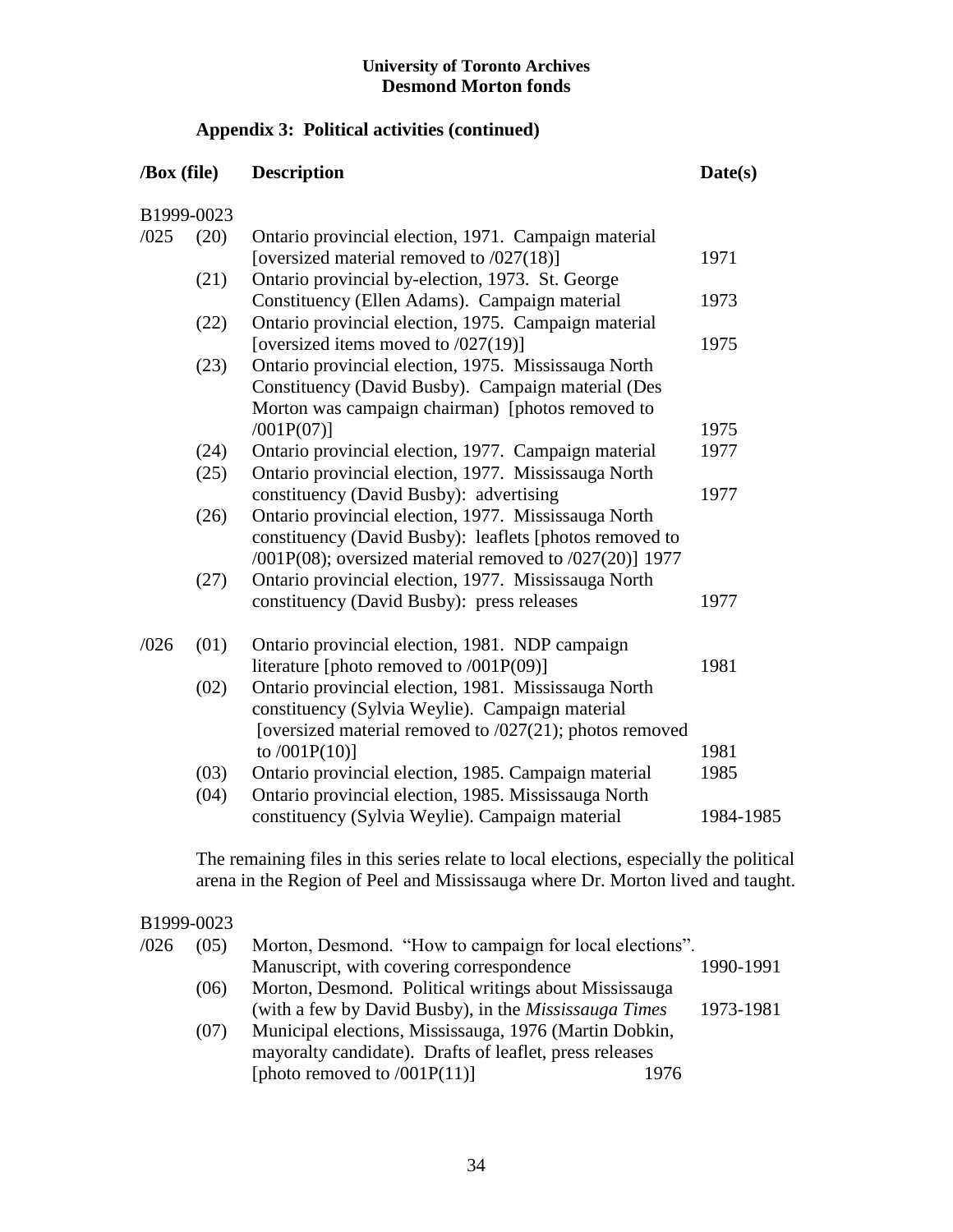# **Appendix 3: Political activities (continued)**

| $\sqrt{Box}$ (file)<br>B1999-0023<br>/026 | <b>Description</b>                                                | Date(s)     |
|-------------------------------------------|-------------------------------------------------------------------|-------------|
| (08)                                      | Municipal elections, Mississauga, 1978 (Hazel McCallion,          |             |
|                                           | mayoralty candidate). Designs for campaign material,              |             |
|                                           | press releases; flyers and brochures [posters – see $/027(22)$ ]; |             |
|                                           | photo removed to $/001P(12)$ ]                                    | 1978        |
| (09)                                      | Municipal elections, Mississauga, 1980. Committee to              |             |
|                                           | Re-elect Hazel McCallion. Minutes of meetings; designs            |             |
|                                           | for campaign material.                                            | 1980        |
| (10)                                      | Municipal elections, Mississauga, 1982. Committee to              |             |
|                                           | Re-elect Hazel McCallion. Minutes of meetings; designs for        |             |
|                                           | campaign material; leaflets, press coverage                       | 1982        |
| (11)                                      | Municipal elections, Mississauga, 1985. Committee to              |             |
|                                           | Re-elect Hazel McCallion. Minutes of meetings; designs for        |             |
|                                           | campaign material; leaflets [photos removed to 001P(13)]          | 1985        |
| (12)                                      | Mississauga. Programmes for social events hosted by               |             |
|                                           | <b>Mayor McCallion</b>                                            | 1986?, 1993 |
| (13)                                      | Municipal elections, Toronto, 1972 (Karl Jaffray campaign).       |             |
|                                           | Correspondence, memos, campaign literature                        |             |
|                                           | [photos removed to $001P(14)$ ]                                   | 1972        |
|                                           |                                                                   |             |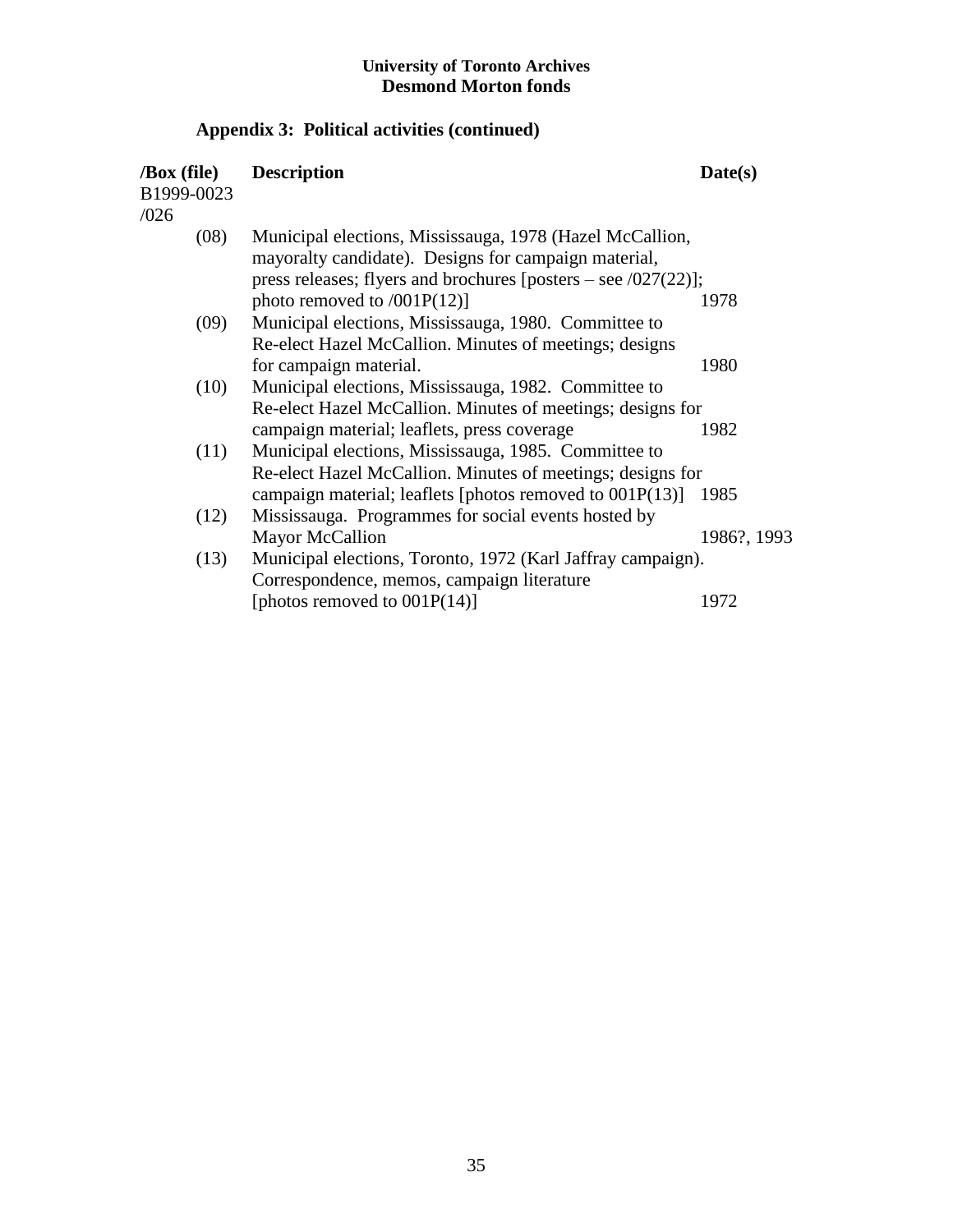# **Appendix 4: Manuscripts and publications**

| /Box (file) |                | <b>Description</b>                                        | Date(s)   |
|-------------|----------------|-----------------------------------------------------------|-----------|
|             | <b>General</b> |                                                           |           |
|             | B1999-0023     |                                                           |           |
| /032        | (01)           | Publishing (general). Correspondence                      | 1970-1979 |
|             | (02)           | Publishing (general). Correspondence                      | 1982-1994 |
|             | (03)           | Publishing (general). Correspondence with James Braque    | 1992-1993 |
|             | (04)           | Publishing – correspondence with agents                   | 1989-1993 |
|             | (05)           | Correspondence re academic articles                       | 1969-1994 |
|             | (06)           | Public Lending Right Commission. Correspondence           | 1987-1994 |
|             | (07)           | Correspondence re articles for magazine                   | 1987-1994 |
|             | (08)           | Correspondence with and re articles for Defence           |           |
|             |                | <b>Associations National Network News.</b>                | 1990-1994 |
|             | B2000-0010     |                                                           |           |
| /002        | (11)           | Correspondence with and re articles for Defence           |           |
|             |                | <b>Associations National Network News.</b>                | 1995      |
|             | B1999-0023     |                                                           |           |
| /032        | (09)           | Correspondence re articles for United Church Observer     | 1982-1990 |
|             |                |                                                           |           |
| /033        | (01)           | Correspondence with and entries for American Annual/      |           |
|             |                | Encyclopedia Yearbook, 1974, 1980-1992                    | 1974-1992 |
|             | (02)           | Correspondence with and entries for American Annual/      |           |
|             |                | Encyclopedia Yearbook and Academic American               |           |
|             |                | Encyclopedia                                              | 1992-1994 |
|             | (03)           | Correspondence with and entries for New Book of           |           |
|             |                | Knowledge Annual                                          | 1983-1984 |
|             | (04)           | Correspondence with Grolier Limited re royalties for      |           |
|             |                | work discussed in files $(01) - (03)$ above               | 1987-1993 |
|             | (05)           | Correspondence with and entries for the New Canadian      |           |
|             |                | Encyclopedia                                              | 1982-1993 |
|             | (06)           | Correspondence with and entries for other encyclopedias   | 1985-1994 |
|             | (07)           | Articles for and letters to newspapers. Correspondence re |           |
|             |                | and drafts, primarily for the Ottawa Citizen and the      |           |
|             |                | Toronto Star                                              | 1971-1994 |
|             | B1999-0023     |                                                           |           |
| /033        | (08)           | Articles and columns by Desmond Morton in the Toronto     |           |
|             |                | <i>Star</i> [also oversized – removed to $/027(32)$ ]     | 1971-1973 |
|             | (09)           | Articles and columns by Desmond Morton in the Toronto     |           |
|             |                | <b>Star</b>                                               | 1974-1976 |
|             | (10)           | Articles by Desmond Morton in the Toronto Star [also      |           |
|             |                | oversized – removed to $/027(32)$ ]                       | 1977-1979 |
|             | (11)           | Articles and columns by Desmond Morton in the Toronto     |           |
|             |                | <b>Star</b>                                               | 1980-1981 |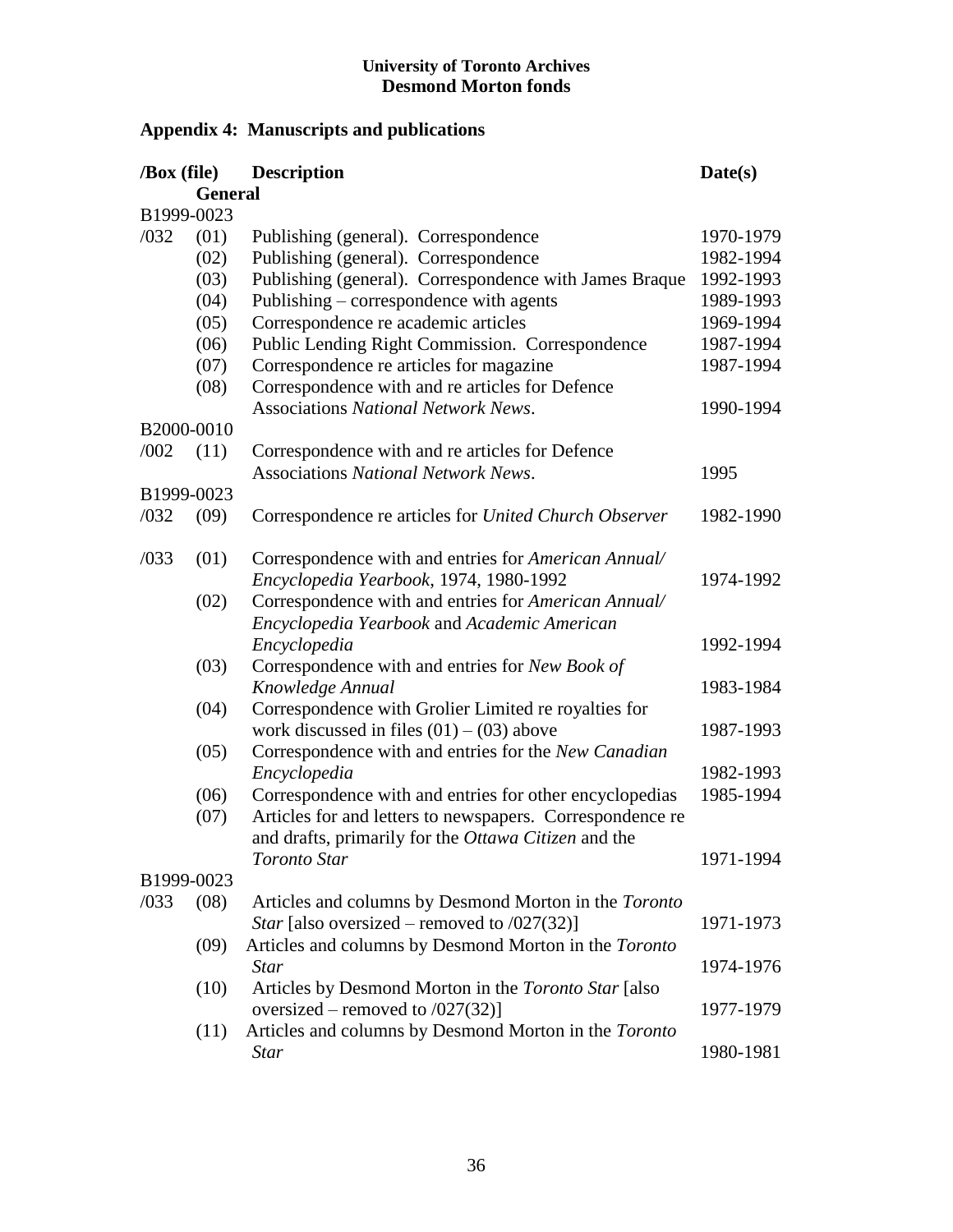| <b>Box</b> (file) | <b>General</b> | <b>Appendix 4: Manuscripts and publications</b><br><b>Description</b>                                                                              | Date(s)           |
|-------------------|----------------|----------------------------------------------------------------------------------------------------------------------------------------------------|-------------------|
| /033              | (12)           | Articles and columns by Desmond Morton in the Toronto<br><b>Star</b>                                                                               | 1982-1983         |
| /034              | (01)           | Articles by Desmond Morton in the Toronto Star [also]<br>oversized – removed to $/027(32)$ ]                                                       | 1984-1986         |
|                   | (02)           | Articles and columns by Desmond Morton in the Toronto<br><b>Star</b>                                                                               | 1987-1988         |
|                   | (03)           | Articles and columns by Desmond Morton in the Toronto<br><b>Star</b>                                                                               | 1989-1990         |
|                   | (04)           | Articles and columns by Desmond Morton in the Toronto<br><b>Star</b>                                                                               | 1991-1992         |
|                   | (05)           | Articles and columns by Desmond Morton in the Toronto<br>Star, to 24 April, 1994                                                                   | 1993-1994         |
|                   | (06)           | Articles by Desmond Morton in the Ottawa Citizen [also<br>oversized – removed to $/027(32)$ ]                                                      | 1989-1994         |
|                   | (07)<br>(08)   | Articles by Desmond Morton in the Winnipeg Free Press<br>Letters by to the editor, Globe and Mail                                                  | 1989<br>1971-1987 |
|                   | (09)<br>(10)   | Articles for and letters to <i>Medium II</i> and <i>The Medium</i><br>(Erindale College)<br>Articles for and letters to the Varsity (University of | 1987-1993         |
|                   |                | Toronto)                                                                                                                                           | 1986-1994         |
|                   | (13)           | $(11) - (12)$ Political and academic manuscripts, 1968-1969 1968-1969<br>Political and academic manuscripts, 1970 (1)                              | 1970              |
| /035              |                | $(01) - (03)$ Political and academic manuscripts, 1970 (2) – (4)                                                                                   | 1970              |
|                   | (06)           | $(04) - (05)$ Political and academic manuscripts, 1971 (1) & (2)<br>Political and academic manuscripts, 1972 (1)                                   | 1971<br>1972      |
| /036              |                | $(01) - (02)$ Political and academic manuscripts, 1972 (2) & (3)<br>$(03) - (06)$ Political and academic manuscripts, 1973 (1) – (4)               | 1972<br>1973      |
| /037              | (01)           | Book proposals and outlines (various)                                                                                                              | $[197-]-1994$     |
|                   | (02)           | Proposal for a book on Quebec and separation.<br>Correspondence, outline                                                                           | 1973              |
|                   | (03)           | Proposal for a book on the South African War.<br>Correspondence, outline                                                                           | 1975              |
|                   | (04)           | Proposal for book, 'The Honourable Mr. Minister: the<br>career of Sir Sam Hughes'. Correspondence, outline.                                        | 1975              |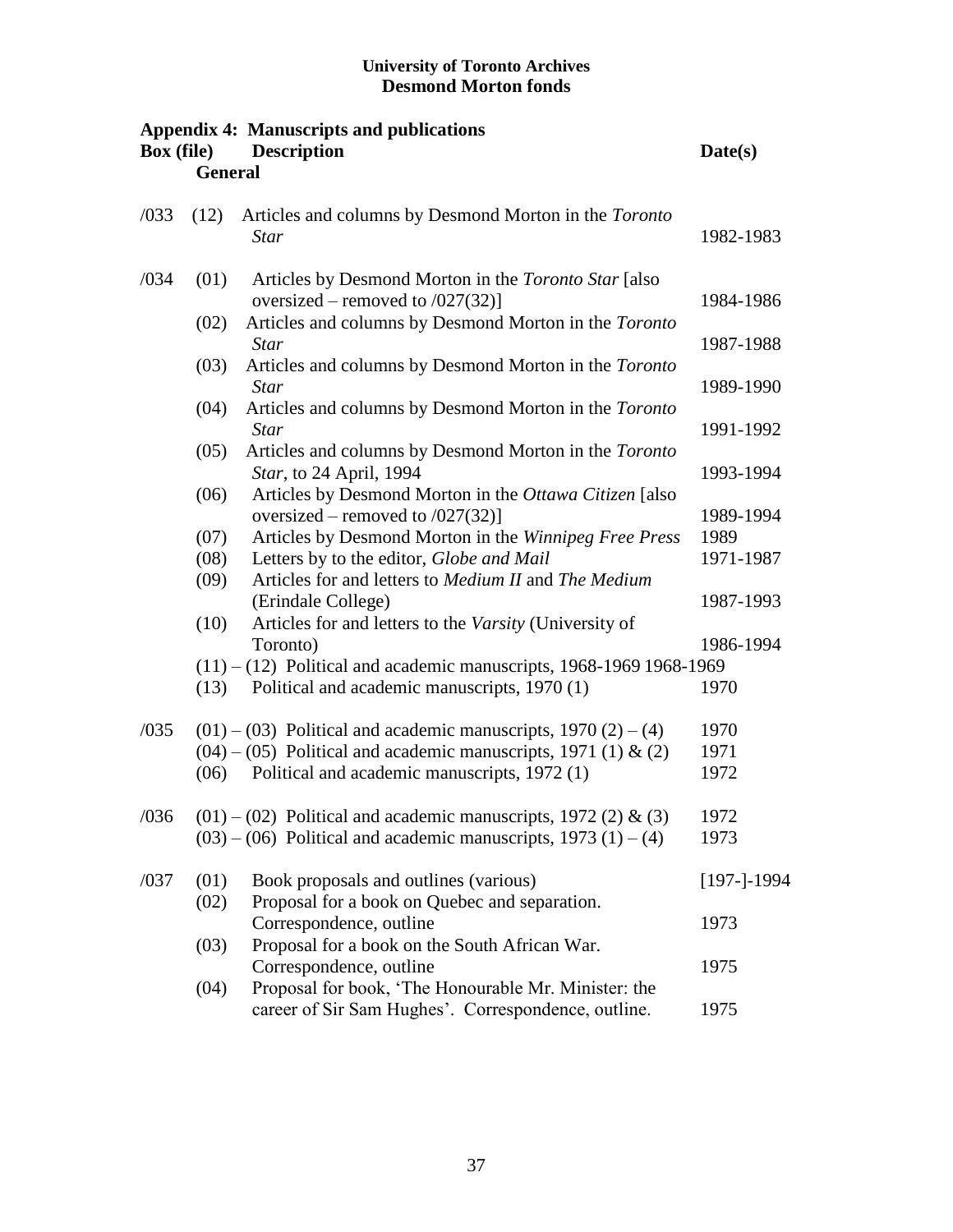## **Appendix 4: Manuscripts and publications (continued)**

## **/Box (file) Description Date(s) Scholarly and professional work – articles**

Articles listed below that are located in 'Political and academic manuscripts' are indicated in square brackets after the entry by the appropriate box and folder number. B1999-0023

#### /037

| (05) | 1969. "French Canada and the Canadian Militia, 1868-1914",<br>Histoire sociale/Social history, III (June 1969) 32-50. |           |
|------|-----------------------------------------------------------------------------------------------------------------------|-----------|
|      | Correspondence [offprint in box 034(12)]<br>1969                                                                      |           |
| (06) | 1969. "The Effectiveness of Political Campaigning:                                                                    |           |
|      | The New Democratic Party in the 1967 Ontario Election",                                                               |           |
|      | Journal of Canadian Studies, IV, 3 (August 1969) 21-33.                                                               |           |
|      | Correspondence, offprint                                                                                              | 1969      |
| (07) | 1970. "Sir Wilfrid Laurier and the Use of Canadian                                                                    |           |
|      | Troops for Overseas Service", Queen's Quarterly,                                                                      |           |
|      | LXXVII, 1 (Spring 1970) 1-7. Correspondence                                                                           |           |
|      | Correspondence [offprint in box 034(12)]<br>1969-1970                                                                 |           |
| (08) | 1970. (with J.M. Hitsman), "Canada's First Military                                                                   |           |
|      | Attaché", Military Affairs, XXXIV, 3 (October 1970)                                                                   |           |
|      | 82-4. Correspondence [TS in box 034(12)]                                                                              | 1969-1970 |
| (09) | 1970. "Des Canadiens errants: French Canadian troops                                                                  |           |
|      | in the North-West Campaign of 1885", Journal of                                                                       |           |
|      | Canadian Studies, V, 3, (August 1970) 28-39.                                                                          |           |
|      | Correspondence [TS and offprint in box 035(01)] 1970                                                                  |           |
| (10) | 1970. "Aid to the Civil Power: The Canadian Militia in                                                                |           |
|      | support of social order, 1867-1914", Canadian                                                                         |           |
|      | Historical Review, LII, 4 (December 1970)                                                                             |           |
|      | 407-425. Correspondence [TS and offprint in                                                                           |           |
|      | box $035(01)$ ]                                                                                                       | 1969-1974 |
| (11) | 1972. "The supreme penalty: Canadian deaths by firing                                                                 |           |
|      | squad in the First World War", Queen's Quarterly,                                                                     |           |
|      | LXXXIX, 3 (Autumn 1972) 345-352. Correspondence                                                                       |           |
|      | [TS and offprint in box $036(02)$ ]                                                                                   | 1972      |
| (12) | 1974. "The short unhappy life of the 41st Battalion, C.E.F.",                                                         |           |
|      | ibid., LXXXI, 1 (Spring 1974) 70-79. Correspondence,                                                                  |           |
|      | offprint [TS in box $036(05)$ ]                                                                                       | 1972-1974 |
| (13) | 1974. "Sir William Otter and internment operations in                                                                 |           |
|      | Canada During the First World War", Canadian                                                                          |           |
|      | Historical Review, LV, 1 (March 1974) 32-58. Offprint                                                                 |           |
|      | [TS (February, 1973) in box 036(05)]                                                                                  | 1974      |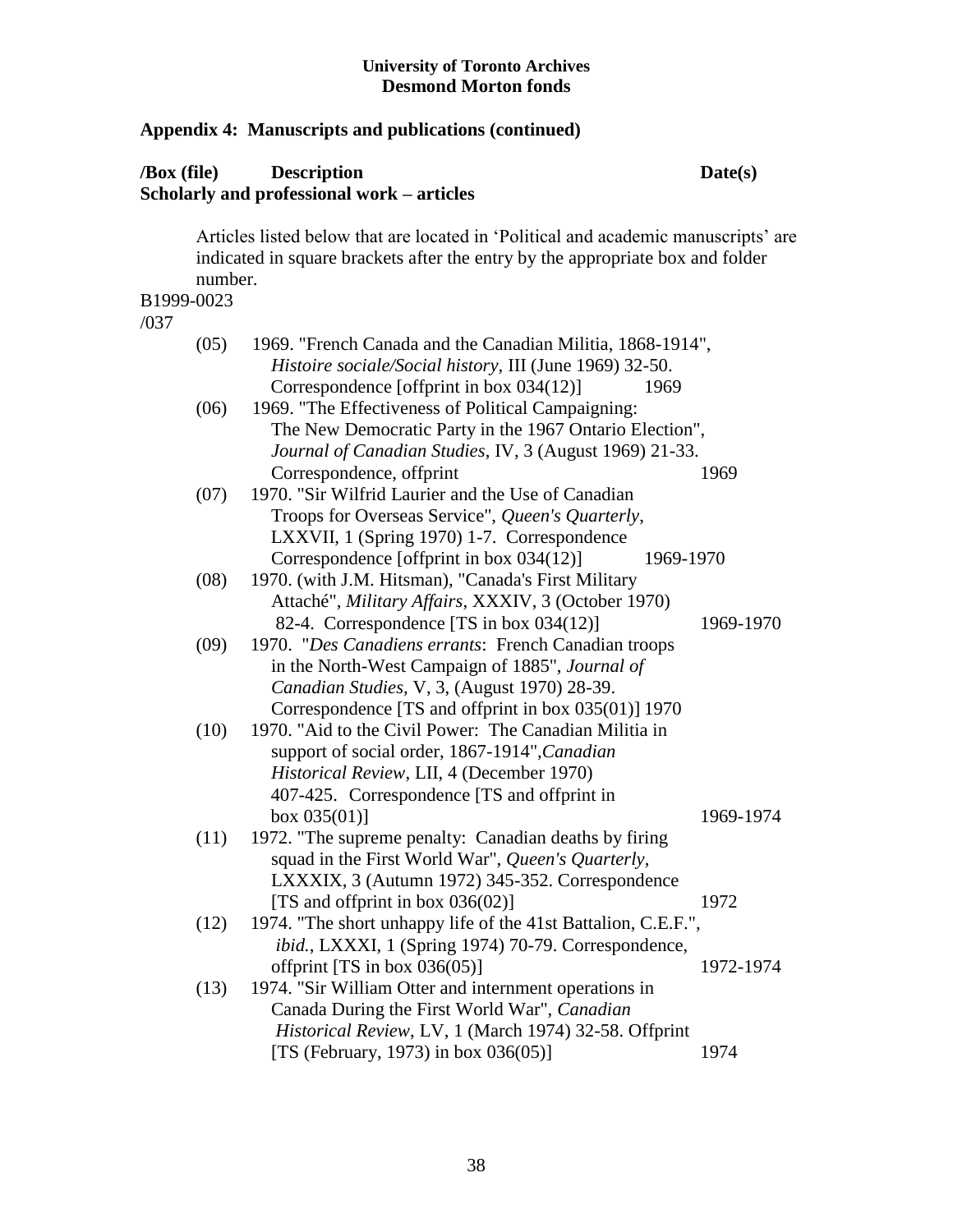| /Box (file) |      | <b>Description</b>                                                                                                                                                                                                                                                                                                                    | Date(s)   |
|-------------|------|---------------------------------------------------------------------------------------------------------------------------------------------------------------------------------------------------------------------------------------------------------------------------------------------------------------------------------------|-----------|
|             |      | Scholarly and professional work - articles                                                                                                                                                                                                                                                                                            |           |
| B1999-0023  |      |                                                                                                                                                                                                                                                                                                                                       |           |
| /037        | (14) | 1975. "Surviving the crash: Canadian universities in<br>the era of disillusionment", The Canadian Journal of<br>Higher Education, V, 2 (1975) 1-7. Correspondence,                                                                                                                                                                    |           |
|             |      | offprint                                                                                                                                                                                                                                                                                                                              | 1975      |
|             | (15) | 1977. "Polling the soldier vote: The overseas campaign<br>in the 1917 general election", Journal of Canadian Studies,<br>XII, 2 (1977) 27-37. Correspondence, offprint                                                                                                                                                                | 1975-1977 |
|             | (16) | 1977. "Cavalry or Police: Keeping the pace on adjacent<br>frontiers, 1870-1900", Journal of Canadian Studies,<br>XII, 2 (1977) 27-37. Reprinted in William M. Baker (ed.)                                                                                                                                                             |           |
|             |      | The Mounted Police and Prairie Society, 1873-1919 (Regina: Canadian<br>Plains Research Centre (1998), 3-16. Offprint<br>1977                                                                                                                                                                                                          |           |
|             |      | $(17) - (19)$ 1977. "Taking on the Grand Trunk: The locomotive<br>engineers' strike of 1876-1877", Labour/Le Travailleur,<br>II (1977) 10-31. Correspondence, outline, typescript,                                                                                                                                                    |           |
|             |      | offprint                                                                                                                                                                                                                                                                                                                              | 1977      |
|             | (20) | 1979. (with R.C. Brown), "The embarrassing apotheosis<br>of a 'Great Canadian': Sir Arthur Currie's personal<br>crisis in 1917", Canadian Historical Review, LX, 1                                                                                                                                                                    |           |
|             |      | (March 1979) 41-63. Offprint                                                                                                                                                                                                                                                                                                          | 1979      |
|             | (21) | 1979. "Junior but sovereign allies: The transformation of<br>the Canadian Expeditionary Force, 1914-1918", Journal<br>of Imperial and Commonwealth History, VIII, 1<br>(October 1979) 56-67, and in B.D. Hunt and R.G.<br>Haycock, Canada's Defences: Perspectives on Policy in<br>the Twentieth Century (Toronto: Copp Clark Pitman, |           |
|             |      | 1993) 31-43. Correspondence, offprint                                                                                                                                                                                                                                                                                                 | 1979      |
|             | (22) | 1980. "Kicking and complaining: Demobilization riots in<br>the Canadian Expeditionary Force, 1918-1919",<br>Canadian Historical Review, LXI, 3 (September1980)                                                                                                                                                                        |           |
|             |      | 334-360. Correspondence, offprint                                                                                                                                                                                                                                                                                                     | 1979-1986 |
|             |      | $(23) - (24)$ 1981. "The <i>Globe</i> and the labour question: Ontario<br>liberalism in the `Great Upheaval' May, 1886",<br>Ontario History, LXXII, 1 (March 1981) 19-39.                                                                                                                                                             |           |
|             |      | Research file, correspondence, offprint                                                                                                                                                                                                                                                                                               | 1979-1981 |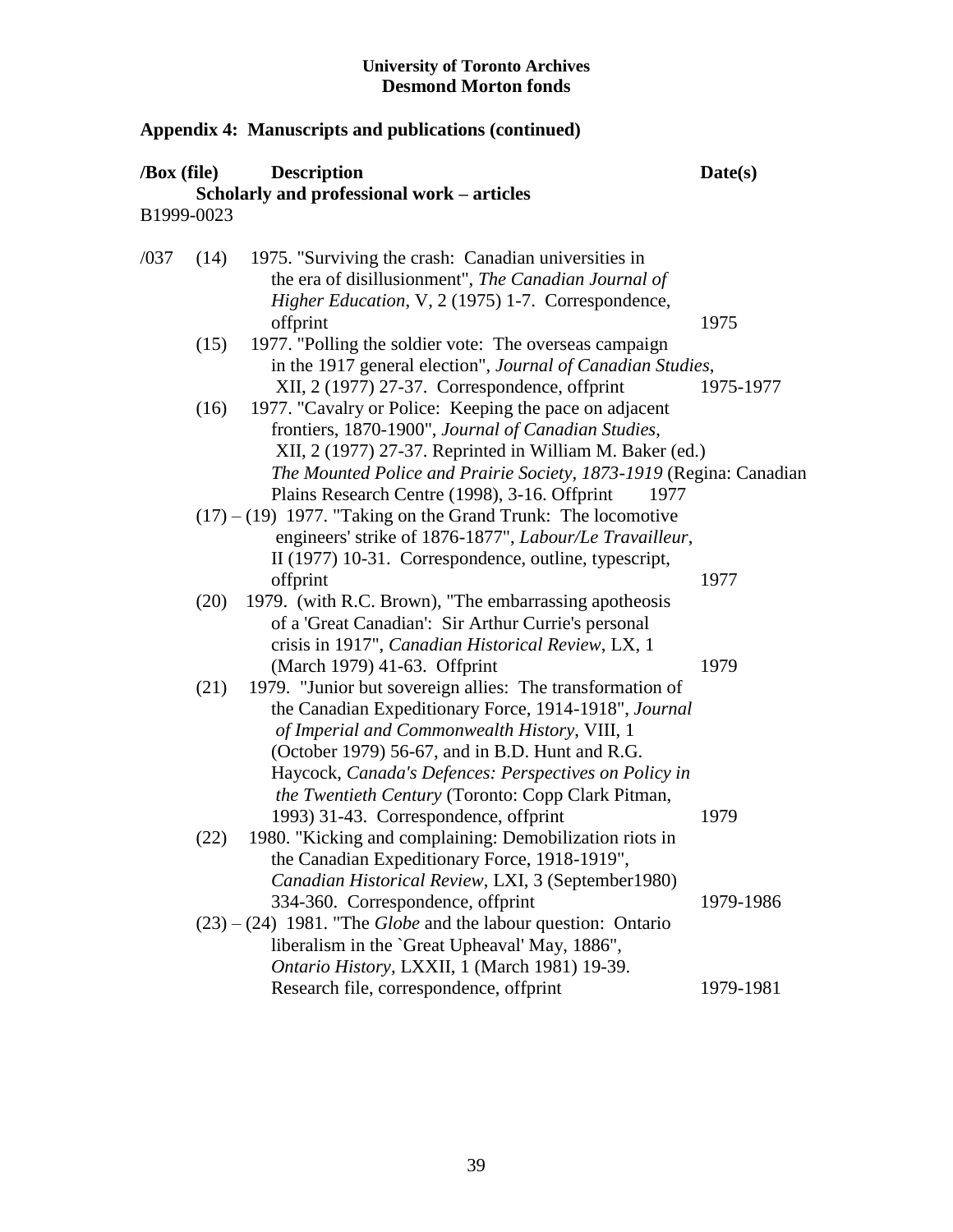| $\sqrt{Box}$ (file)<br>B1999-0023 | <b>Description</b><br>Scholarly and professional work - articles                                                                                                                                                                                                                                                                        | Date(s)                |
|-----------------------------------|-----------------------------------------------------------------------------------------------------------------------------------------------------------------------------------------------------------------------------------------------------------------------------------------------------------------------------------------|------------------------|
| /037                              |                                                                                                                                                                                                                                                                                                                                         |                        |
|                                   | (25) 1981. "Noblest and Best': Retraining Canada's war<br>disabled, 1915-1923", Journal of Canadian Studies, XVI,<br>3-4 (Autumn-Winter, 1981-2) 75-85. Republished in<br>Raymond B. Blake and Jeff Keshen (eds.) Social<br>Welfare Policy in Canada: Selected Readings. Toronto:<br>Copp, Clark, 1995. 66-81. Correspondence, offprint | 1980-1981              |
|                                   | (26) 1983. (with Glenn Wright) "The Bonus Campaign, 1919-21:<br>Veterans and the campaign for reestablishment",<br>Canadian Historical Review, LXIV, 2 (June 1983)                                                                                                                                                                      |                        |
| (27)                              | 147-167. Correspondence, offprint<br>1987. "Resisting the pension evil: Bureaucracy, democracy<br>and Canada's Board of Pension Commissioners, 1916-1933", Canadian<br>Historical Review, LXVIII, 2 (June 1987)                                                                                                                         | 1982-1983              |
| (28)                              | 199-224. Correspondence, offprint<br>1987. "Defending the indefensible: Some historical<br>perspectives on Canadian defence, 1867-1987",                                                                                                                                                                                                | 1986-1987              |
| (29)                              | International Journal, XLII (Autumn 1987) 627-644.<br>Correspondence<br>1992. "A Canadian soldier in the First World War:<br>Sergeant François-Xavier Maheux" Canadian Military<br><i>History</i> , I, 1-2 (Autumn, 1992), 79-89. Correspondence 1992                                                                                   | 1986-1987              |
|                                   | Books and chapters/articles in books                                                                                                                                                                                                                                                                                                    |                        |
| (30)                              | 1970. Ministers and Generals: Politics and the Canadian<br>Militia, 1868-1904 (Toronto: University of Toronto Press,                                                                                                                                                                                                                    |                        |
| (31)                              | 1970), xiv, 258. Correspondence, reviews, royalties<br>1971. "French Canada and War, 1868-1917" in J.L.<br>Granatstein and R.D. Cuff, (eds.) Society and War in<br><i>North America</i> (Toronto: Thomas Nelson, 1971), 84-103.                                                                                                         | 1968-1980              |
| (32)                              | Correspondence<br>1972. "Colonel Otter and the First Canadian Contingent<br>in South Africa, 1899-1900" in Michael Cross and<br>Robert Bothwell (eds.) Policy by Other Means: Essays<br>in Honour of C.P. Stacey (Toronto: Clarke-Irwin, 1972)<br>95-120. Correspondence [TS in box $036(02)$ ]                                         | 1970-1971<br>1971-1973 |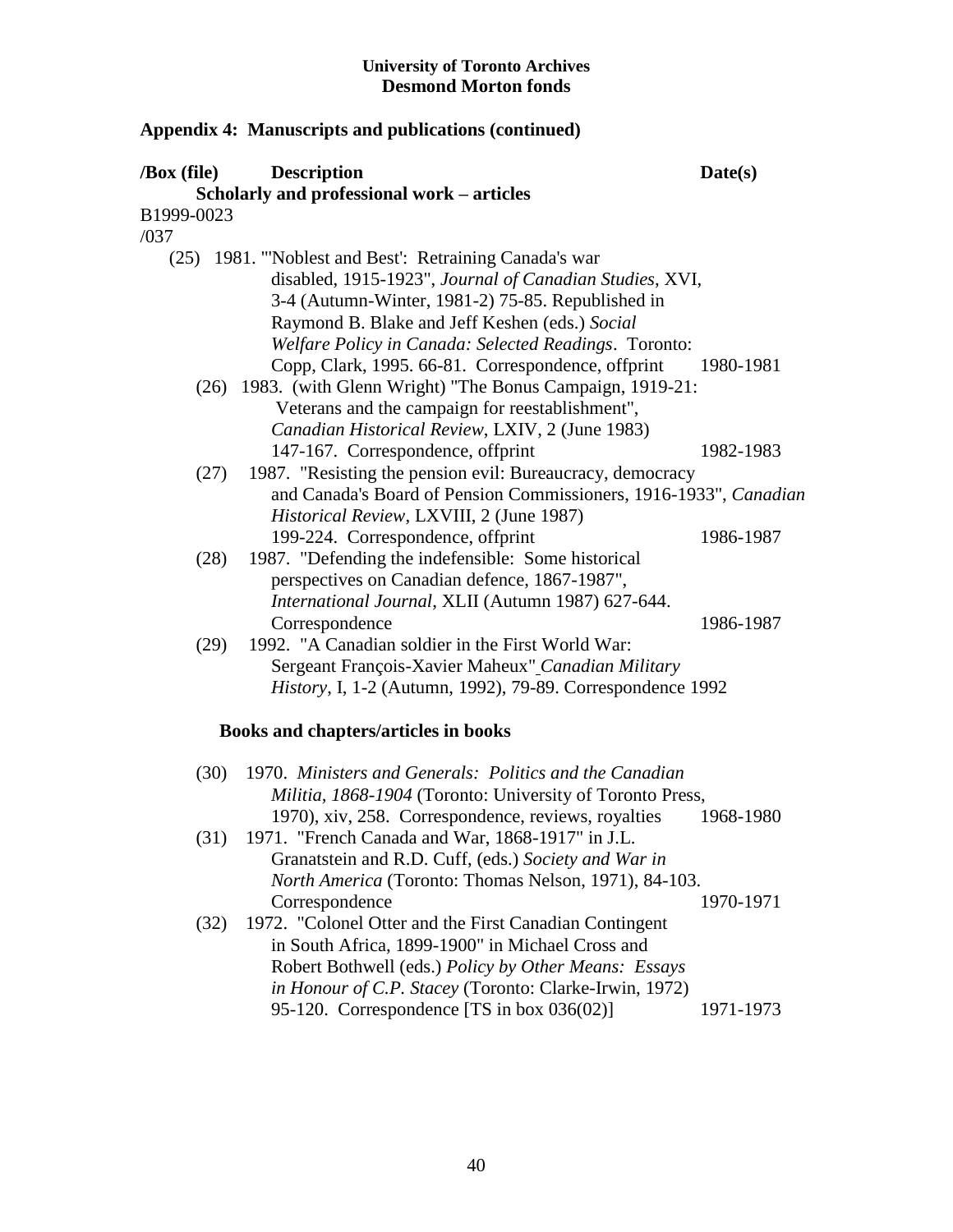| $\sqrt{Box}$ (file) |      | <b>Description</b>                                                                                                                                                                                         | Date(s)   |
|---------------------|------|------------------------------------------------------------------------------------------------------------------------------------------------------------------------------------------------------------|-----------|
|                     |      | Books and chapters/articles in books                                                                                                                                                                       |           |
| B1999-0023          |      |                                                                                                                                                                                                            |           |
| /037                | (33) | 1972. The Last War Drum: The North-West Campaign<br>of 1885 (Toronto: A.M. Hakkert, Canadian War<br>Museum, 1972), pp. xxii, 193. Correspondence, etc.                                                     | 1968-1988 |
|                     | (34) | 1972. "William Foster Coffin" and "Sir James Alexander<br>Lindsay", Dictionary of Canadian Biography, X (1871-<br>1880). (Toronto: University of Toronto Press, 1972),<br>180-182, 443-444. Correspondence | 1969-1970 |
| /038                | (01) | 1972. The Last War Drum: The North-West Campaign<br>of 1885 (Toronto: A.M. Hakkert, Canadian War<br>Museum, 1972), pp. xxii, 193. Notices and reviews                                                      |           |
|                     | (02) | [poster removed to box $027(xx)$ ]<br>1972. (with R.H. Roy eds.) Telegrams of the North-West<br>Campaign of 1885 (Toronto: Champlain Society,                                                              | 1972-1975 |
|                     | (03) | vol. XLVII, 1972), pp. cii, 431. Correspondence, etc.<br>1973. Mayor Howland: The Citizens' Candidate (Toronto:<br>Hakkert, 1973), pp. viii, 120. Correspondence, research                                 | 1968-1973 |
|                     | (04) | notes, etc.<br>1973. Mayor Howland: The Citizens' Candidate (Toronto:<br>Hakkert, 1973), pp. viii, 120. TS, October, 1973 1973                                                                             | 1973-1982 |
|                     | (05) | 1973. Mayor Howland: The Citizens' Candidate (Toronto:<br>Hakkert, 1973), pp. viii, 120. Reviews                                                                                                           | 1973-1976 |
|                     | (06) | 1974. "Le Canada français et la milice canadienne<br>(1868-1914) in Jean-Yves Gravel (ed.) Le Canada<br>Français et la guerre (Montréal: Editions du Boréal-                                               |           |
|                     | (07) | Express, 1974), pp. 23-46. Correspondence<br>1974. The Canadian General: Sir William Otter<br>(Toronto: Hakkert, The Canadian War Museum, 1974),                                                           | 1973-1974 |
|                     |      | pp. xx, 423. Correspondence, etc.<br>$(08) - (09)$ 1974. The Canadian General: Sir William Otter.                                                                                                          | 1969-1989 |
| /039                | (01) | Typescript, pp. 1-353. June, 1973<br>1974. The Canadian General: Sir William Otter.                                                                                                                        | 1973      |
|                     | (02) | Typescript, pp. $354$ – end. June, 1953<br>1974. The Canadian General: Sir William Otter.                                                                                                                  | 1973      |
|                     | (03) | Reviews<br>1974. Introduction to The Queen vs. Louis Riel.                                                                                                                                                 | 1974      |
|                     | (05) | Correspondence, etc.<br>1974. Introduction to The Queen vs. Louis Riel. Reviews                                                                                                                            | 1973-1988 |
|                     |      |                                                                                                                                                                                                            |           |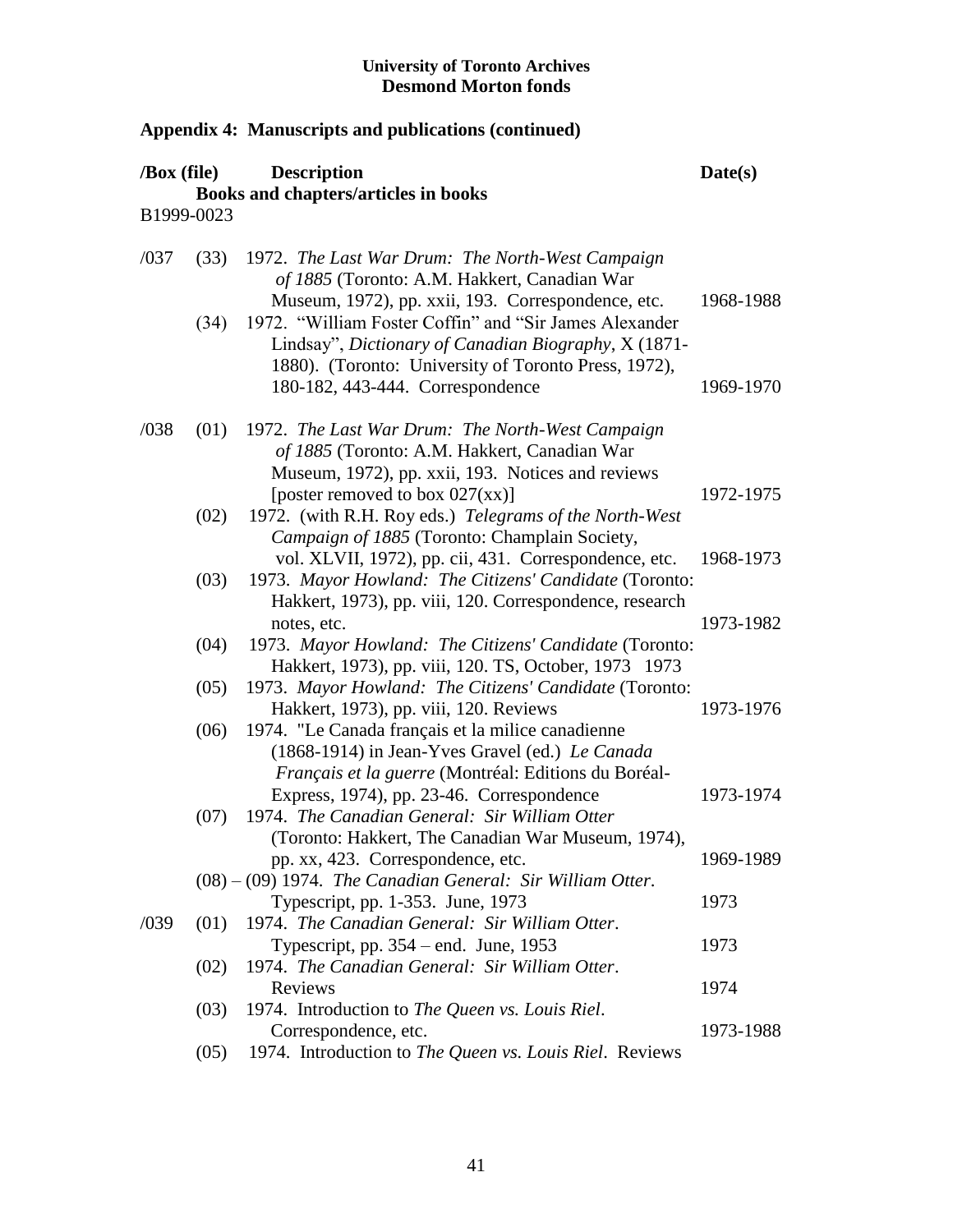| Date(s)       |
|---------------|
|               |
|               |
| 1974-1982     |
| $1975 - 1985$ |
|               |
|               |
|               |
|               |
| 1975-1978     |
|               |
|               |
|               |
|               |
|               |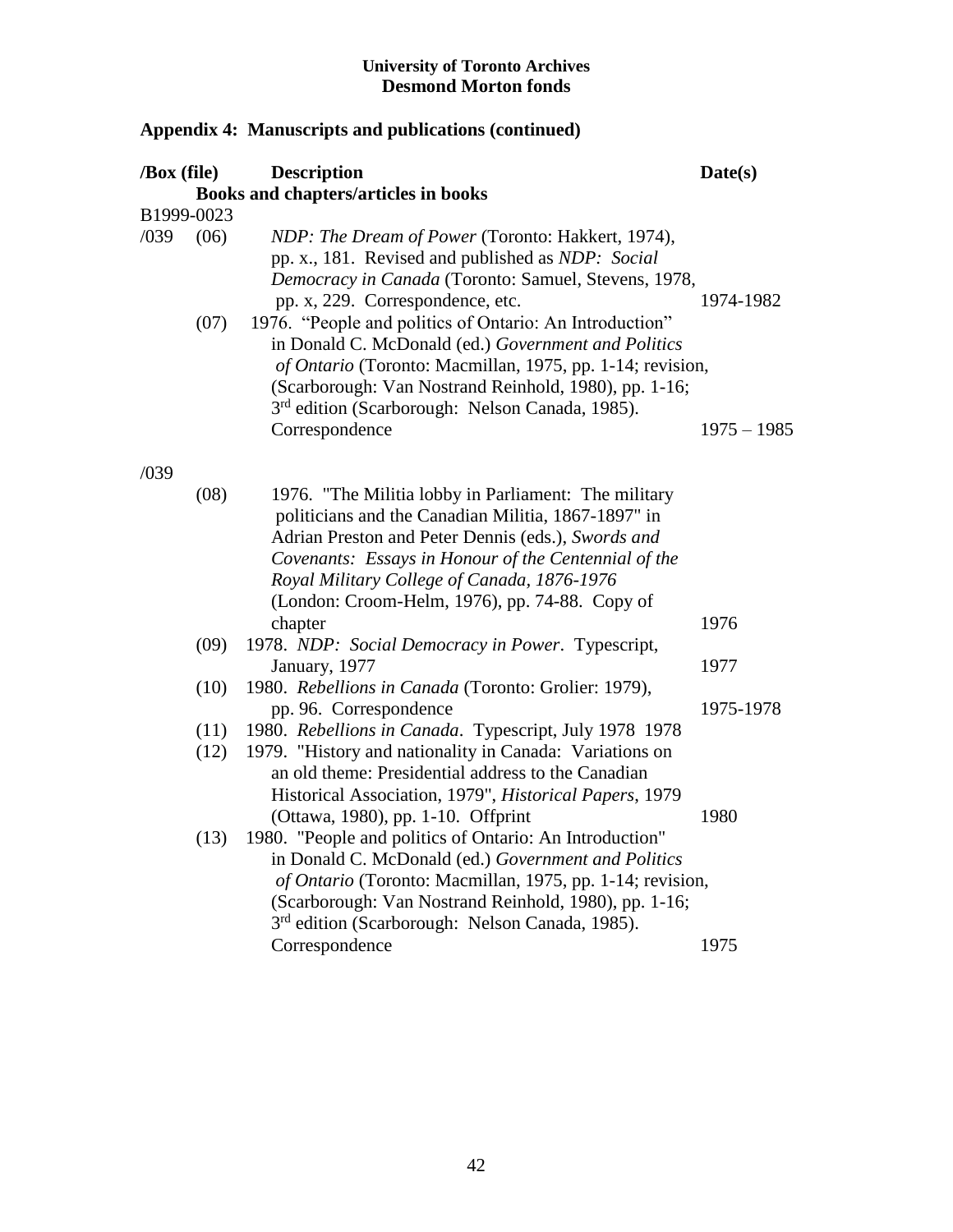| /Box (file) |      | <b>Description</b>                                                   | Date(s)   |  |
|-------------|------|----------------------------------------------------------------------|-----------|--|
|             |      | Books and chapters/articles in books                                 |           |  |
| B1999-0023  |      |                                                                      |           |  |
| /040        |      | $(01) - (02)$ 1980. (with Terry Copp) Working People: An Illustrated |           |  |
|             |      | History of Canadian Labour (Ottawa: Deneau & Greenberg,              |           |  |
|             |      | 1980), pp. xviii, 349. Revised and extended as Working               |           |  |
|             |      | People: An Illustrated History of the Canadian Labour Move-          |           |  |
|             |      | <i>ment</i> (Ottawa, Deneau, 1984) pp. x, 357.                       |           |  |
|             |      | Correspondence, contract                                             | 1978-1984 |  |
|             |      | (03) - (06) 1980. (with Terry Copp) Working People: An Illustrated   |           |  |
|             |      | History of Canadian Labour. Typescript of chapters 1-28,             |           |  |
|             |      | notes, further readings, index                                       | 1980      |  |
|             | (07) | 1980. (with Terry Copp) Working People: An Illustrated               |           |  |
|             |      | History of Canadian Labour. Notices and reviews                      | 1980-1982 |  |
|             | (08) | 1980. "The Limits of loyalty: French-Canadian officers in            |           |  |
|             |      | the First World War:, in Edgar Denton III (ed.) The                  |           |  |
|             |      | Limits of Loyalty (Waterloo: Wilfrid Laurier University              |           |  |
|             |      | Press, 1980), pp. 81-97. Offprint                                    | 1980      |  |
|             | (09) | 1980. "People and politics of Ontario: An Introduction"              |           |  |
|             |      | in Donald C. McDonald (ed.) Government and Politics                  |           |  |
|             |      | of Ontario (Scarborough: Van Nostrand Reinhold, 1980                 |           |  |
|             |      | revision), pp. 1-16. Correspondence                                  | 1979-1980 |  |
|             |      |                                                                      |           |  |
| /041        | (01) | 1981. Canada and War: A Political and Military History               |           |  |
|             |      | (Toronto: Butterworth, 1981) pp. viii, 228.                          |           |  |
|             |      | Correspondence, 1979-1984, 1987, 1990-1991                           | 1979-1991 |  |
|             |      | $(02) - (03)$ 1981. Canada and War: A Political and Military         |           |  |
|             |      | History. Typescript, August, 1980                                    | 1980      |  |
|             | (04) | 1981. Canada and War: A Political and Military History.              |           |  |
|             |      | Galley proofs                                                        | 1981      |  |
|             | (05) | 1981. Canada and War: A Political and Military History.              |           |  |
|             |      | Notices and reviews, royalties                                       | 1980-1991 |  |
|             | (06) | 1981. "The history of Canadian labour" in John Anderson              |           |  |
|             |      | and Morley Gunderson (eds.) Union Management Relations               |           |  |
|             |      | in Canada (Don Mills: Addison-Wesley, 1981), pp. 95-116.             |           |  |
|             |      | Correspondence                                                       | 1980-1981 |  |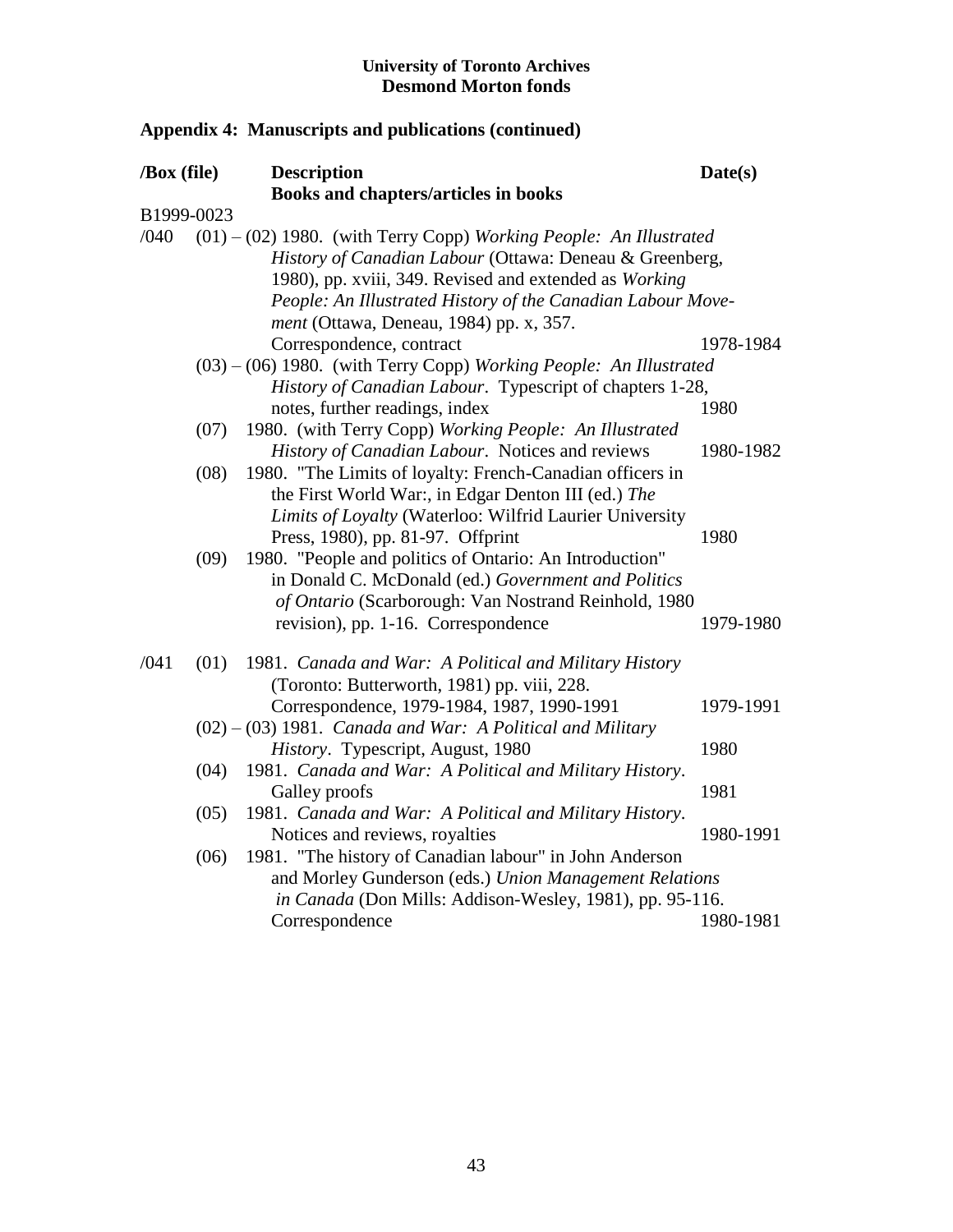|      | /Box (file)           | <b>Description</b>                                                                                                                                                                                                                                                                            | Date(s)   |
|------|-----------------------|-----------------------------------------------------------------------------------------------------------------------------------------------------------------------------------------------------------------------------------------------------------------------------------------------|-----------|
|      |                       | Books and chapters/articles in books                                                                                                                                                                                                                                                          |           |
|      | B1999-0023            |                                                                                                                                                                                                                                                                                               |           |
|      |                       | /041 (07) 1982. "Exerting control: The development of Canadian<br>authority over the Canadian Expeditionary Force,<br>1914-1919", in Timothy Travers and Christon B. Archer,<br>(eds.) Men at War: Politics, Technology and Innovation<br>in the Twentieth Century (Chicago: Precedent Books, |           |
|      |                       | 1982), pp. 7-19. Correspondence                                                                                                                                                                                                                                                               | 1979      |
|      | (08)                  | 1982. Labour in Canada (Toronto: Grolier Limited, 1982),<br>pp. 96. Correspondence                                                                                                                                                                                                            | 1981-1993 |
|      | (09)                  | 1982. Labour in Canada. Typescript, August, 1981 1981                                                                                                                                                                                                                                         |           |
| /042 | (01)                  | 1982. <i>Labour in Canada</i> . Galley proofs                                                                                                                                                                                                                                                 | $[198-]$  |
|      | (02)                  | 1982. A Peculiar Kind of Politics: Canada's Overseas<br>Ministry in the First World War (Toronto: U of T Press,                                                                                                                                                                               |           |
|      |                       | 1982), pp. x, 267. Correspondence                                                                                                                                                                                                                                                             | 1981-1994 |
|      | $(03) - (05)$<br>(06) | 1982. A Peculiar Kind of Politics: Canada's Overseas<br>Ministry in the First World War. Copyedited typescript 1981<br>1982. A Peculiar Kind of Politics: Canada's Overseas                                                                                                                   |           |
|      |                       | Ministry in the First World War. Reviews                                                                                                                                                                                                                                                      | 1982-1984 |
|      | (07)                  | 1982. "The Military Problems of an Unmilitary Power",<br>in W.A.B. Douglas and D. Morton, Canada as Military<br>Power, published in Revue Internationale d'Histoire<br>Militaire No. 61, 1982. Correspondence<br>1980-1983                                                                    |           |
|      | (08)                  | 1983. A Short History of Canada (Edmonton: Hurtig<br>Limited, 1983), pp. 295. Correspondence with                                                                                                                                                                                             |           |
|      |                       | publisher, etc.                                                                                                                                                                                                                                                                               | 1981-1993 |
| /043 |                       | $(01) - (02)$ 1983. A Short History of Canada. Typescript,<br>August, 1982                                                                                                                                                                                                                    | 1982      |
|      | (03)                  | 1983. A Short History of Canada. Index, May 1983 1983                                                                                                                                                                                                                                         |           |
|      | (04)                  | 1983. A Short History of Canada. Reviews<br>1983-1984                                                                                                                                                                                                                                         |           |
|      |                       | (05) 1983. Years of Conflict, 1911-1921 (Toronto: Grolier<br>Limited, 1983), pp. 112. Correspondence<br>1982-1983                                                                                                                                                                             |           |
|      | (06)                  | 1983. Years of Conflict, 1911-1921. Typescript, May,<br>1982                                                                                                                                                                                                                                  | 1982      |
|      | (07)                  | 1983. New France and War. Toronto: Grolier Ltd.,                                                                                                                                                                                                                                              |           |
|      |                       | 1983, pp. 96. Correspondence                                                                                                                                                                                                                                                                  | 1982-1986 |
|      | (08)                  | 1983. New France and War. Typescript, June, 19831983                                                                                                                                                                                                                                          |           |
|      | (09)                  | 1984. Sieges of Quebec (Toronto: Grolier Limited, 1984),                                                                                                                                                                                                                                      |           |
|      |                       | pp. 96. Correspondence                                                                                                                                                                                                                                                                        | 1983-1986 |
|      | (10)                  | 1984. Sieges of Quebec. Typescript, 1984                                                                                                                                                                                                                                                      | 1984      |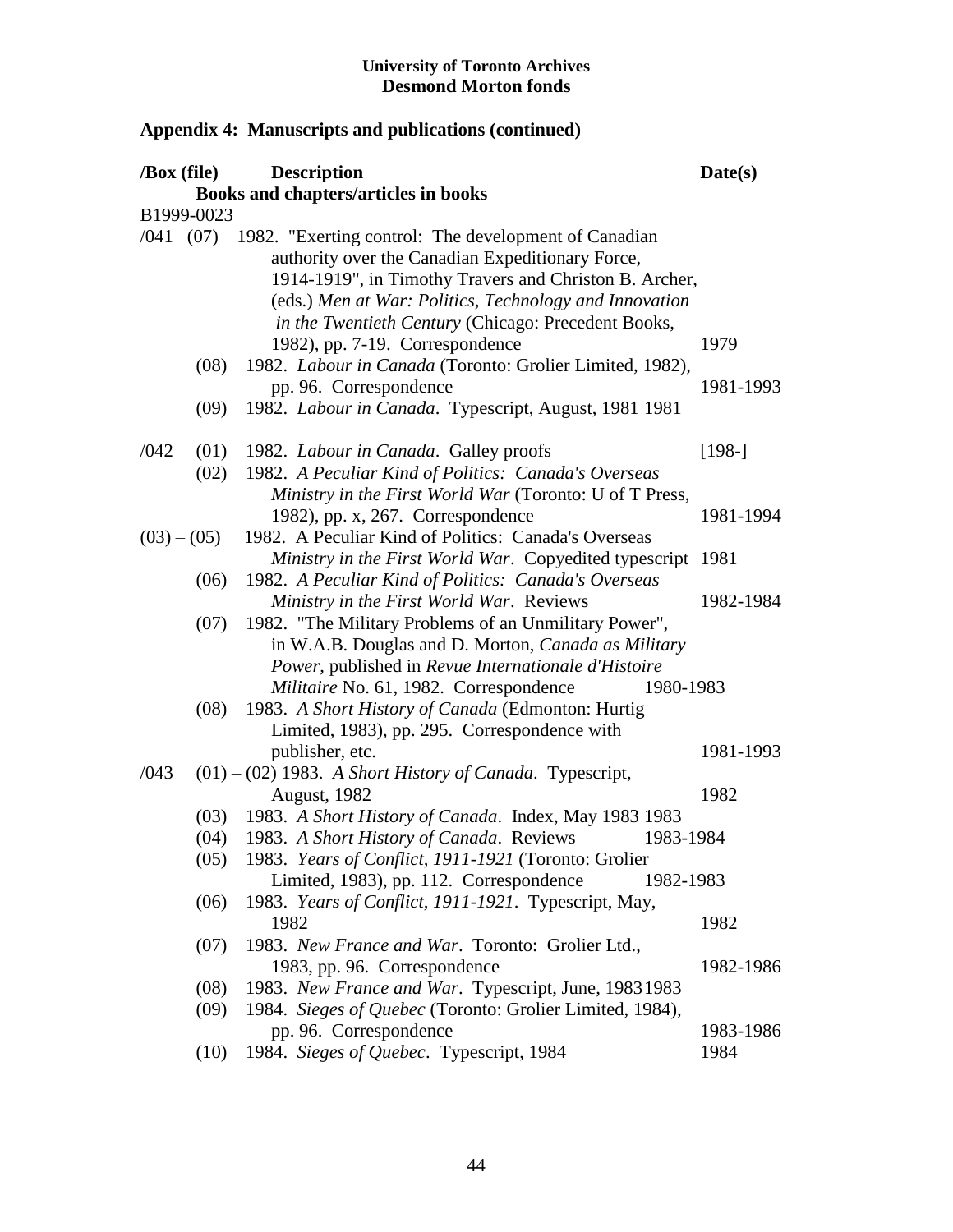|             | <b>Appendix 4: Manuscripts and publications (continued)</b> |                                                                                                                                                                                                          |           |  |  |
|-------------|-------------------------------------------------------------|----------------------------------------------------------------------------------------------------------------------------------------------------------------------------------------------------------|-----------|--|--|
| /Box (file) |                                                             | <b>Description</b>                                                                                                                                                                                       | Date(s)   |  |  |
|             |                                                             | Books and chapters/articles in books                                                                                                                                                                     |           |  |  |
|             | B1999-0023                                                  |                                                                                                                                                                                                          |           |  |  |
| /044        | (01)                                                        | 1984. Working People: An Illustrated History of Canadian<br>Labour. 2 <sup>nd</sup> edition. Correspondence                                                                                              | 1983-1988 |  |  |
|             | (02)                                                        | 1984. Working People: An Illustrated History of Canadian<br>Labour. 2 <sup>nd</sup> edition. Typescript of new introduction,<br>revisions to chapters 5, 28, 29 and further readings.<br>November, 1983  | 1983      |  |  |
|             | (03)                                                        | 1984. (with J.L. Granatstein) Bloody Victory: Canadians<br>and the D-Day Campaign, 1944 (Toronto: Lester &<br>Orpen, Dennys, 1984; revised edition, Lester Publishing,<br>1994), pp. 240. Correspondence | 1983-1987 |  |  |
|             | (04)                                                        | 1984. (with J.L. Granatstein) Bloody Victory: Canadians<br>and the D-Day Campaign, 1944. Typescript: intro-                                                                                              | 1983      |  |  |
|             | (05)                                                        | duction, chapters 3 and 4. July, 1983<br>1994), pp. 240. Correspondence<br>1984. (with J.L. Granatstein) Bloody Victory: Canadians                                                                       | 1983-1987 |  |  |
|             |                                                             | and the D-Day Campaign, 1944. Typescript, revised<br>and complete, July, 1983                                                                                                                            | 1983      |  |  |
|             | (06)                                                        | 1984. (with J.L. Granatstein) Bloody Victory: Canadians<br>and the D-Day Campaign, 1944. Notices and reviews                                                                                             | 1984-1985 |  |  |
|             | (07)                                                        | 1985. A Military History of Canada (Edmonton: Hurtig<br>Publishers, 1985), pp. 305. Correspondence                                                                                                       | 1984-1990 |  |  |
|             | (08)                                                        | 1985. A Military History of Canada. Revised typescript,<br>September, 1984 (1), to p. 189                                                                                                                | 1984      |  |  |
| /045        | (01)                                                        | 1985. A Military History of Canada. Revised typescript,<br>September, 1984 (2), pp. 190 - end                                                                                                            | 1984      |  |  |
|             | (02)                                                        | 1985. A Military History of Canada. Notices, reviews                                                                                                                                                     | 1985-1986 |  |  |
|             |                                                             | (02a) 1985. "People and politics of Ontario: An introduction"<br>in Donald C. McDonald (ed.) Government and Politics<br>of Ontario. (Scarborough: Nelson Canada, 3rd edition,<br>1985). Correspondence   | 1985      |  |  |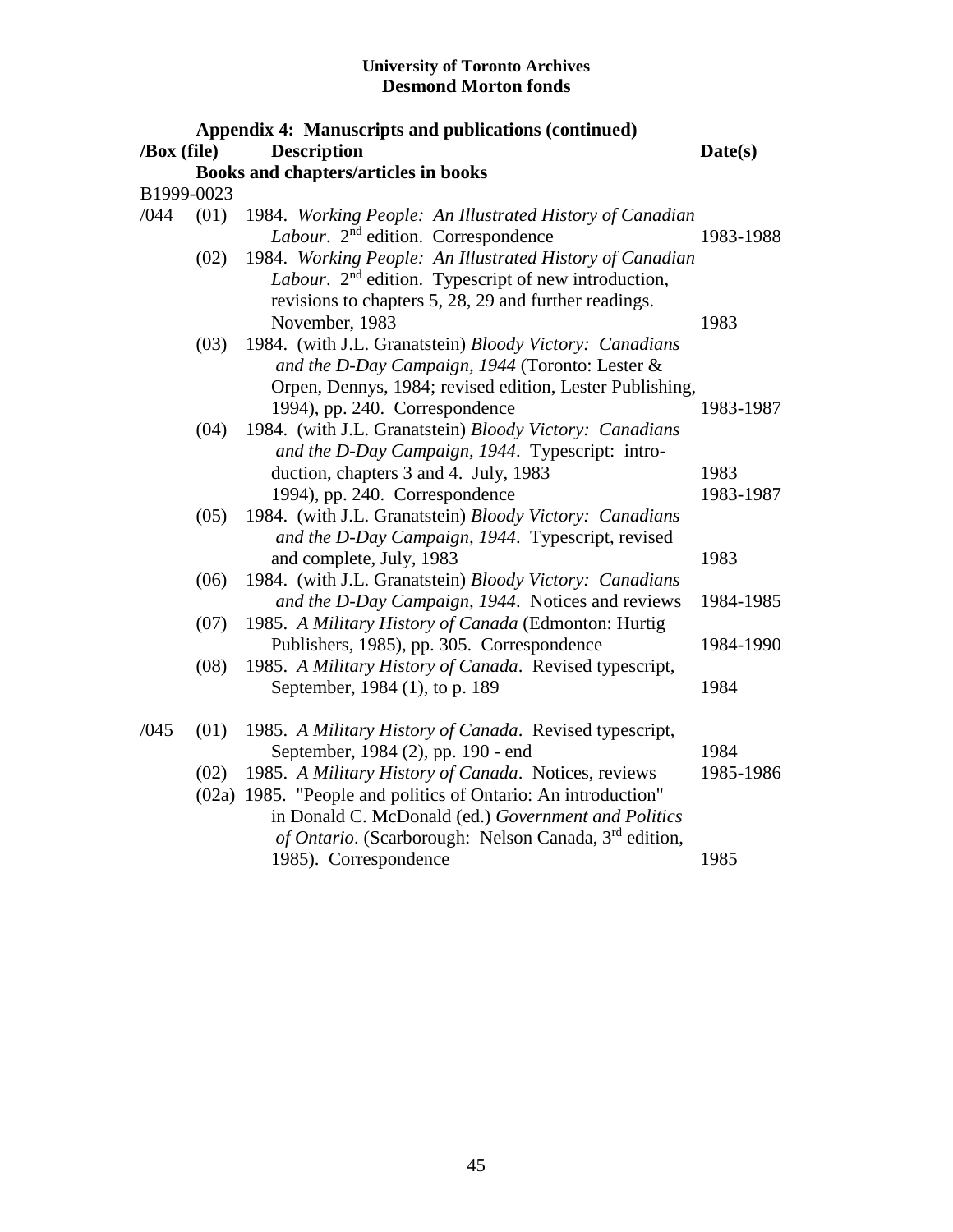| /Box (file) |            | <b>Description</b>                                                 | Date(s)   |
|-------------|------------|--------------------------------------------------------------------|-----------|
|             |            | Books and chapters/articles in books                               |           |
|             | B1999-0023 |                                                                    |           |
| /045        | (03)       | [198-]. What's Left in Canada [working title].                     |           |
|             |            | Correspondence re proposed book                                    | 1984-1986 |
| /033        | (05)       | 1985. "Armed Forces of Canada: Unification and                     |           |
|             |            | afterward" in The Canadian Encyclopedia (Edmonton:                 |           |
|             |            | Hurtig, 1985), pp. 93-95; "Otter, Sir William Dillon",             |           |
|             |            | ibid., p. 1345; "World War I", ibid. pp. 1972-1975.                |           |
|             |            | Correspondence                                                     | 1982-1984 |
| /045        | (04)       | 1986. Album of the Great War (Toronto: Grolier Ltd.,               |           |
|             |            | 1986), pp. 48. Correspondence                                      | 1985-1992 |
|             | (05)       | 1986. Album of the Great War. Typescript, June, 1985               | 1985      |
|             | (06)       | 1986. The New Democrats, 1961-1986: The Politics of                |           |
|             |            | Change (Toronto: Copp Clark Pitman, 1986)                          |           |
|             |            | pp. x, 253. Correspondence, etc. 1986-1987, 1994                   | 1986-1994 |
|             | (07)       | 1986. The New Democrats, 1961-1986: The Politics of                |           |
|             |            | Change. Typescript, April, 1986                                    | 1986      |
|             | (08)       | 1986. Foreword to Paul Bennett, Years of Promise.                  |           |
|             |            | Typescript, 12 February 1986                                       | 1986      |
|             | (09)       | 1987. "Canadian socialism: The Society of Friends",                |           |
|             |            | in Paul W. Fox and Graham White (eds.), Politics:                  |           |
|             |            | Canada (Toronto: McGraw-Hill Ryerson, 1987),                       |           |
|             |            | pp. 383-6. Correspondence                                          | 1986      |
|             |            | $(10) - (13)$ 1986. (and Glenn Wright), Winning the Second Battle: |           |
|             |            | Canadian Veterans and the Return to Civilian Life,                 |           |
|             |            | 1915-1930 (Toronto, London and Buffalo: University                 |           |
|             |            | of Toronto Press, 1987), pp. xiv, 328.                             |           |
|             |            | Correspondence                                                     | 1980-1986 |
| /046        | (01)       | 1987. (and Glenn Wright), Winning the Second Battle:               |           |
|             |            | Canadian Veterans and the Return to Civilian Life,                 |           |
|             |            | 1915-1930. Correspondence                                          | 1986-1990 |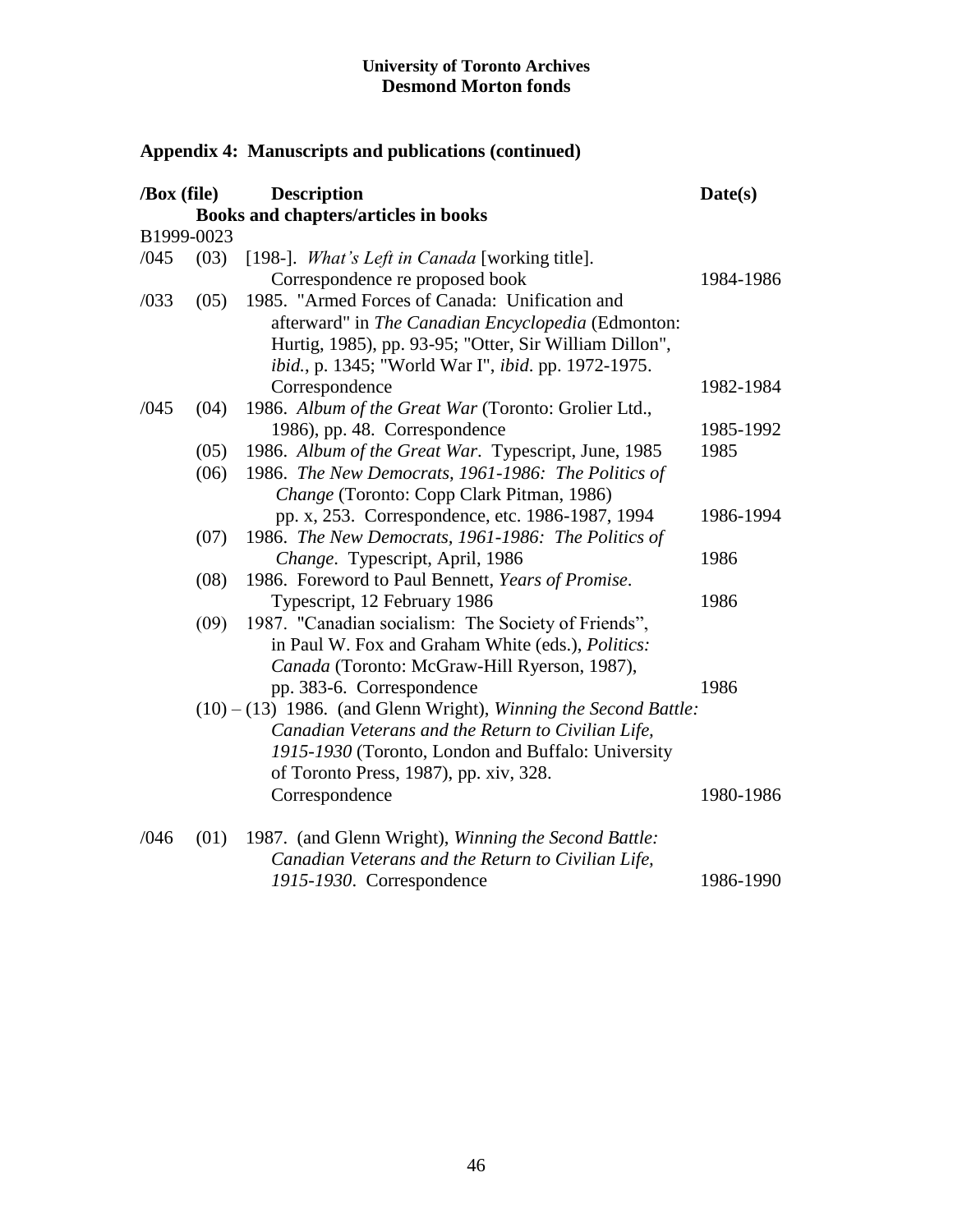| /Box (file) |            | <b>Description</b><br>Books and chapters/articles in books              | Date(s)   |
|-------------|------------|-------------------------------------------------------------------------|-----------|
|             |            |                                                                         |           |
|             | B1999-0023 |                                                                         |           |
| /046        |            | $(02) - (04)$ 1987. (and Glenn Wright), Winning the Second Battle:      |           |
|             |            | Canadian Veterans and the Return to Civilian Life,                      |           |
|             |            | 1915-1930. Copyedited typescript                                        | [1987?]   |
|             | (05)       | 1987. (and Glenn Wright), Winning the Second Battle:                    |           |
|             |            | Canadian Veterans and the Return to Civilian Life,                      |           |
|             |            | 1915-1930. Bibliography, index                                          | [1987?]   |
|             | (06)       | 1987. (and Glenn Wright), Winning the Second Battle:                    |           |
|             |            | Canadian Veterans and the Return to Civilian Life,                      |           |
|             |            | 1915-1930. Reviews and notices                                          | 1986-1989 |
|             | (07)       | 1987. "Strains of affluence (1945-1987)" in Craig Brown                 |           |
|             |            | (ed.) The Illustrated History of Canada (Toronto: Lester                |           |
|             |            | & Orpen, Dennys, 1987), 467-543 [2 <sup>nd</sup> edition (Lester        |           |
|             |            | Publishing, 1991), 467-555; 3 <sup>rd</sup> edition (Lester Publishing, |           |
|             |            |                                                                         |           |
|             |            | 1996), 467-562; 4 <sup>th</sup> edition (Key Porter Books, 2000),       |           |
|             |            | 467-570. (Also as "Crises d'abondance, 1945-1987", in                   |           |
|             |            | Paul-Andre Linteau (ed.) Histoire général du Canada                     |           |
|             |            | (Montréal: Éditions du Boreal, 1987), 567-678].                         |           |
|             |            | Correspondence                                                          | 1985-1986 |
| /047        | (01)       | 1987. "Strains of affluence (1945-1987)" in Craig Brown                 |           |
|             |            | (ed.) The Illustrated History of Canada                                 |           |
|             |            | Correspondence                                                          | 1987-1988 |
|             | (02)       | 1987. "Strains of affluence (1945-1987)" in Craig Brown                 |           |
|             |            | (ed.) The Illustrated History of Canada. Notices and                    |           |
|             |            | reviews                                                                 | 1987-1988 |
|             | (03)       | 1987. "Strains of affluence (1945-1987)" in Craig Brown                 |           |
|             |            | (ed.) The Illustrated History of Canada. Royalties                      | 1988-1994 |
|             | (04)       | 1987. "Strains of affluence (1945-1987)" in Craig Brown                 |           |
|             |            | (ed.) The Illustrated History of Canada. Correspondence                 |           |
|             |            | re Avro Arrow project                                                   | 1988-1989 |
|             |            |                                                                         |           |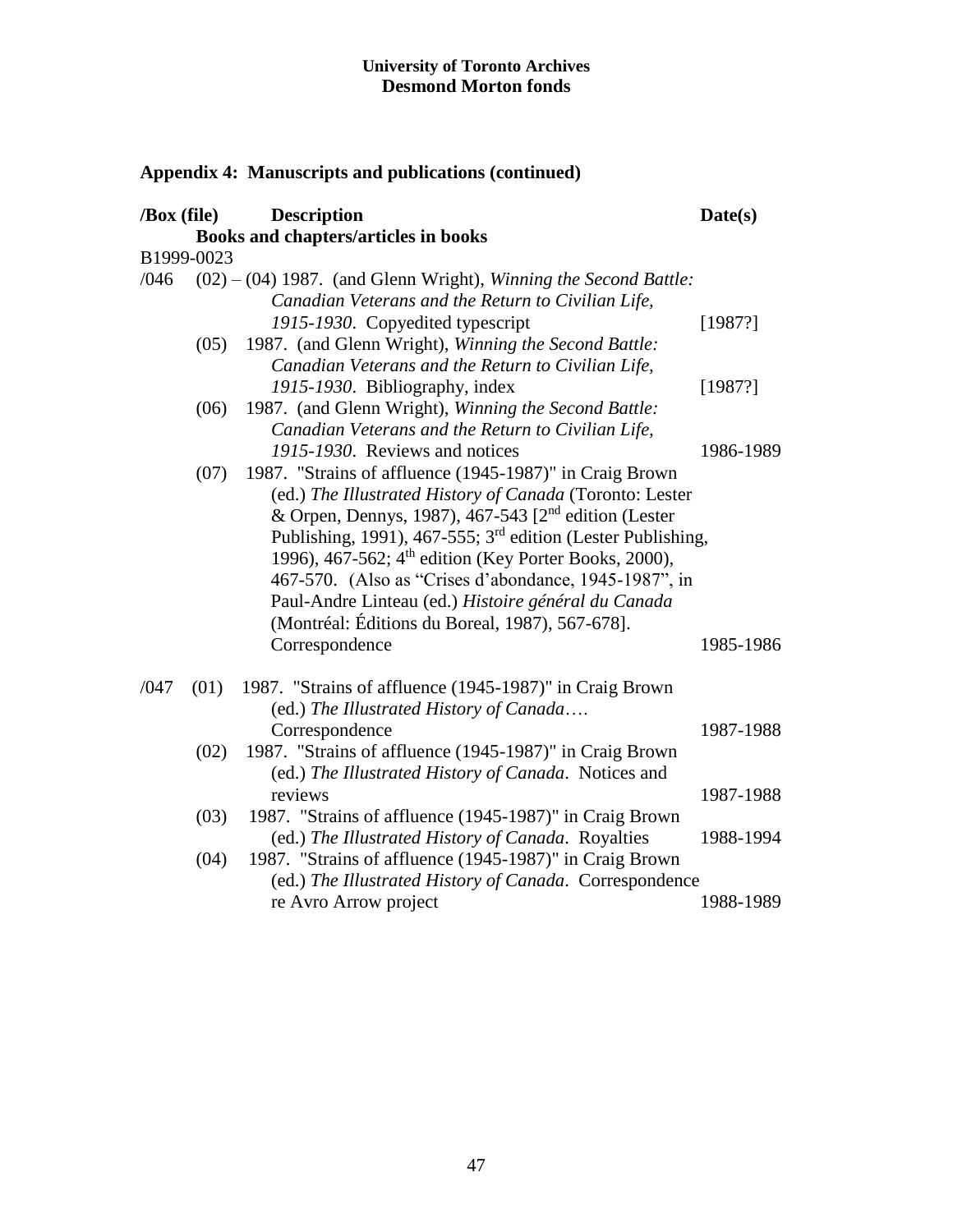| /Box (file) |      | <b>Description</b><br>Books and chapters/articles in books                                                                                                                                                                                                                                                                                                                                                                                                                                                                                                        | Date(s)                |
|-------------|------|-------------------------------------------------------------------------------------------------------------------------------------------------------------------------------------------------------------------------------------------------------------------------------------------------------------------------------------------------------------------------------------------------------------------------------------------------------------------------------------------------------------------------------------------------------------------|------------------------|
| B1999-0023  |      |                                                                                                                                                                                                                                                                                                                                                                                                                                                                                                                                                                   |                        |
| /047        | (05) | 1987. "Crises d'abondance, 1945-1987", in Paul-André<br>Linteau (ed.) Histoire général du Canada (Montreal,<br>Editions du Boréal, 1987), pp. 567-678.<br>Correspondence                                                                                                                                                                                                                                                                                                                                                                                          | 1988                   |
| /033        | (05) | 1988. "Armed Forces: Unification and after" in James<br>Marsh (ed.), The Canadian Encyclopedia (Edmonton:<br>Hurtig Publishers, 1988) I, 118-9; "Defence policy",<br>ibid., 580-1; "Otter, Sir William Dillon", ibid., III, 1597;<br>"Vokes, Christopher", ibid., IV, p. 2267; "World War I",<br>ibid., pp. 2341-4. Correspondence                                                                                                                                                                                                                                | 1985-1987              |
| /047        | (06) | 1988. "Labour and industrial relations history in English<br>-speaking Canada" in Gérard Hébert, Hem C. Jain and<br>Noah M. Meltz, The State of the Art in Industrial Relations<br>(Kingston: Industrial Relations Centre, Queen's University<br>and Toronto, Centre for Industrial Relations, University of<br>Toronto, 1988) pp. 241-260 (also translated as <i>Histoire du</i><br>travail et des relations industrielles au Canada (Montréal:<br>École de relations industrielles, Université de Montréal,<br>monographe 19, 1988) pp. 295-317. Correspondence | 1984-1989              |
|             | (05) | 1989. "The history of the Canadian labour movement",<br>chapter 7 in John C. Anderson, Morley Gunderson and<br>Allen Ponak, (eds.) Union-Management Relations in<br>Canada (Don Mills: Addison-Wesley, 2nd ed., 1989),<br>155-181. Correspondence                                                                                                                                                                                                                                                                                                                 | 1988                   |
|             | (06) | 1989. Towards Tomorrow: Canada in a Changing World:<br>History (Toronto, Harcourt Brace Jovanovich, 1988):                                                                                                                                                                                                                                                                                                                                                                                                                                                        |                        |
|             | (07) | pp. viii, 232. Correspondence<br>1989. Towards Tomorrow: Canada in a Changing World:<br><i>History</i> Review submissions and publisher's response                                                                                                                                                                                                                                                                                                                                                                                                                | 1985-1994<br>1985-1986 |
|             | (08) | 1989. Towards Tomorrow: Canada in a Changing World:<br>History. Typescript, July-August, 1985                                                                                                                                                                                                                                                                                                                                                                                                                                                                     | 1985                   |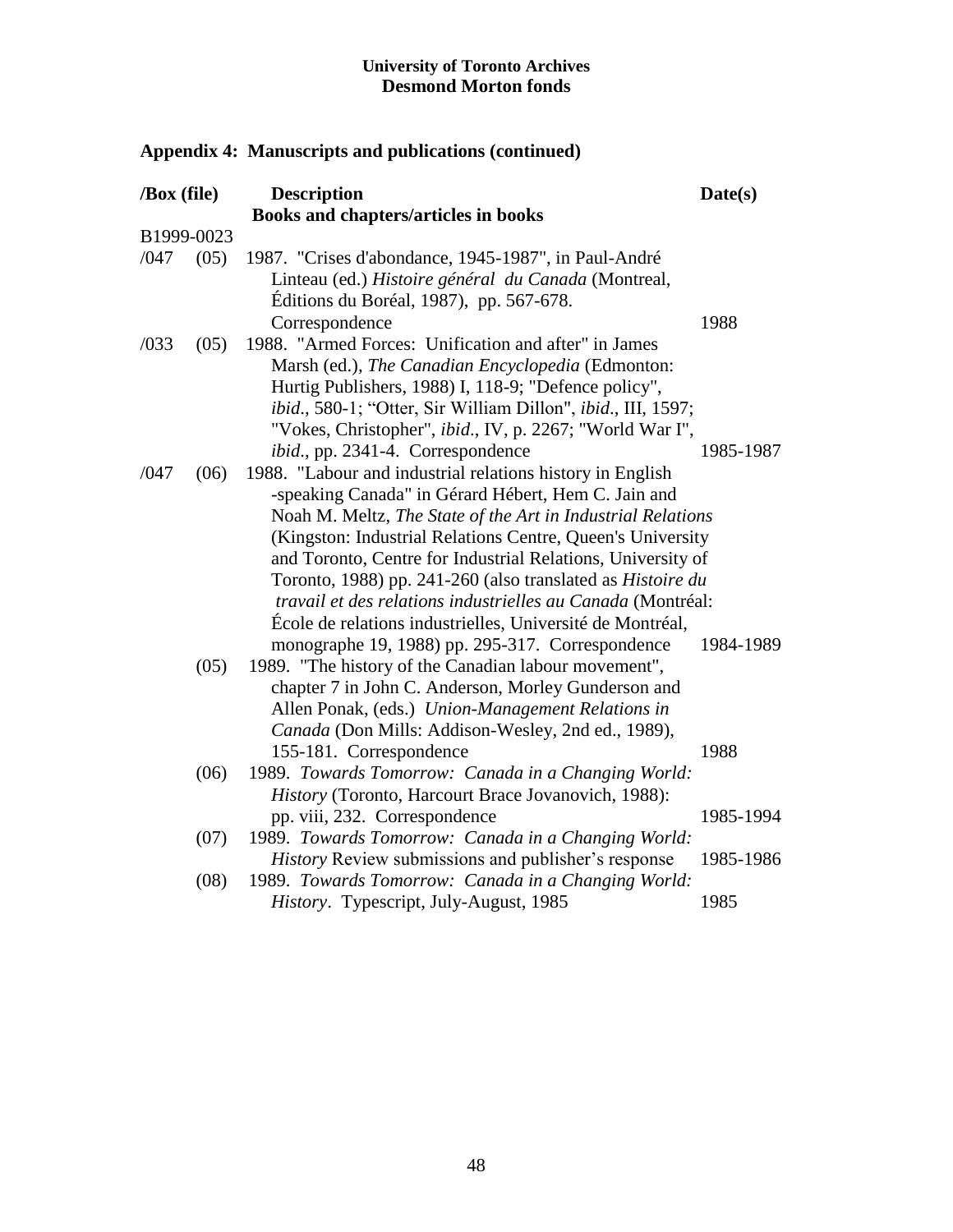|      | /Box (file) | <b>Description</b>                                                                                                                                                                                                                                                                                                                                      | Date(s)   |
|------|-------------|---------------------------------------------------------------------------------------------------------------------------------------------------------------------------------------------------------------------------------------------------------------------------------------------------------------------------------------------------------|-----------|
|      |             | Books and chapters/articles in books                                                                                                                                                                                                                                                                                                                    |           |
|      | B1999-0023  |                                                                                                                                                                                                                                                                                                                                                         |           |
| /047 | (09)        | 1989. Towards Tomorrow: Canada in a Changing World:<br>History. Review draft, 1986, to chapter 5                                                                                                                                                                                                                                                        | 1986      |
| /048 | (01)        | 1989. Towards Tomorrow: Canada in a Changing<br>World: History. Review draft, 1986, chapters 6-8                                                                                                                                                                                                                                                        | 1986      |
|      |             | $(02) - (04)$ 1989. (and J.L. Granatstein) Marching to Armageddon:<br>Canadians and the Great War, 1914-1919 (Toronto:<br>Lester & Orpen Dennys, 1989) pp. ix, 288; and A Nation<br>Forged in Fire: Canadians and the Second World War,<br>1939-1945 (Toronto: Lester & Orpen Dennys, 1989),<br>pp. vii, 289. Correspondence, 1982-1990, 1994 1982-1994 |           |
|      | (05)        | 1989. (and J.L. Granatstein) Marching to Armageddon:<br>Canadians and the Great War, 1914-1919 and A Nation<br>Forged in Fire: Canadians and the Second World War,<br>1939-1945. Notices and reviews                                                                                                                                                    | 1989-1990 |
|      | (06)        | 1989. (and J.L. Granatstein) Marching to Armageddon:<br>Canadians and the Great War, 1914-1919 and A Nation<br>Forged in Fire: Canadians and the Second World War,                                                                                                                                                                                      |           |
|      | (07)        | 1939-1945. Royalties<br>1990. "Sir Frederick Dobson Middleton", Dictionary of<br>Canadian Biography, vol. XII (Toronto: University of                                                                                                                                                                                                                   | 1989-1994 |
|      | (08)        | Toronto Press, 1990), pp. 733-736. Correspondence<br>1990. "The Canadian military experience in the First<br>World War, 1914-18" in R.J.Q. Adams, (ed.),                                                                                                                                                                                                | 1988-1989 |
|      |             | 1914-18: Essays on the Military, Political and Social<br>History of the First World War (College Station: Texas<br>A & M University, 1990), pp. 79-98. Correspondence                                                                                                                                                                                   | 1988-1990 |
|      | (09)        | 1990. "Sic permanet: Ontario people and their politics"<br>in Graham White (ed.), The Government and Politics of<br>Ontario (Toronto: University of Toronto Press, 1990,<br>5th edition), pp. 3-18. Correspondence                                                                                                                                      | 1988-1990 |
|      |             |                                                                                                                                                                                                                                                                                                                                                         |           |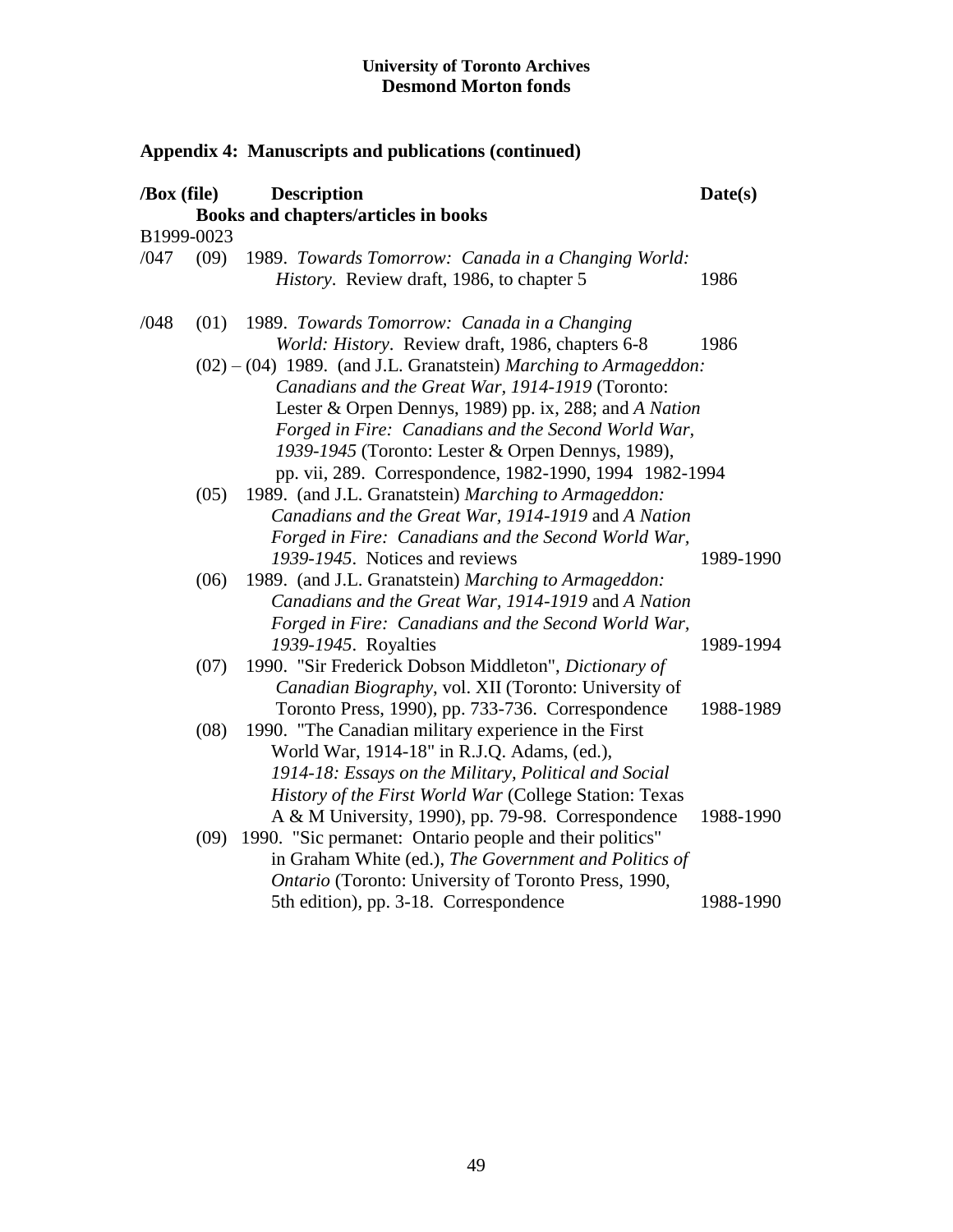**Appendix 4: Manuscripts and publications (continued)**

## **/Box (file) Description Date(s) Books and chapters/articles in books** B1999-0023 /048 (10) 1990. (and Ken Bell) *Royal Canadian Military Institute: 100 Years: 1890-1990* (Toronto: Royal Canadian Military Institute, 1990), pp. 208. Correspondence 1987-1992 (11) 1990. (and Ken Bell) *Royal Canadian Military Institute: 100 Years: 1890-1990*. Typescript (with William Rawling), August, 1988 1988 /049 (01) 1990. *Working People: An Illustrated History of the Canadian Labour Movement* (Toronto: Summerhill Press, 3rd edition revised and updated, 1990), pp. xii, 377.) Correspondence 1989-1993 (02) 1990. *The Military History of Canada* (Edmonton: Hurtig Publishers, 1990 2nd ed.) xiv, 311. Correspondence 1989-1990 (03) 1991. "Should elections be fair or just free?" in David Schneiderman, ed. *Freedom of Expression and the Charter* (Edmonton: University of Alberta: Centre for Constitutional Studies, 1991), pp. 460-466. Correspondence, draft 1990 (04) 1991. "The Canadian security dimension" in Alex Morrison (ed.) *Divided We Fall: The National Security Implications of Canadian Constitutional Issues* (Toronto: Canadian Institute of Strategic Studies, 1991), pp. 69-76. Correspondence 1990 (05) 1991. "Strains of affluence (1945-1987)" in Craig Brown (ed.) *The Illustrated History of Canada* (Toronto: Lester Publishing. 2<sup>nd</sup> ed., 1991), 467-555. Correspondence 1991-1993 (06) 1991. *Canadian History: A Study Guide for Students of Canada*. Drafts, with covering correspondence 1991 (07) 1991. "World War I" in *Allegiance: The Ontario Story*. Toronto: Heirloom Publishing, 1991. Correspondence, draft 1990-1991 (08) 1992. *Confederation: A Short History of Canada's Constitution* (Toronto: Umbrella Press, 1992), pp. iii, 52. Correspondence with the publisher 1991-1993 (09) 1992. *Confederation: A Short History of Canada's Constitution.* Drafts, August, September, 1991 1991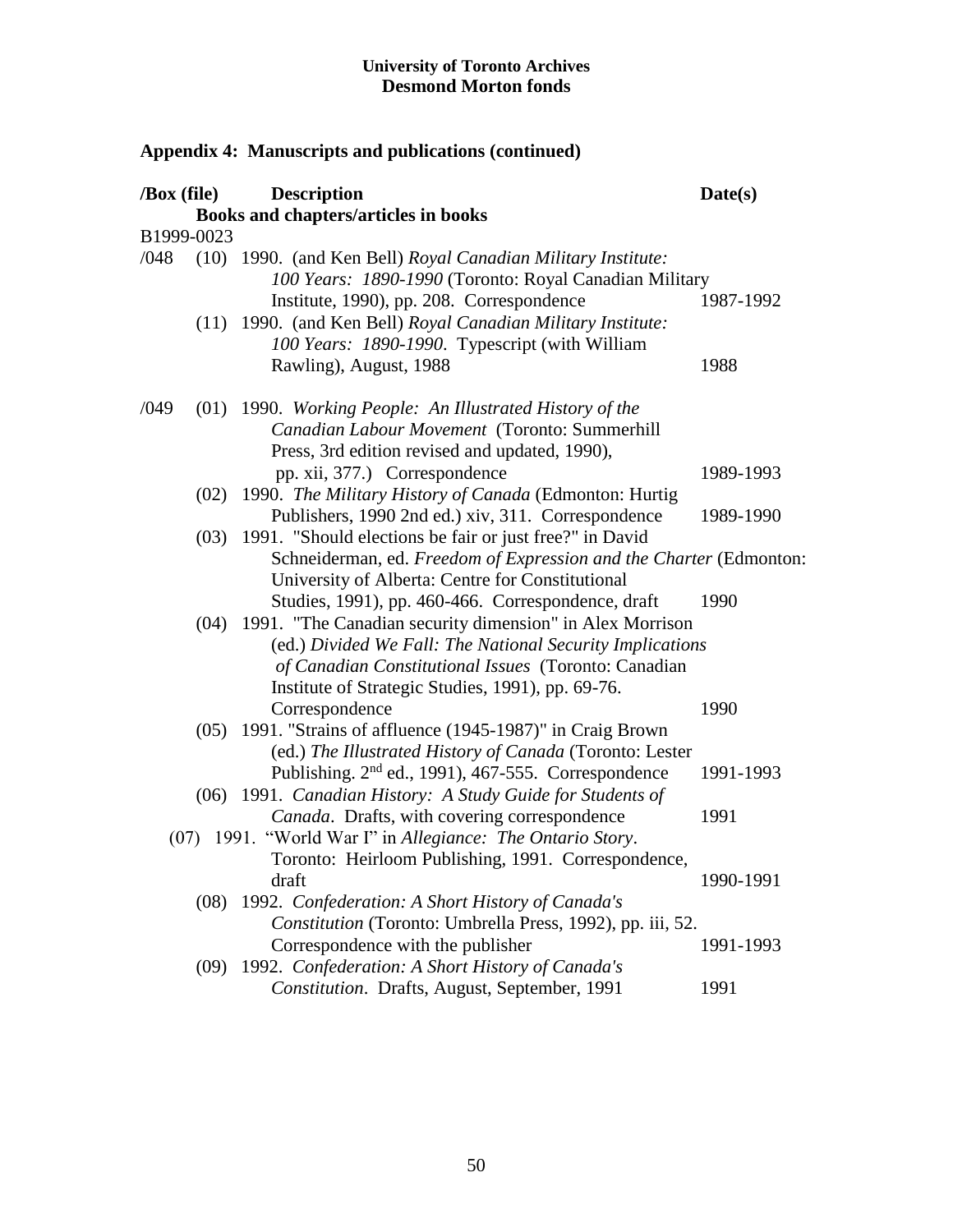| $\sqrt{Box}$ (file) |            | <b>Description</b>                                                                                                                                                                                                                                                                              | Date(s)           |
|---------------------|------------|-------------------------------------------------------------------------------------------------------------------------------------------------------------------------------------------------------------------------------------------------------------------------------------------------|-------------------|
|                     |            | Books and chapters/articles in books                                                                                                                                                                                                                                                            |                   |
|                     | B1999-0023 |                                                                                                                                                                                                                                                                                                 |                   |
| /049                |            | (10) 1992. A Military History of Canada: From Champlain to<br>the Gulf War (Toronto: McClelland & Stewart, 1992<br>3rd ed.) pp. xiv, 317. Correspondence and royalties                                                                                                                          | 1990-1994         |
|                     |            | (11) 1992. "Reflections on the image of Louis Riel a century after"<br>in Ramon Hathorn and Patrick Holland (eds.) Images of<br>Louis Riel in Canadian Culture (Lewiston/Queenston/<br>Lampeter: Edwin Mellen Press, 1992), 47-62.                                                              |                   |
|                     |            | Correspondence<br>$(12) - (13)$ 1992. Une Histoire Militaire du Canada, 1608-1991<br>(Québec: Les éditions du Septentrion, 1992), pp. 415.                                                                                                                                                      | 1992              |
|                     |            | Typescript                                                                                                                                                                                                                                                                                      | $[198-?]$         |
| /050                |            | (01) 1992. "Military medicine and state medicine: Historical<br>notes on the Canadian Army Medical Corps in the First<br>World War, 1914-1919" in C. David Naylor (ed.)<br>Canadian Health Care and the State: A Century of Evolution<br>(Montreal & Kingston: McGill-Queen's University Press, |                   |
|                     |            | 1992), pp. 38-66. Correspondence; draft, Feb. 1989<br>(02) 1992. "Reflections on the breakup of Canada: Conflict and<br>self-determination", in Stanley Hartt, ed., Tangled Web:<br>Legal Aspects of Deconfederation (Toronto, C.D. Howe<br>Institute, 1992), pp. 86-98. Correspondence; drafts | 1987-1992         |
|                     |            | (July and November, 1991), page proofs                                                                                                                                                                                                                                                          | 1991-1992         |
|                     |            | (03) 1992. Silent Battle: Canadian Prisoners of War in Germany,<br>1914-1919 (Toronto, Lester Publishing, 1992), pp. xii, 218.                                                                                                                                                                  |                   |
|                     |            | Correspondence                                                                                                                                                                                                                                                                                  | 1988-1992         |
|                     |            | $(04) - (05)$ 1992. Silent Battle: Canadian Prisoners of War in                                                                                                                                                                                                                                 |                   |
|                     |            | Germany, 1914-1919. Copyedited typescript<br>(06) 1992. Silent Battle: Canadian Prisoners of War in                                                                                                                                                                                             | 1992              |
|                     |            | Germany, 1914-1919. Final comments on typeset copy 1992<br>(07) 1992. Silent Battle: Canadian Prisoners of War in                                                                                                                                                                               |                   |
|                     |            | Germany, 1914-1919. Reviews with covering<br>correspondence [photos removed from A. F. Fowell's<br>letter of 18 February, 1993 to $/001P(15)$<br>1992-1993                                                                                                                                      |                   |
|                     | (08)       | 1992. L'histoire du Canada: Guides pédagogiques des études<br>Canadiennes / Canadian History: Canadian Studies<br>Resource Guides (Ottawa, Secretary of State, 1992),                                                                                                                           |                   |
|                     |            | pp. 34. Correspondence with publisher<br>May 1992.<br>Annondiv 4. Monucowints and publications (continued)                                                                                                                                                                                      | 1991-1992<br>1992 |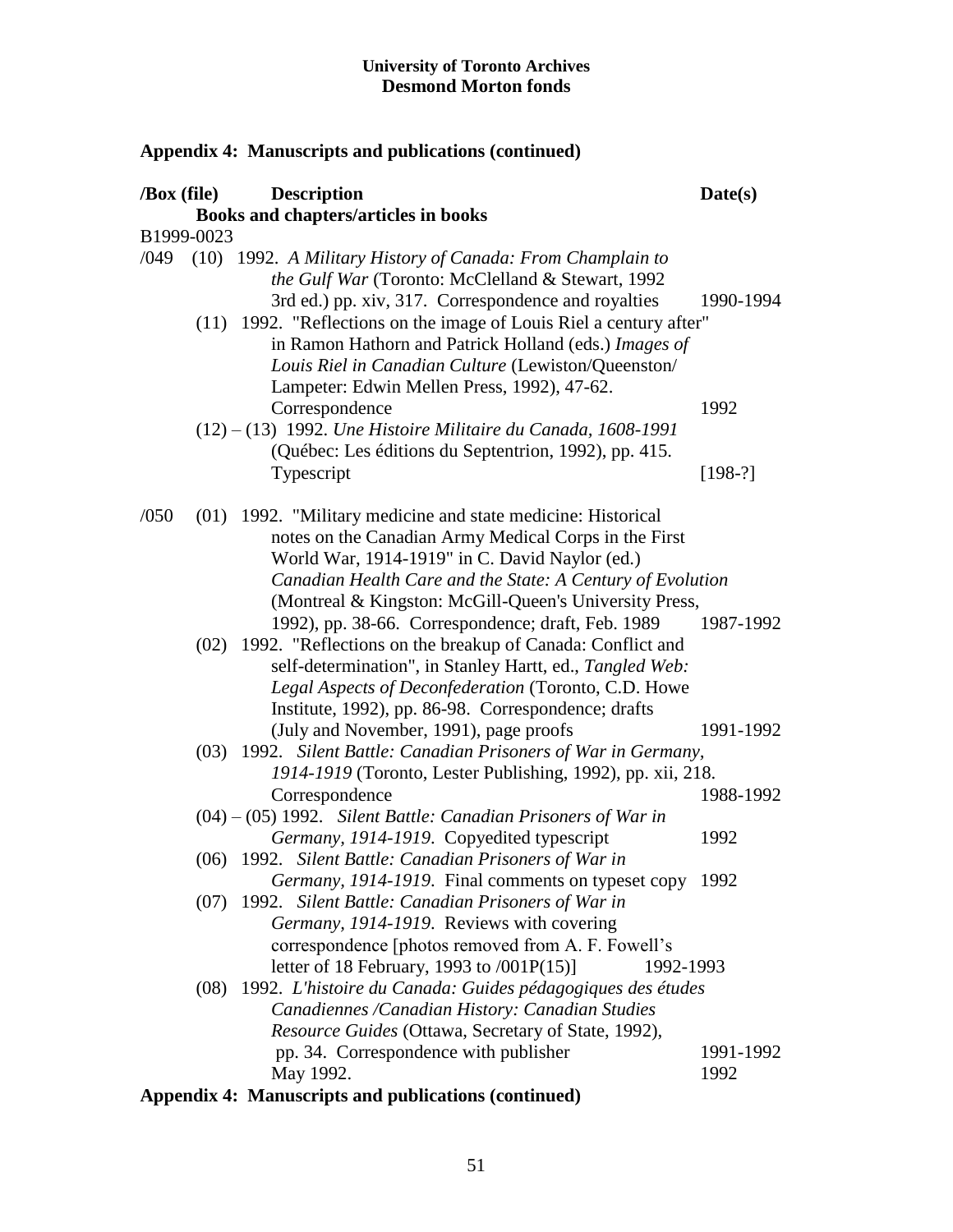| /Box (file) |      | <b>Description</b>                                                                                                                                                                                                                                           | Date(s)   |
|-------------|------|--------------------------------------------------------------------------------------------------------------------------------------------------------------------------------------------------------------------------------------------------------------|-----------|
|             |      | Books and chapters/articles in books                                                                                                                                                                                                                         |           |
| B1999-0023  |      |                                                                                                                                                                                                                                                              |           |
|             |      | /050 (09) 1992. Wheels: The Car in Canadian History. (Toronto:<br>Umbrella Press, 1992). Draft (August 1987);<br>correspondence, 1992-1994<br>(10) 1993. When Your Number's Up: The Canadian Soldier in<br>the First World War (Toronto, Random House, 1993) | 1987-1994 |
|             |      | pp. xiii, 354. Correspondence with publishers                                                                                                                                                                                                                | 1988-1994 |
| /051        |      | $(01) - (02)$ 1993. When Your Number's Up: The Canadian Soldier<br>in the First World War. Correspondence with researchers<br>and informants; reviews etc.                                                                                                   | 1988-1995 |
|             |      | (03) 1993. When Your Number's Up: The Canadian Soldier<br>in the First World War. Typescript, May 1992.<br>Edited version – different format but same content<br>(chapters only) as 1 <sup>st</sup> editorial version (not kept) of                          |           |
|             |      | (04) 1993. When Your Number's Up: The Canadian Soldier<br>in the First World War. Typescript, 2 <sup>nd</sup> editorial<br>version (to chapter 5), January 1993                                                                                              | 1993      |
|             |      | $(05) - (06)$ 1993. When Your Number's Up: The Canadian Soldier<br><i>in the First World War.</i> Typescript, 2 <sup>nd</sup> editorial<br>version (to chapters 6-end), January 1993<br>1993                                                                 |           |
|             |      | (07) 1993. "Divided loyalties, divided country?" in William<br>Kaplan (ed.) Belonging: The Meaning and Future of<br>Canadian Citizenship (Kingston, McGill-Queen's<br>University Press, 1993), pp. 50-63. Correspondence,<br>reviews                         | 1993-1994 |
|             |      |                                                                                                                                                                                                                                                              |           |
| /052        |      | (01) 1994. (with J.L. Granatstein) Bloody Victory: Canadians<br>and the D-Day Campaign, 1944 (Toronto: Lester                                                                                                                                                |           |
|             |      | Publishing, 1994, rev. ed.). pp. 240. Correspondence<br>(02) 1994. The Short History of Canada (Toronto: McClelland<br>& Stewart, 1994 - rev. ed.) pp. 352. Correspondence                                                                                   | 1992-1994 |
|             |      | with publisher                                                                                                                                                                                                                                               | 1994      |
|             | (03) | 1994. The Short History of Canada. Copyedited                                                                                                                                                                                                                | 1994      |
|             | (04) | typescript<br>1995. "Canadian socialism: Society of Friends": in Paul<br>W. Fox and Graham White (eds.), Politics: Canada<br>(8th edition, Toronto, McGraw-Hill Inc., 8 <sup>th</sup> edition,<br>March 1995) pp. 45-48. Correspondence<br>1990-1994         |           |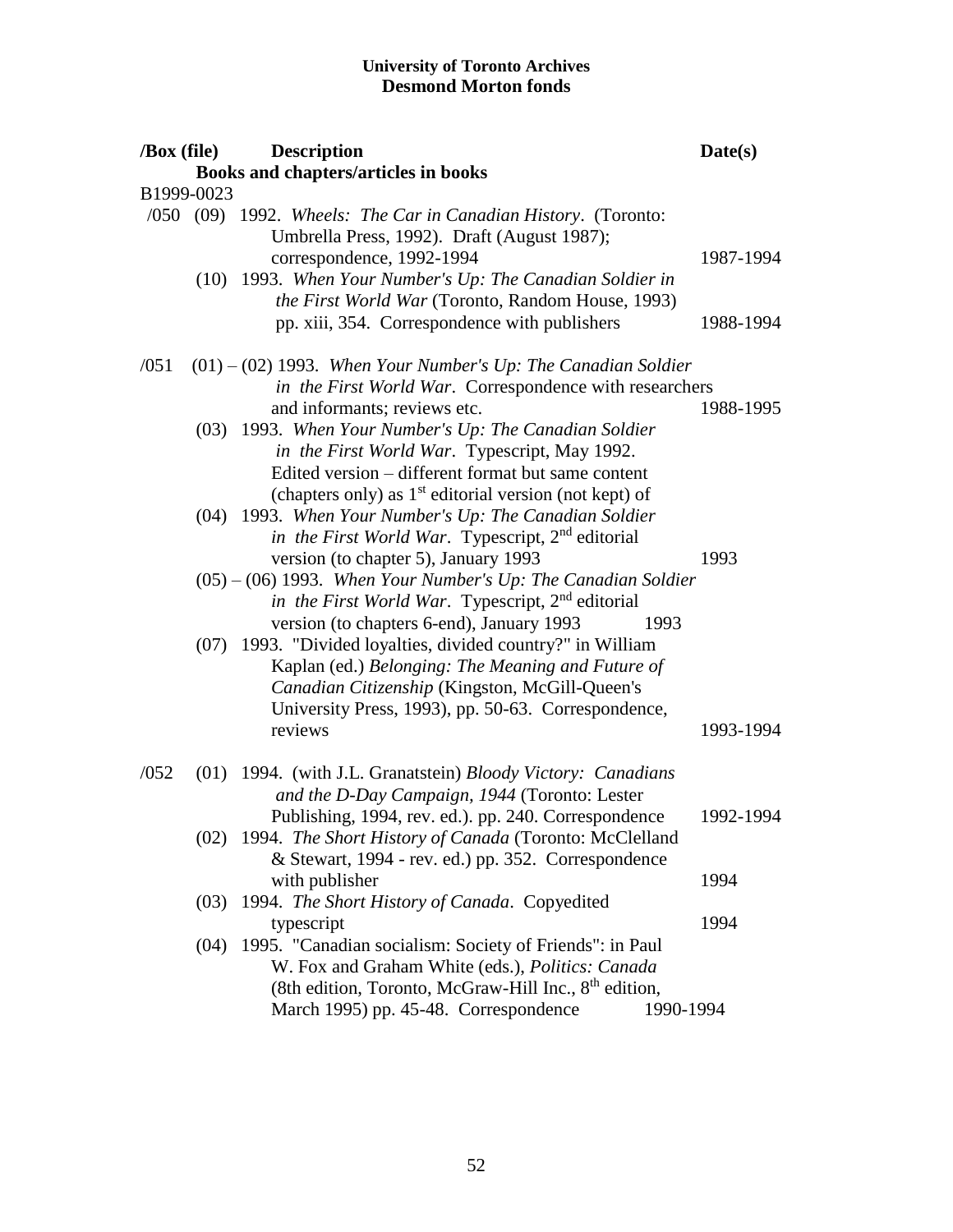| /Box (file) |      | <b>Description</b>                                                    | Date(s)   |
|-------------|------|-----------------------------------------------------------------------|-----------|
|             |      | Books and chapters/articles in books                                  |           |
| B1999-0023  |      |                                                                       |           |
|             |      | $(052 \t(05) \t1995)$ . "No more disagreeable or onerous duty:        |           |
|             |      | Canadians and military aid of the civil power, past,                  |           |
|             |      | present and future" in David DeWitt and David                         |           |
|             |      | Leighton Brown, Canada's International Security Policy, (Scarborough: |           |
|             |      | Prentice Hall, 1995, pp. 129-145.                                     |           |
|             |      | Typescript, June, 1992; correspondence                                | 1992-1994 |
|             |      | (06) 1995. (with J.L. Granatstein) Victory 1945: Canadians from       |           |
|             |      | War to Peace (Toronto: Phyllis Bruce Books, Harper                    |           |
|             |      | Collins, April 1995). pp. 256. Correspondence with                    |           |
|             |      | publisher                                                             | 1992-1994 |
|             |      | (07) 1995. (with J.L. Granatstein) Victory 1945: Canadians from       |           |
|             |      | War to Peace. Correspondence with and original documents              |           |
|             |      | [1945; photo of Bill Alexander and Doug Grose (Karachi,               |           |
|             |      | March, 1945) removed from letter of 23 July, 1945 (RCAF)              |           |
|             |      | to /001P(16)] received from veterans, 1992-1994 1945-1994             |           |
|             |      | (08) 1995. (with J.L. Granatstein) Victory 1945: Canadians from       |           |
|             |      | War to Peace. Correspondence with Jack Granatstein,                   |           |
|             |      | including drafts of chapters<br>1992-1994                             |           |
|             |      | (09) 1995. Chapter 6: "The History of the Canadian labour             |           |
|             |      | movement" in Morley Gunderson and Allen Ponak, Union-Management       |           |
|             |      | Relations in Canada (Don Mills, Addison-                              |           |
|             |      | Wesley, 1995, 3rd ed. pp. 131-158). Correspondence                    | 1993-1994 |
|             |      | (10) 1995. The United Nations: Its History and the Canadians          |           |
|             |      | who Shaped It (Toronto, Kids Can Press Ltd., 1995) pp.                | 64.       |
|             |      | Correspondence with publisher                                         | 1993-1994 |
|             |      | (11) 1995. The United Nations: Its history and the Canadians          |           |
|             |      | who shaped it. Typescript $-1st$ editorial version,                   |           |
|             |      | June, 1993                                                            | 1993      |
|             |      | (12) 1996. Shaping a Nation: A History of Canada's                    |           |
|             |      | constitution (Toronto: Umbrella Press, 1996) pp. 96.                  |           |
|             |      | Correspondence with publisher, partial drafts                         | 1993-1994 |
|             | (13) | 1996. Shaping a Nation: A History of Canada's                         |           |
|             |      | constitution. Typescript, August, 1993                                | 1993      |
|             | (14) | 1998. "Louis James Lipsett", "Malcolm Smith Mercer"                   |           |
|             |      | and "Walker Powell", Dictionary of Canadian                           |           |
|             |      | Biography, XIV (1911-1920) 1998: 658-659, 756-757,                    |           |
|             |      | 846-847. Research material, correspondence, drafts                    | 1991-1993 |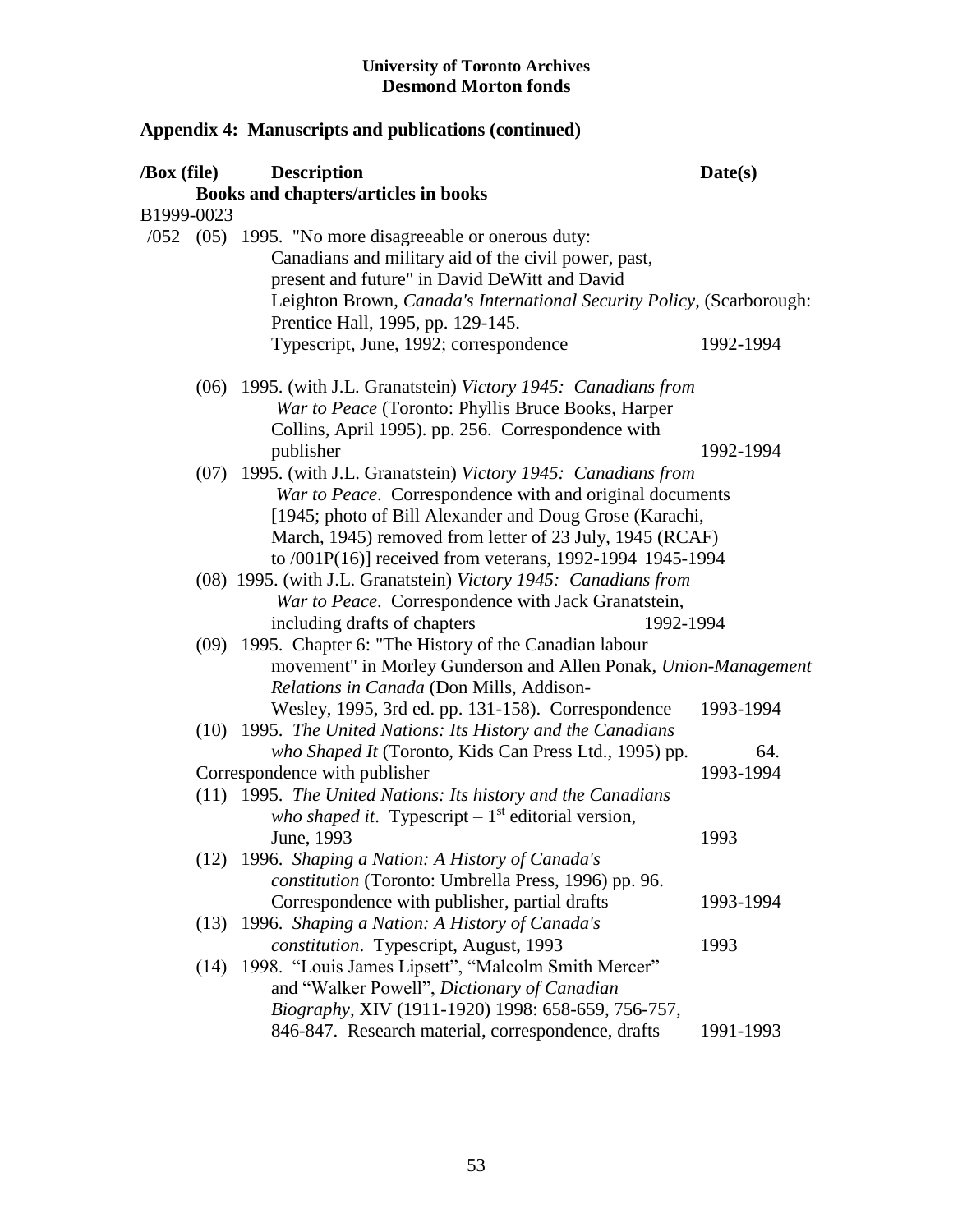| /Box (file) |      | <b>Description</b>                                                                                                                                                                                                                                                                                    | Date(s)      |
|-------------|------|-------------------------------------------------------------------------------------------------------------------------------------------------------------------------------------------------------------------------------------------------------------------------------------------------------|--------------|
|             |      | Books and chapters/articles in books                                                                                                                                                                                                                                                                  |              |
| B1999-0023  |      |                                                                                                                                                                                                                                                                                                       |              |
| /052        |      | (15) 1998. "Archibald Glenlyon Campbell", Dictionary of<br>Canadian Biography, XIV (1911-1920) 1998: 172-173<br>Research material, correspondence, drafts<br>1991-1994<br>(16) 1998. "William Alexander", Dictionary of Canadian<br>Biography, XIV (1911-1920) 1998: 13-14.<br>Correspondence, drafts | 1994         |
|             |      | <b>Non-referred publications</b>                                                                                                                                                                                                                                                                      |              |
|             |      | This section includes some manuscripts that have not been published.                                                                                                                                                                                                                                  |              |
| /034        |      | (12) 1969. "Democracy and the mass media", <i>Canadian Forum</i> ,<br>July 1969, 82-4. Typescript, 16 May, 1969                                                                                                                                                                                       | 1969         |
| /053        |      | $(01)$ 1971. "Perspectives on the NDP in the seventies" in<br>Laurier La Pierre, J.T. McLeod, Charles Taylor and<br>Walter Young (eds.) Essays on the Left: Essays in<br>Honour of T.C. Douglas (Toronto: McClelland & Stewart,<br>1971), 251-263. Correspondence; typescript, December               |              |
|             |      | 1970 [in /035(01)].<br>(02) 1972. "The NDP and Quebec: A sad tale of unrequited<br>love", Saturday Night LXXXVII, 6, June, 1972, 17-20.<br>Correspondence; typescript, April 1972 [in /035(06)];                                                                                                      | 1970-1971    |
| /035        |      | copy of article<br>(04) 1973. "Independence: It won't be easy", in H.V. Nelles<br>and Abraham Rotstein, Nationalism or Local Control                                                                                                                                                                  | 1972<br>1971 |
| /053        |      | (Toronto: New Press, 1973), 13-30. Typescript<br>(03) 1973. "Administrative aspects of the Canadian campaign in<br>the North-West in 1885", Canadian Defence Quarterly,<br>III, 1, summer, 1973, pp. 45-56. Correspondence,                                                                           | 1972-1973    |
|             |      | offprint; typescript, January 1973 [in /036(04)]<br>1972-1973                                                                                                                                                                                                                                         |              |
| /036        | (01) | 1974. "Aid to the civil power: The Stratford strike of<br>1933" in Irving Abella (ed.) On Strike: Six Key Labour<br>Struggles in Canada, 1919-1949 (Toronto: James Lewis<br>and Samuel, 1974), 79-91. Typescript, July, 1971                                                                          | 1971         |
| /053        | (04) | 1974. "Industrial democracy: Catchphrase or wave of the<br>future?" Civil Service Review, XLVII, 2, June 1974.<br>Correspondence                                                                                                                                                                      | 1974-1975    |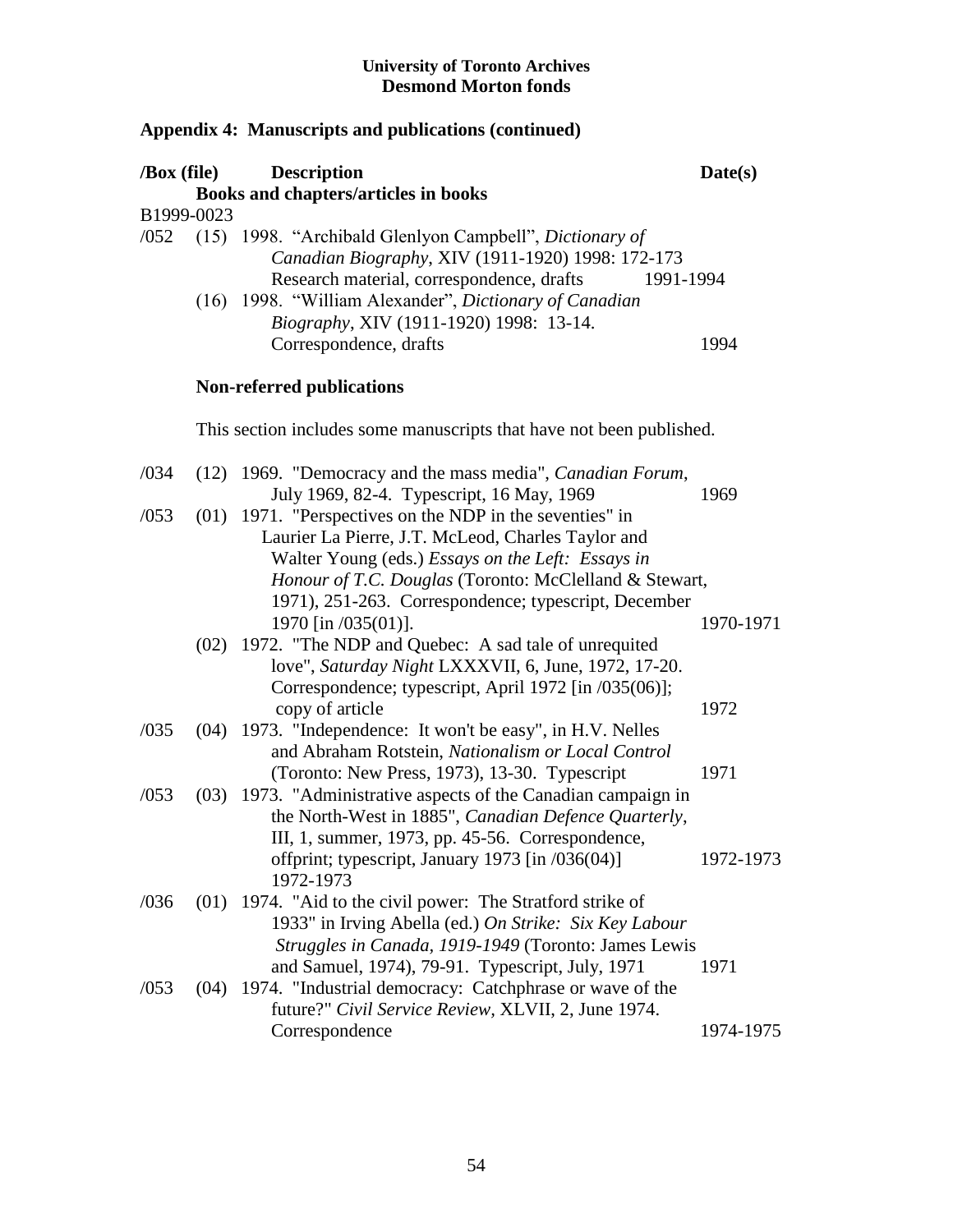| $\sqrt{Box}$ (file) |            | <b>Description</b>                                           | Date(s)   |
|---------------------|------------|--------------------------------------------------------------|-----------|
|                     |            | <b>Non-referred publications</b>                             |           |
|                     | B1999-0023 |                                                              |           |
| /053                |            | (05) 1975. 'History of Canada's working people'. Reprinted   |           |
|                     |            | from the Miner's Voice. Correspondence, offprints            | 1975      |
|                     | (06)       | 1977. "Mississauga: The story of a municipal investigation", |           |
|                     |            | in James Lorimer and Evelyn Ross (eds.) The Second City      |           |
|                     |            | Book (Toronto: James Lorimer, 1977), pp. 114-121.            |           |
|                     |            | Draft, 12 December, 1975                                     | 1975      |
|                     | (07)       | 1977. "Politics, international unions and Canadian labour",  |           |
|                     |            | Proceedings of the 29th Annual Meeting of the Industrial     |           |
|                     |            | Relations Research Association (Madison, Wis.: University    |           |
|                     |            | of Wisconsin Press, 1977), 100-106. Offprint                 | 1977      |
|                     | (08)       | 1977. "Labour's new political direction: Is the CLC          |           |
|                     |            | serious?", Canadian Labour Forum, October, 1977.             |           |
|                     |            | Copy of article                                              | 1977      |
|                     | (09)       | 1980. "Mayor Howland: The man who made Toronto               |           |
|                     |            | made Toronto good", The York Pioneer, Fall, 1980.            |           |
|                     |            | Copy of article                                              | 1980      |
|                     | (10)       | 1982. "Military amateurism or professionalism: The case      |           |
|                     |            | of Sir William Otter", The Quarterly of Canadian Studies     |           |
|                     |            | for the Secondary School, V, 3-4, 1982, pp.                  |           |
|                     |            | Correspondence                                               | 1980-1982 |
|                     | (11)       | 1983. "Military medicine during and after the First World    |           |
|                     |            | War – precursor of universal public health care in Canada",  |           |
|                     |            | Canadian Defence Quarterly, XIII, 1, summer, 1983,           |           |
|                     |            | 34-42. Correspondence                                        | 1983      |
| /055                |            | (16) 1983. "Canada in the First World War: Exploring some    |           |
|                     |            | myths", History and Social Science Teacher, XVIII, 4,        |           |
|                     |            | May 1983, 193-200. [a version of this article can be         |           |
|                     |            | found in box 055, file 16]                                   |           |
| /053                | (12)       | 1984. "Fenian Raids to the beaches of Normandy", in          |           |
|                     |            | Mike Filey (ed.) Toronto 150: The Celebration of Friends     |           |
|                     |            | (Toronto 1984) 50-55. Copy of article                        | 1984      |
|                     |            | (13) 1985. "Reflections on Old Fred: Major General Middleton |           |
|                     |            | and the North West Campaign", NeWest Review, May,            |           |
|                     |            | 1985, 5-7. Correspondence                                    | 1985      |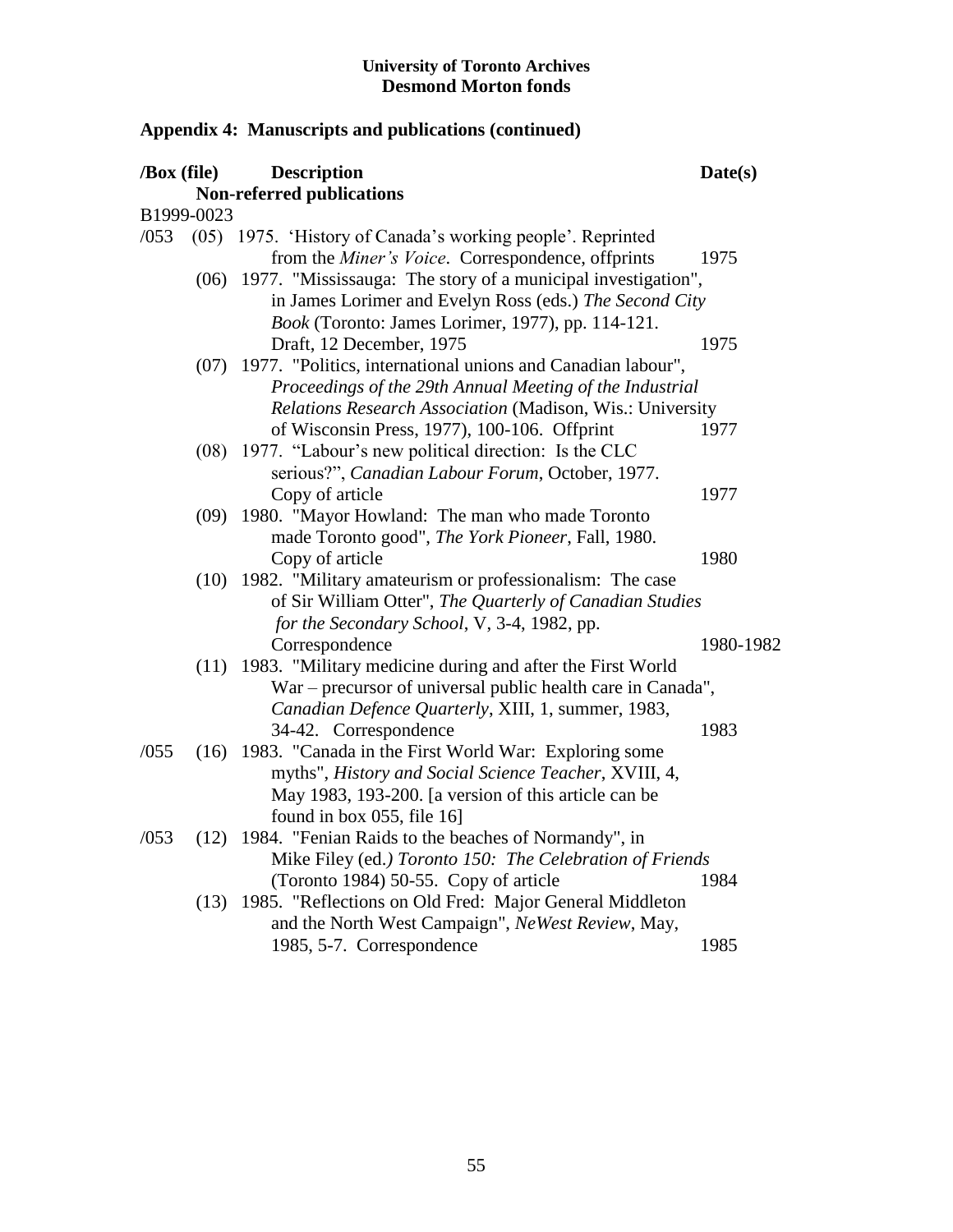| /Box (file) | <b>Description</b><br><b>Non-referred publications</b>                                                                                                                                                                                                                                                     | Date(s)   |
|-------------|------------------------------------------------------------------------------------------------------------------------------------------------------------------------------------------------------------------------------------------------------------------------------------------------------------|-----------|
| B1999-0023  |                                                                                                                                                                                                                                                                                                            |           |
|             | /053 (14) 1986. "Canada's First Expeditionary Force: The Canadian<br>contingent in South Africa, 1899-1900", Canadian<br>Defence Quarterly, XV, 3, Winter 1986, 41-46,<br>and in Marc Milner, Canadian Military History:<br>Selected Readings (Toronto: Copp Clark Pitman,<br>1993), 26-34. Correspondence | 1985-1986 |
|             | (15) 1987. "Canada's democratic left inches ahead", Dissent,<br>XXXIV, 1, Winter 1987, 28-32. Correspondence 1986                                                                                                                                                                                          |           |
|             | (16) 1987. "Travelling with Tommy: Memories of the 1965<br>election", NeWest Review, XII, 9, March 1987.                                                                                                                                                                                                   |           |
|             | Correspondence, mockup<br>(17) 1987. "The CBC broadcast one version of Going Home:<br>Here's what really happened at Kinmel Park",<br><i>Influence</i> , VI, 4, June-July, 1987, 24-7, 44.                                                                                                                 | 1986-1987 |
|             | Correspondence, article                                                                                                                                                                                                                                                                                    | 1987      |
| (18)        | 1987. Background paper for Ontario Task Force for<br>Inflation Protection for Employment Pension Plans.<br>November 1987. Correspondence                                                                                                                                                                   | 1987-1988 |
|             | (19) 1988. "Socialism ahead? Will U.S. investment suffer?",<br>Directors and boards: The Journal of Corporate Action<br>(Philadelphia), XII, 2, Winter 1988, 33-4.<br>Correspondence                                                                                                                       | 1988      |
| (20)        | 1988. "Could Canada Vote for democratic socialism?",<br>Democratic Left, XVI, 1, January-February, 1988,                                                                                                                                                                                                   |           |
|             | 11-12. Correspondence<br>(21) 1988. "Levelling Canada's playing field", Dissent,                                                                                                                                                                                                                           | 1988      |
|             | XXXV, 2, Spring 1988, pp. 144-7. Correspondence                                                                                                                                                                                                                                                            | 1988      |
|             | (22) 1988. "Foreword" to Donald C. MacDonald, The Happy<br>Warrior: Political Memoirs (Toronto: Fitzhenry &                                                                                                                                                                                                |           |
| (23)        | Whiteside, 1988), 1-4. Draft, correspondence<br>1988. "General Worthington and the early years of the<br>Canadian Armored Corps", Gauntlet [Armour School,<br>Canadian Forces Base Gagetown], August (?), 1988.                                                                                            | 1987      |
|             | Correspondence                                                                                                                                                                                                                                                                                             | 1988      |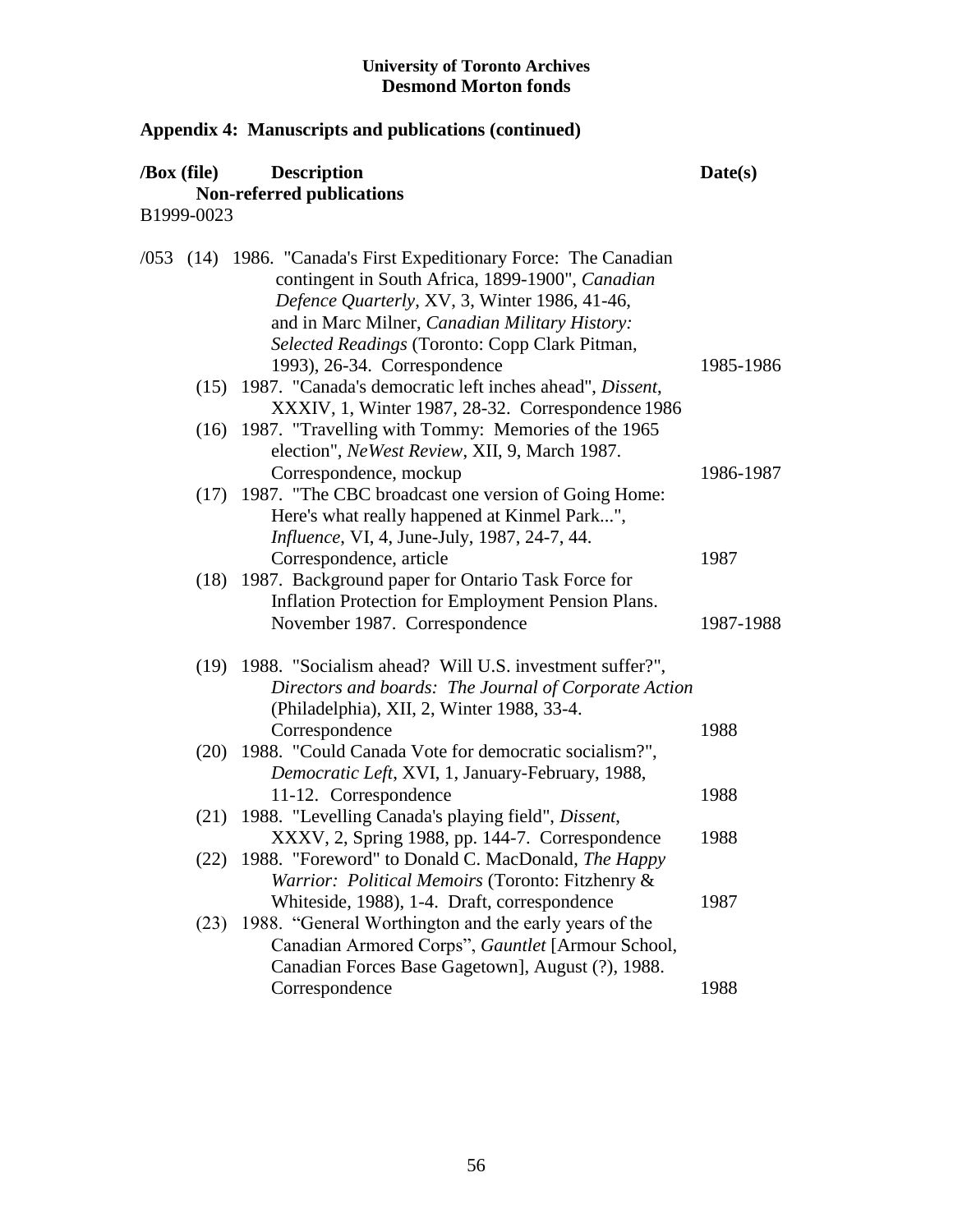| $\sqrt{Box}$ (file) | <b>Description</b><br>Non-referred publications                                                                                                                                                                                       | Date(s)   |
|---------------------|---------------------------------------------------------------------------------------------------------------------------------------------------------------------------------------------------------------------------------------|-----------|
| B1999-0023          |                                                                                                                                                                                                                                       |           |
| /053                |                                                                                                                                                                                                                                       |           |
|                     | (24) 1989. "`Adjust your ear-trumpets': Intellectuals and their<br>public in Canada", University of Toronto Quarterly,<br>LVIII, 4, Summer 1989, pp. 491-3. Corrected                                                                 |           |
|                     | proof, May, 1989; correspondence                                                                                                                                                                                                      | 1989      |
|                     | (24a) 1989. "How come? A young person's history of Canada:<br>Notes on a new approach". Draft, 1989-06-18                                                                                                                             | 1989      |
|                     | (25) 1989. "Mississauga and me: A personal memoir",<br>Mississauga Magazine, II, 1, September 1989.                                                                                                                                   |           |
|                     | Draft, 18 December, 1988                                                                                                                                                                                                              | 1988      |
|                     | (26) 1990. "The imperatives of Canadian defence". Paper<br>prepared for the Department of National Defence,<br>August 1990. Correspondence                                                                                            | 1990      |
|                     | (27) 1990. "The future of the past: Canadian defence policy".<br>Typescript, revision of 6 September 1990. 14 p. 1990                                                                                                                 |           |
| (28)                | 1990. "Enduring courage: The Canadian heritage of<br>conflict". Typescript, revision of 22 November 1990.<br>8 pp.                                                                                                                    | 1990      |
|                     | (29) 1991. "Defending Canada in the 'nineties: Reflections for<br>New Democrats" in Simon Rosenblum and Peter Finlay<br>(eds.) Debating Canada's Future: Views from the Left<br>(Toronto: Lorimer, 1991), pp. 263-280. Draft, August, |           |
|                     | 1990, correspondence<br>(30) 1991. "The veterans experience in Canada during and after                                                                                                                                                | 1990-1991 |
|                     | the First World War, 1914-1918". Typescript, 12 March,                                                                                                                                                                                |           |
|                     | 1991                                                                                                                                                                                                                                  | 1991      |
|                     | $(31) - (32)$ 1991. "Bayonets in the streets: Canadian experience<br>of aid of the civil power, 1867-1990" Canadian Defence<br>Quarterly, XX, 5 (Spring 1991). Notes, correspondence,                                                 |           |
|                     | typescript $(1990-12-31)$                                                                                                                                                                                                             | 1990-1991 |
|                     | (33) 1991. "Defence planning for an unforeseeable future",<br>Peace and Security, Autumn 1991. Correspondence,                                                                                                                        |           |
|                     | typescript (1991-05-28)                                                                                                                                                                                                               | 1991      |
| (34)                | 1991. (and Barbara Wilson) "Kriegesgefangener: Canadian<br>prisoners of war in Germany, 1915-1918". Typescript                                                                                                                        |           |
|                     | (June, 1991), correspondence                                                                                                                                                                                                          | 1989-1992 |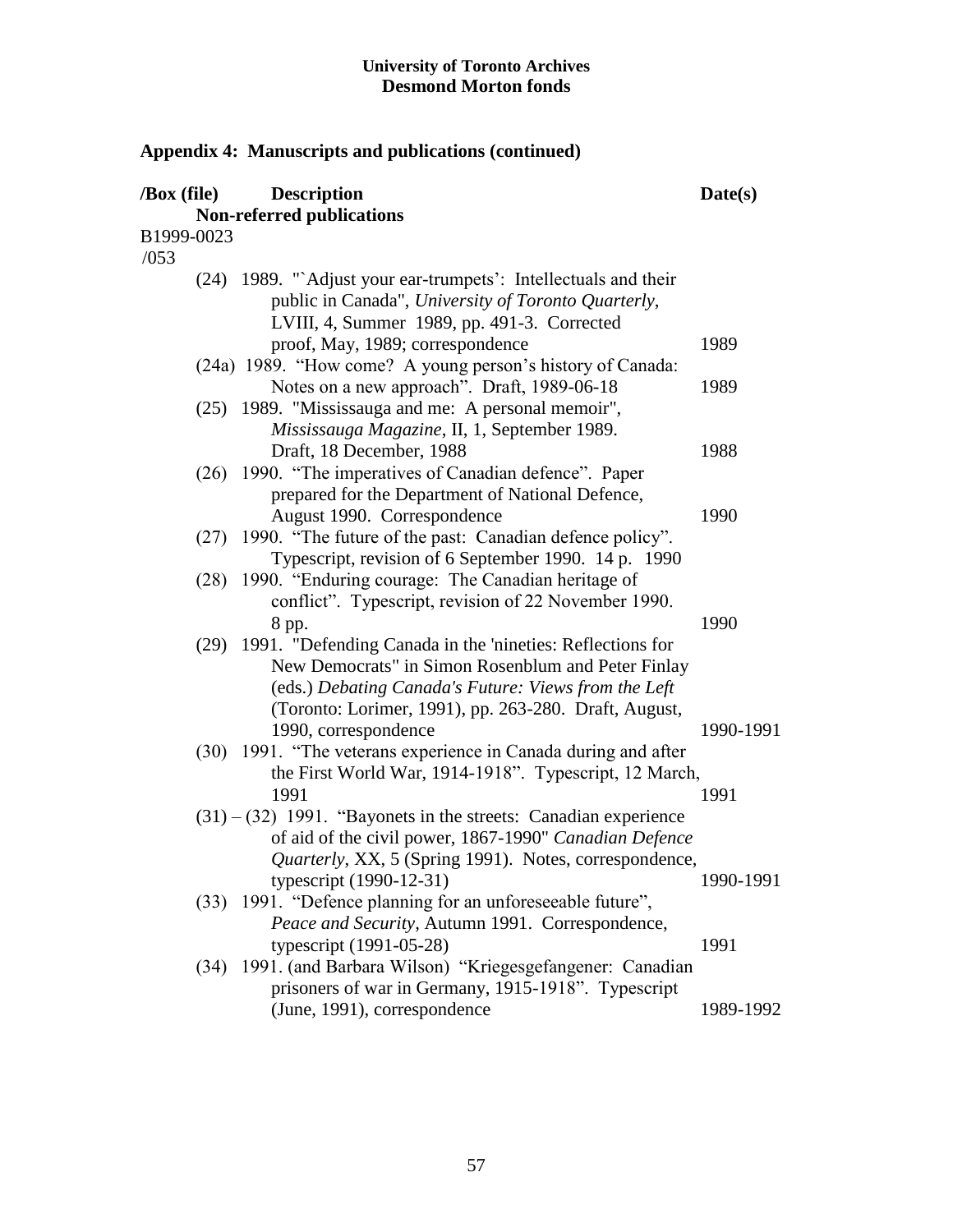| /Box (file)        | <b>Description</b>                                                                                                                                                                                                                                                       | Date(s)   |
|--------------------|--------------------------------------------------------------------------------------------------------------------------------------------------------------------------------------------------------------------------------------------------------------------------|-----------|
|                    | <b>Non-referred publications</b>                                                                                                                                                                                                                                         |           |
| B1999-0023<br>/053 |                                                                                                                                                                                                                                                                          |           |
|                    | (35) 1993. "Health Insurance in Canada", <i>Dissent</i> , LX, 2, spring,<br>1993, 148-150. Correspondence, draft, offprint                                                                                                                                               | 1992-1993 |
|                    | (36) 1993. "Disquiet on the western front", University of<br>Toronto Bulletin, 46, 13 (1993-02-22), 16.<br>Correspondence, drafts, article                                                                                                                               | 1993      |
| (37)               | 1993. "Seeking the right mix", Legion, April 1993.                                                                                                                                                                                                                       |           |
| (38)               | Correpondence, article<br>1993. "Horror, valour and the CBC". Typescript                                                                                                                                                                                                 | 1993      |
|                    | $(1993-07-03)$ , correspondence                                                                                                                                                                                                                                          | 1993      |
|                    | (39) 1993. "Studying Canadian military history", Canadian<br>Military History, II, 2, Autumn 1993, pp. 137-9.<br>Correspondence                                                                                                                                          | 1993      |
|                    | (40) 1993. "James Shaver Woodsworth: An appreciation" in<br>Glynford P. Allen and Barbara A. Allen, Applewood:<br>A Historic Etobicoke House and the Birthplace of<br>James Shaver Woodsworth (Etobicoke, James Shaver<br>Woodsworth Homestead Foundation, 1993), 13-26. |           |
|                    | Drafts, correspondence<br>(41) 1993. (and Cheryl Smith) "Bearing the manly burden':<br>Caring for soldiers' families in Canada during the First<br>World War". Outline, research material<br>1993                                                                        | 1991-1993 |
|                    | (42) 1994. "Ending a success story: Closing CMR [College<br>Militaire Royal de St-Jean]", Arch [Royal Military<br>College] (graduation issue, 1994). Correspondence,<br>draft                                                                                            | 1994      |
|                    | (43) 1994. (and J.L. Granatstein), "The War changed everything"<br>in D.B. Scott (ed.) Canada Remembers/le Canada se<br>souvient (Toronto, St. Clair Group, 1994), 74-81.                                                                                                | 1994      |
|                    | Correspondence, drafts<br>(44) 1994. "D-Day remembered" Cover essay, Maclean's<br>Magazine, 6 June 1994, pp. 18-19. Correspondence,                                                                                                                                      |           |
|                    | partial draft                                                                                                                                                                                                                                                            | 1994      |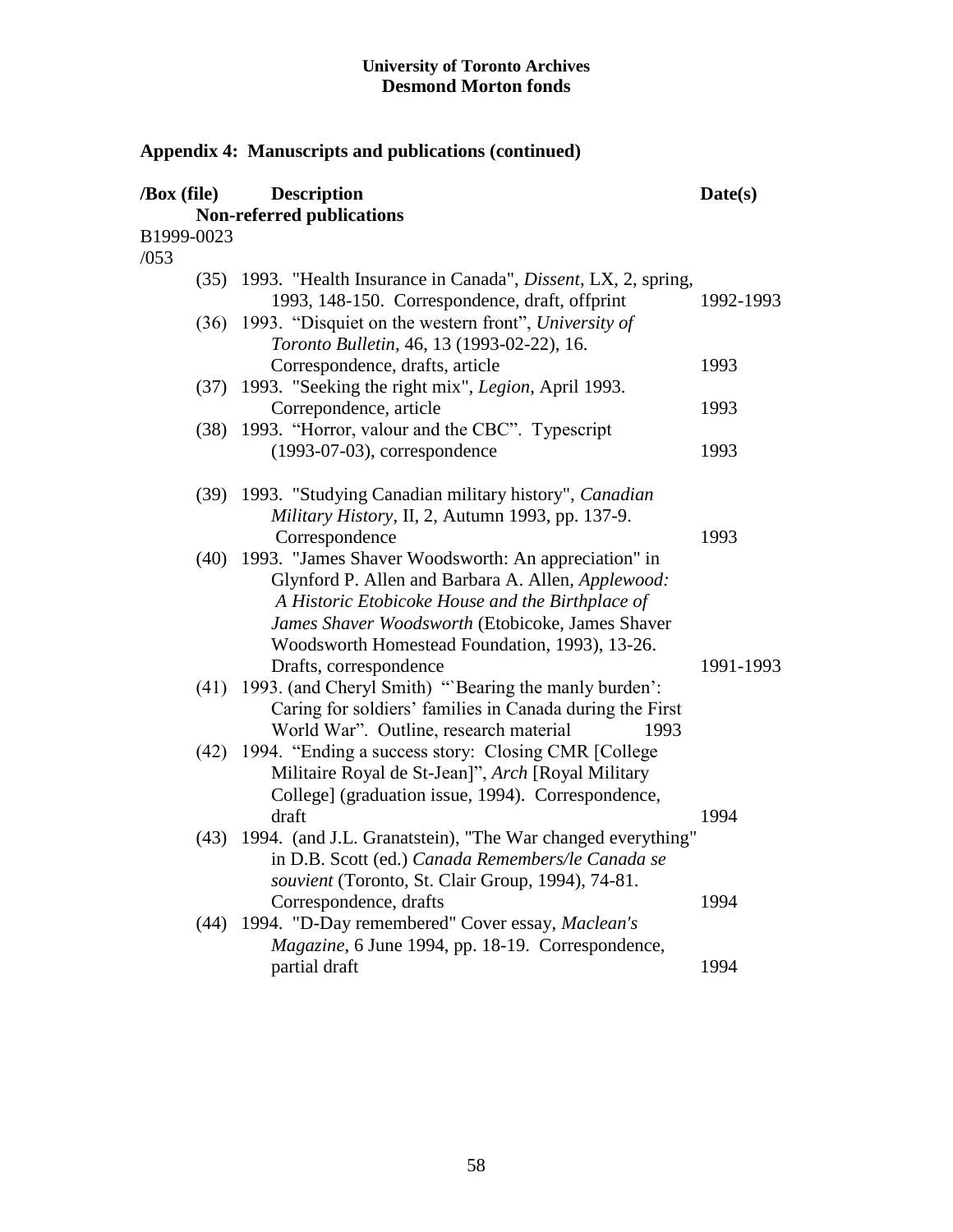## **Appendix 4: Manuscripts and publications (continued)**

| $\sqrt{Box}$ (file) | <b>Description</b>               | Date(s) |
|---------------------|----------------------------------|---------|
|                     | <b>Non-referred publications</b> |         |
|                     |                                  |         |

## B2000-0010

| /002 |      | (12) 1994. "Canadian defence policy: Civilian-military dialogue |      |
|------|------|-----------------------------------------------------------------|------|
|      |      | of the deaf", <i>National Network News</i> , 3, 3 (July, 1994), |      |
|      |      | 3-4. Correspondence, article                                    | 1994 |
|      | (13) | 1995. "The NATO alliance: Do North Americans care?",            |      |
|      |      | National Network News, 4, 2 (April 1995). Draft,                |      |
|      |      | correspondence                                                  | 1995 |
|      |      | (14) 1996. Introduction to Roger Sarty, The Maritime Defence    |      |
|      |      | of Canada. Typescript, correspondence                           | 1996 |

## **Book reviews**

These are arranged chronologically. Some have covering letters, but manuscripts survive for only a few of the reviews written before 1986.

## B1999-0023

| /053 | (45) | Book reviews | 1971-1981 |
|------|------|--------------|-----------|
|      | (46) | Book reviews | 1982-1985 |
| /054 | (01) | Book reviews | 1986-1989 |
|      | (02) | Book reviews | 1990-1992 |
|      | (03) | Book reviews | 1993-1994 |

## **Appendix 5: Addresses**

## B1999-0023

| $(0.054)$ $(0.04)$ $(0.07)$ Correspondence re speaking engagements<br>$(08) - (11)$ Addresses, 1974, 1982-1984 | 1971-1994<br>1974-1984 |
|----------------------------------------------------------------------------------------------------------------|------------------------|
| $(01) - (03)$ Addresses, 1988, 1991, 1994                                                                      | 1988-1994              |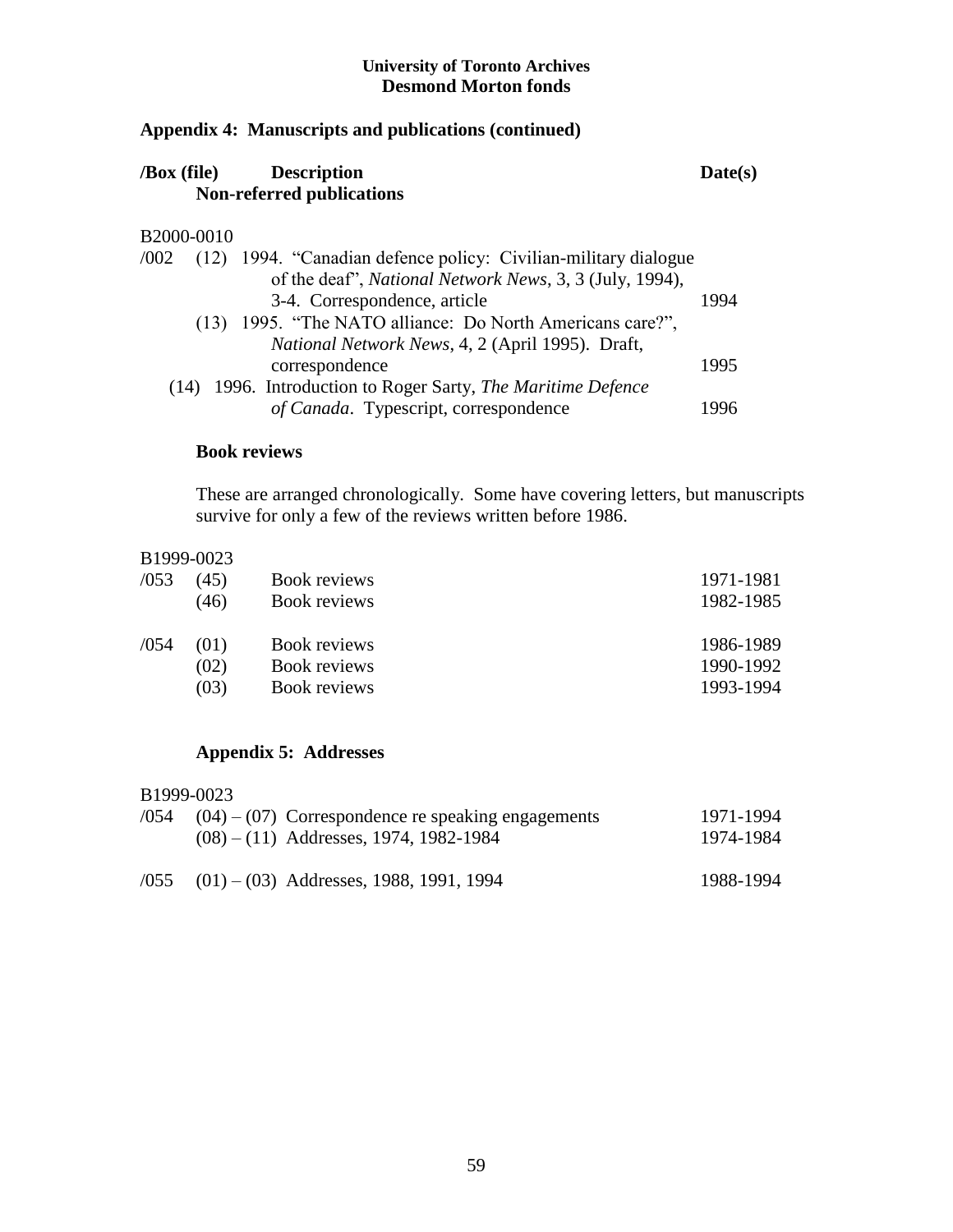# **Appendix 6: Media productions**

| /Box (file)<br>B1999-0023 |      | <b>Description</b>                                                                                                  | Date(s) |
|---------------------------|------|---------------------------------------------------------------------------------------------------------------------|---------|
|                           |      | <b>Textual files</b>                                                                                                |         |
| /055                      | (04) | 'Canadian nationalism and imperialism, 1867-1914'. Notes                                                            |         |
|                           |      | on slide programme                                                                                                  | [n.d.]  |
|                           | (05) | The Northwest Campaign of 1885'. Notes on slide                                                                     |         |
|                           |      | programme [for script, see 036(02)]                                                                                 | 1972    |
|                           | (06) | 'The age of social awareness'. Notes on slide programme,                                                            |         |
|                           |      | 1976-07-13                                                                                                          | 1976    |
|                           | (07) | 'The fourth wave'. Notes on slide programme                                                                         | [n.d.]  |
|                           | (08) | 'The opening of the Canadian West'. Notes on slide                                                                  |         |
|                           |      | programme                                                                                                           | [n.d.]  |
|                           | (09) | 'The Manitoba School Question'. Notes on slide                                                                      |         |
|                           |      | programme; script                                                                                                   | [n.d.]  |
|                           | (10) | 'The Canadian general'. Notes on slide programme [n.d.]                                                             |         |
|                           | (11) | 'Canadian working women since 1867, Part I'. Notes                                                                  |         |
|                           |      | on slide programme, 1978-09-28                                                                                      | 1978    |
|                           | (12) | 'Labour relations education for managerial employees                                                                |         |
|                           |      | of Bell Canada' Two scripts, 8 and 9 May, 1981                                                                      | 1981    |
|                           | (13) | 'Winning the right to strike', 1981-10-06. OPSEU                                                                    |         |
|                           |      | seminar, 1981-11-18. Annotated text<br>1981                                                                         |         |
|                           | (14) | 'The development of the Canadian left', 1982-01-22.                                                                 |         |
|                           |      | Scarborough area NDP, 1982-03-27. Annotated text 1982                                                               |         |
|                           | (15) | 'Putting labour history into the classroom', 1982-04-28.                                                            |         |
|                           |      | Lecture to Ontario History and Social Science Teachers'                                                             |         |
|                           |      | Association workshop, 1982-05-14. Annotated text                                                                    | 1982    |
|                           | (16) | 'Canada in the First World War: dispelling the myths',                                                              |         |
|                           |      | 1982-09-27. Presentation to Ontario History and Social                                                              |         |
|                           |      | Science Teachers' Association conference, 1982-09-29.                                                               |         |
|                           |      | Text, list of photos                                                                                                | 1982    |
|                           | (17) | 'Members make the movement', 1982-10-04. Partial                                                                    | 1982    |
|                           |      | text (annotated) by Desmond Morton to the NDP                                                                       |         |
|                           | (18) | 'We stand on guard for what?' Annotated text of illustrated<br>lecture to Canadian Forces Staff School, March 1983. |         |
|                           |      | Page 10 and possibly page 12 missing                                                                                | 1983    |
|                           | (19) | 'The Crown and its employees'. List of photographs for                                                              |         |
|                           |      | illustrated lecture                                                                                                 | [n.d.]  |
|                           | (20) | 'The Canadian labour scene'. Annotated text of illustrated                                                          |         |
|                           |      | lecture to Canadian Forces Staff College, 1983-05-20.                                                               | 1983    |
|                           | (21) | 'Consulting with labour: Myths, memories and experience',                                                           |         |
|                           |      | 1983-04-12. Annotated text of illustrated lecture to Canadian                                                       |         |
|                           |      | Association of Labour Media seminar, 1983-06-12                                                                     | 1983    |
|                           |      |                                                                                                                     |         |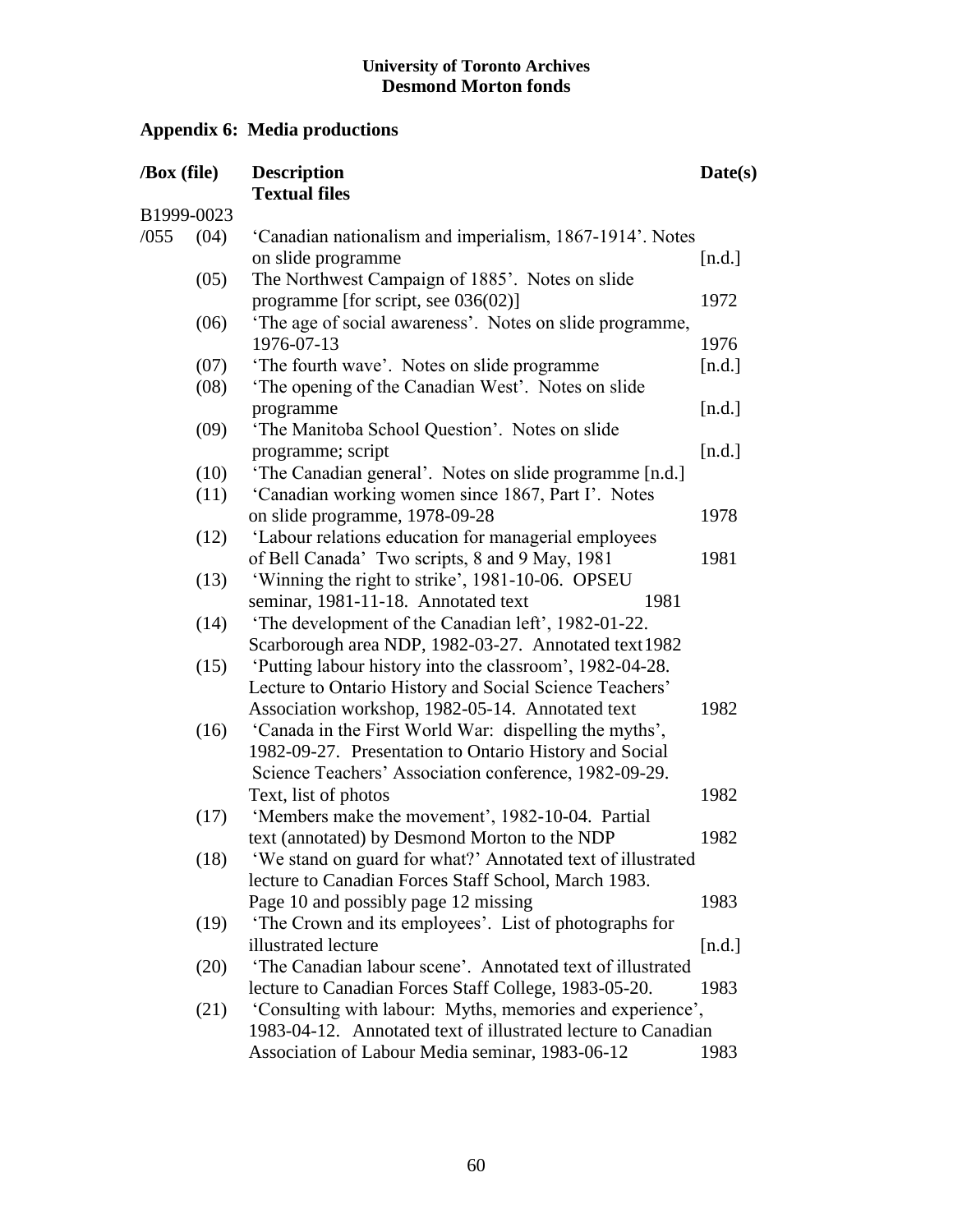## **Appendix 6: Media productions (continued) Textual files**

B1999-0023

/055

| (22) | 'Bringing government and labour together', 1983-02-14.     |                 |
|------|------------------------------------------------------------|-----------------|
|      | Annotated text of speech to seminar for staff of the       |                 |
|      | Department of Manpower and Employment, 1983-06-26          |                 |
|      | and 10-16                                                  | 1983            |
| (23) | 'Gordie Brigden: An appreciation'. Illustrated address to  |                 |
|      | <b>Ontario NDP</b>                                         | $[198-]$        |
| (24) | 'Terry Meagher: Portrait of a unionist'. Text for slide-   |                 |
|      | tape presentation, 1986-04-20                              | 1986            |
| (25) | 'Canada's American tradition', 1986-07-14. Annotated       |                 |
|      | illustrated lecture to a joint meeting of the OMMC and the |                 |
|      | US Army Museums Association, 1987-10-07.                   | 1987            |
| (26) | Correspondence re sound and moving image productions       | 1971-1991       |
| (27) | 1974. 'Canada's First War'. Correspondence                 | 1970-1973       |
| (28) | 1974. 'The Fourth Wave: Newcomers to Canada, 1896-         |                 |
|      | 1914'. Correspondence                                      | 1974            |
| (29) | 1975. 'The Splendid Dream: Canadian Labour and the         |                 |
|      | Left'. Correspondence                                      | 1975            |
| (30) | 1977. 'The Conscription Crisis, 1917'. Correspondence      | 1975-1976       |
| (31) | 1979. 'The Winnipeg General Strike'. Video script          |                 |
|      | $(1977-06-28)$ , research material                         | $[n.d.] - 1977$ |
| (32) | TV Ontario. 'Conflict in Canada' series. Outlines,         |                 |
|      | correspondence, promotion, press coverage                  | 1980            |
| (33) | 1983. "Canada in the Forties – Filmstrip-tape treatment".  |                 |
|      | Script, 1983-01-30                                         | 1983            |
| (34) | 1983. 'Canada and World War I' [sound filmstrip set].      |                 |
|      | Screening invitation, 22 March, 1983<br>1983               |                 |
| (35) | 1983. 'The Canadian Constitution'. Media production:       |                 |
|      | Background material, correspondence, scripts               | 1983            |
| (36) | National Film Board. 'Canada's Visual History' series.     |                 |
|      | Correspondence re adaptation of 'The North-West            |                 |
|      | Campaign' to CD-ROM format.                                | 1993            |